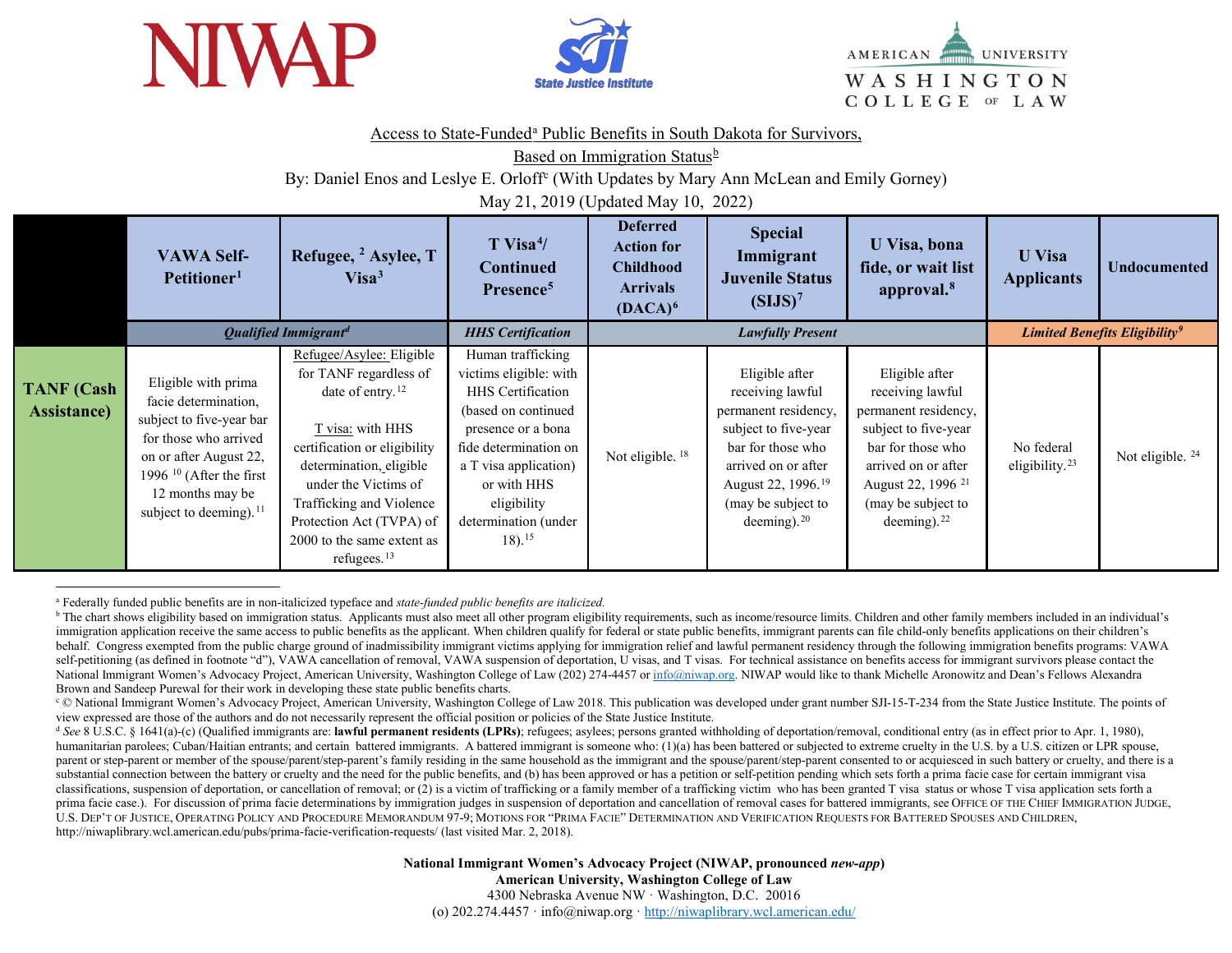|                   | <b>VAWA Self-</b><br>Petitioner <sup>1</sup>   | Refugee, <sup>2</sup> Asylee, T<br>Visa <sup>3</sup> | $T$ Visa <sup>4</sup> /<br><b>Continued</b><br>Presence <sup>5</sup> | <b>Deferred</b><br><b>Action for</b><br><b>Childhood</b><br><b>Arrivals</b><br>$(DACA)^6$ | <b>Special</b><br>Immigrant<br><b>Juvenile Status</b><br>(SIJS) <sup>7</sup> | U Visa, bona<br>fide, or wait list<br>approval. <sup>8</sup> | <b>U</b> Visa<br><b>Applicants</b> | <b>Undocumented</b>                   |
|-------------------|------------------------------------------------|------------------------------------------------------|----------------------------------------------------------------------|-------------------------------------------------------------------------------------------|------------------------------------------------------------------------------|--------------------------------------------------------------|------------------------------------|---------------------------------------|
|                   |                                                | At the state's discretion, $\underline{T}$           | These human<br>trafficking victims                                   |                                                                                           |                                                                              |                                                              |                                    |                                       |
| <b>TANF</b>       |                                                | visa holders or applicants                           | are eligible to the                                                  |                                                                                           |                                                                              |                                                              |                                    |                                       |
|                   |                                                | eligible as qualified                                | same extent as                                                       |                                                                                           |                                                                              |                                                              |                                    |                                       |
|                   |                                                | immigrants with prima                                | refugees and thus are                                                |                                                                                           |                                                                              |                                                              |                                    |                                       |
|                   |                                                | facie (bona fide)                                    | eligible regardless of                                               |                                                                                           |                                                                              |                                                              |                                    |                                       |
|                   |                                                | determination, subject to                            | date of entry. <sup>16</sup>                                         |                                                                                           |                                                                              |                                                              |                                    |                                       |
|                   |                                                | five-year bar for those                              |                                                                      |                                                                                           |                                                                              |                                                              |                                    |                                       |
|                   |                                                | who entered on or after                              | Family members with                                                  |                                                                                           |                                                                              |                                                              |                                    |                                       |
|                   |                                                | August 22, 1996. <sup>14</sup>                       | T visa status are                                                    |                                                                                           |                                                                              |                                                              |                                    |                                       |
|                   |                                                |                                                      | eligible without HHS<br>certification or                             |                                                                                           |                                                                              |                                                              |                                    |                                       |
|                   |                                                |                                                      | determination; they                                                  |                                                                                           |                                                                              |                                                              |                                    |                                       |
|                   |                                                |                                                      | are eligible to the                                                  |                                                                                           |                                                                              |                                                              |                                    |                                       |
|                   |                                                |                                                      | same extent as                                                       |                                                                                           |                                                                              |                                                              |                                    |                                       |
|                   |                                                |                                                      | refugees and thus                                                    |                                                                                           |                                                                              |                                                              |                                    |                                       |
|                   |                                                |                                                      | eligible regardless of                                               |                                                                                           |                                                                              |                                                              |                                    |                                       |
|                   |                                                |                                                      | date of entry. <sup>17</sup>                                         |                                                                                           |                                                                              |                                                              |                                    |                                       |
|                   |                                                | Children who are asylees                             | Human trafficking                                                    | Eligible for                                                                              | Eligible for CCDF-                                                           | Eligible for CCDF-                                           | Eligible for                       | Eligible for                          |
| <b>Child Care</b> |                                                | or refugees are eligible for                         | victims with an HHS                                                  | CCDF-funded                                                                               | funded child care                                                            | funded child care                                            | CCDF-funded                        | CCDF-funded                           |
|                   |                                                | CCDF-funded child care                               | Certification (based                                                 | child care open to                                                                        | open to all                                                                  | open to all                                                  | child care open                    | child care open to                    |
|                   | Children with prima<br>facie determination are | and<br>TANF-funded child                             | on continued<br>presence or a bona                                   | all immigrants,<br>when:                                                                  | immigrants, when:<br>$(1)$ Child care is                                     | immigrants, when:<br>$(1)$ Child care is                     | to all<br>immigrants,              | all immigrants,<br>when:              |
|                   | qualified immigrants                           | care. <sup>27</sup>                                  | fide determination on                                                | $(1)$ Child care is                                                                       | provided in settings                                                         | provided in settings                                         | when:                              | (1) Child care is                     |
|                   | eligible for Child Care                        |                                                      | a T visa application)                                                | provided in                                                                               | subject to public                                                            | subject to public                                            | $(1)$ Child care is                | provided in                           |
|                   | Development Fund                               | T visa: Eligible for CCDF-                           | or an HHS eligibility                                                | settings subject to                                                                       | educational                                                                  | educational                                                  | provided in                        | settings subject to                   |
|                   | (CCDF)-funded child                            | funded child care and                                | determination (under                                                 | public                                                                                    | standards, including                                                         | standards, including                                         | settings subject                   | public                                |
|                   | care. <sup>25</sup>                            | TANF-funded child care                               | 18) are eligible for                                                 | educational                                                                               | public or private pre-                                                       | public or private pre-                                       | to public                          | educational                           |
|                   |                                                | under the Victims of                                 | CCDF-funded child                                                    | standards,                                                                                | kindergarten or                                                              | kindergarten or                                              | educational                        | standards,                            |
|                   | TANF-funded childcare                          | Trafficking and Violence                             | care and TANF-                                                       | including public                                                                          | public and private                                                           | public and private                                           | standards,                         | including public                      |
|                   | subject to five-year bar                       | Protection Act of 2000 to                            | funded child care. <sup>31</sup>                                     | or private pre-                                                                           | child care provided                                                          | child care provided                                          | including public                   | or private pre-                       |
|                   | for immigrants who<br>entered on or after      | the same extent as<br>refugees. <sup>28</sup>        | Family members with                                                  | kindergarten or<br>public and private                                                     | after school or during<br>school holidays;                                   | after school or during<br>school holidays;                   | or private pre-<br>kindergarten or | kindergarten or<br>public and private |
|                   | August 22, 1996. <sup>26</sup>                 |                                                      | T visa status eligible                                               | child care                                                                                | (2) Childcare is                                                             | (2) Childcare is                                             | public and                         | child care                            |
|                   |                                                | Children who are T visa                              | for CCDF-funded                                                      | provided after                                                                            | subject to Head Start                                                        | subject to Head Start                                        | private child                      | provided after                        |
|                   |                                                | holders or applicants with                           | child care and                                                       | school or during                                                                          | performance                                                                  | performance                                                  | care provided                      | school or during                      |
|                   |                                                | prima facie (bona fide)                              | TANF-funded child                                                    | school holidays;                                                                          | standards; or                                                                | standards; or                                                | after school or                    | school holidays;                      |
|                   |                                                | determination are eligible                           | care, no need for                                                    | $(2)$ Child care is                                                                       | (3) Eligibility for                                                          | (3) Eligibility for                                          | during school                      | (2) Child care is                     |
|                   |                                                | for CCDF-funded child                                | HHS Certification or                                                 | subject to Head                                                                           | child care services is                                                       | child care services is                                       | holidays;                          | subject to Head                       |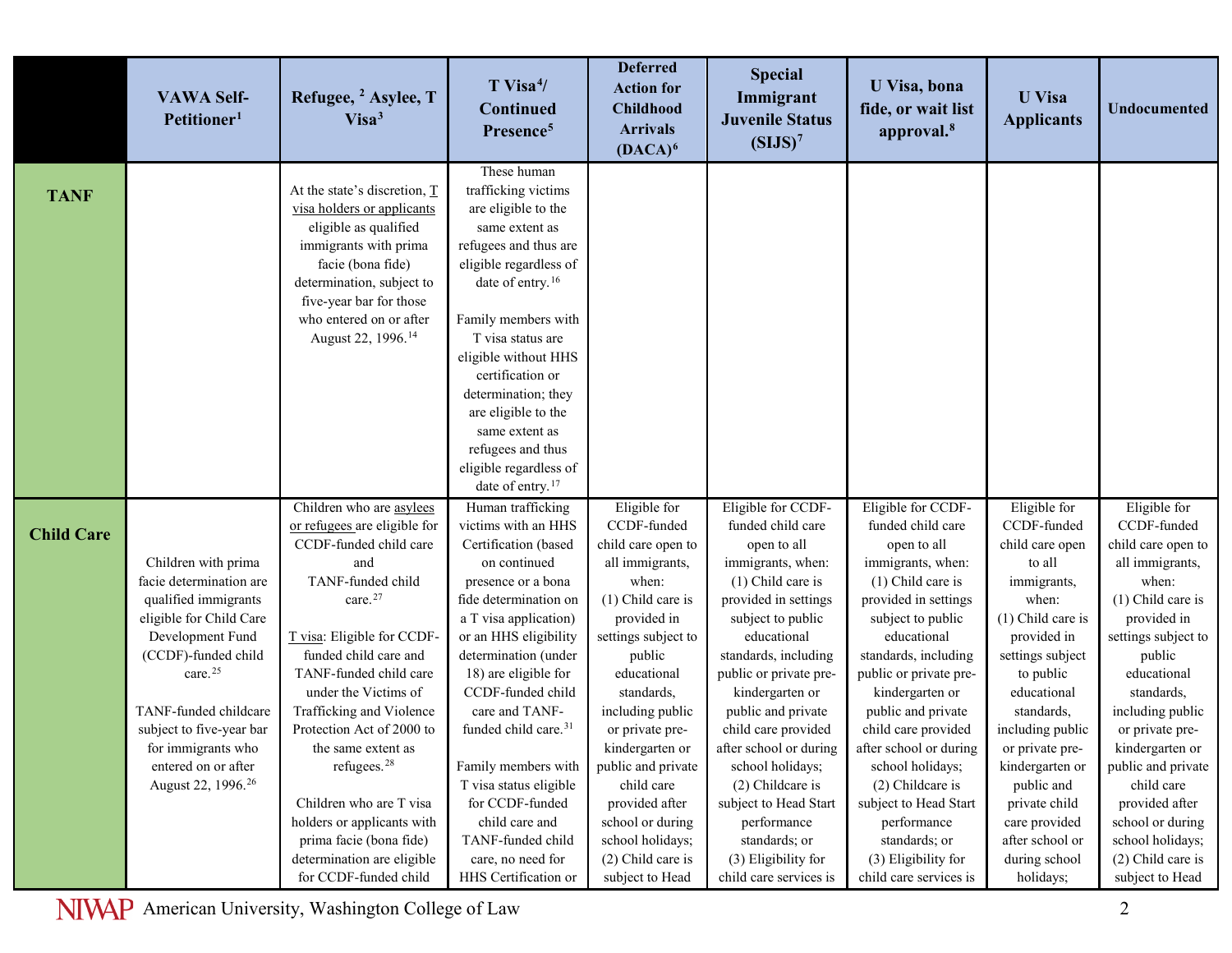|                                     | <b>VAWA Self-</b><br>Petitioner <sup>1</sup>                                                                                                                                    | Refugee, <sup>2</sup> Asylee, T<br>Visa <sup>3</sup>                                                                                                                                                                                                                                                                                                                                                                       | $T$ Visa <sup>4</sup> /<br><b>Continued</b><br>Presence <sup>5</sup>                                                                                                                                                                                                                                                                                                                                                                                                                                   | <b>Deferred</b><br><b>Action for</b><br><b>Childhood</b><br><b>Arrivals</b><br>$(DACA)^6$                                                                           | <b>Special</b><br>Immigrant<br><b>Juvenile Status</b><br>(SIJS) <sup>7</sup>                                                                                                                                                                                                                                                                 | <b>U</b> Visa, bona<br>fide, or wait list<br>approval. <sup>8</sup>                                                                                                                                                                                                                                                                          | <b>U</b> Visa<br><b>Applicants</b>                                                                                                                                                                               | <b>Undocumented</b>                                                                                                                                                 |
|-------------------------------------|---------------------------------------------------------------------------------------------------------------------------------------------------------------------------------|----------------------------------------------------------------------------------------------------------------------------------------------------------------------------------------------------------------------------------------------------------------------------------------------------------------------------------------------------------------------------------------------------------------------------|--------------------------------------------------------------------------------------------------------------------------------------------------------------------------------------------------------------------------------------------------------------------------------------------------------------------------------------------------------------------------------------------------------------------------------------------------------------------------------------------------------|---------------------------------------------------------------------------------------------------------------------------------------------------------------------|----------------------------------------------------------------------------------------------------------------------------------------------------------------------------------------------------------------------------------------------------------------------------------------------------------------------------------------------|----------------------------------------------------------------------------------------------------------------------------------------------------------------------------------------------------------------------------------------------------------------------------------------------------------------------------------------------|------------------------------------------------------------------------------------------------------------------------------------------------------------------------------------------------------------------|---------------------------------------------------------------------------------------------------------------------------------------------------------------------|
| <b>Child Care</b>                   |                                                                                                                                                                                 | care. <sup>29</sup> They are also<br>eligible for TANF-funded<br>childcare subject to five-<br>year bar for those who<br>entered on or after August<br>22, 1996. <sup>30</sup>                                                                                                                                                                                                                                             | eligibility<br>determination. <sup>32</sup>                                                                                                                                                                                                                                                                                                                                                                                                                                                            | Start performance<br>standards; or<br>(3) Eligibility for<br>child care<br>services is<br>determined by a<br>nonprofit<br>charitable<br>organization. <sup>33</sup> | determined by a<br>nonprofit charitable<br>organization. <sup>34</sup><br>Upon receiving<br>lawful permanent<br>residency, eligible as<br>for CCDF-funded<br>child care. <sup>35</sup> Also<br>eligible for TANF-<br>funded child care<br>subject to five-year<br>bar for those who<br>entered on or after<br>August 22, 1996. <sup>36</sup> | determined by a<br>nonprofit charitable<br>organization. <sup>37</sup><br>Upon receiving<br>lawful permanent<br>residency, eligible as<br>for CCDF-funded<br>child care. <sup>38</sup> Also<br>eligible for TANF-<br>funded child care<br>subject to five-year<br>bar for those who<br>entered on or after<br>August 22, 1996. <sup>39</sup> | $(2)$ Child care is<br>subject to Head<br>Start<br>performance<br>standards; or<br>(3) Eligibility<br>for child care<br>services is<br>determined by a<br>nonprofit<br>charitable<br>organization. <sup>40</sup> | Start performance<br>standards; or<br>(3) Eligibility for<br>child care<br>services is<br>determined by a<br>nonprofit<br>charitable<br>organization. <sup>41</sup> |
| <b>SNAP</b> (Food<br>$Stanps)^{42}$ | Eligible with prima<br>facie determination,<br>subject to an additional<br>condition, e.g.:<br>five years residency,<br>younger than 18,<br>elderly, or disabled. <sup>43</sup> | Refugee/Asylee: Eligible<br>with no additional<br>conditions. <sup>44</sup><br>T visa: Eligible with prima<br>facie (bona fide)<br>determination on T visa<br>application, subject to an<br>additional condition (e.g.,<br>five-years residency,<br>under 18, elderly, or<br>disabled). <sup>45</sup><br>Also eligible under the<br>Trafficking Victims<br>Protection Act to the same<br>extent as refugees. <sup>46</sup> | Human trafficking<br>victims are eligible:<br>with an HHS<br>Certification (based<br>on continued<br>presence or a bona<br>fide determination on<br>a T visa application)<br>or with an HHS<br>eligibility<br>determination (under<br>$18)$ . <sup>47</sup><br>Family members with<br>T visa status eligible<br>without HHS<br>certification or<br>eligibility<br>determination. <sup>48</sup><br>These human<br>trafficking victims<br>are eligible to the<br>same extent as<br>refugees and thus are | Not eligible.                                                                                                                                                       | Eligible upon<br>receiving lawful<br>permanent residency,<br>subject to an<br>additional<br>condition, <sup>50</sup> e.g.:<br>under 18, <sup>51</sup> five years<br>residency, 52 40<br>qualifying work<br>quarters, <sup>53</sup> or<br>disabled. <sup>54</sup>                                                                             | Eligible upon<br>receiving lawful<br>permanent residency,<br>subject to an<br>additional condition,<br>$55$ e.g.: under $18,56$<br>five years<br>residency, 57 40<br>qualifying work<br>quarters, 58 elderly, 59<br>or disabled. <sup>60</sup>                                                                                               | Not eligible.                                                                                                                                                                                                    | Not eligible.                                                                                                                                                       |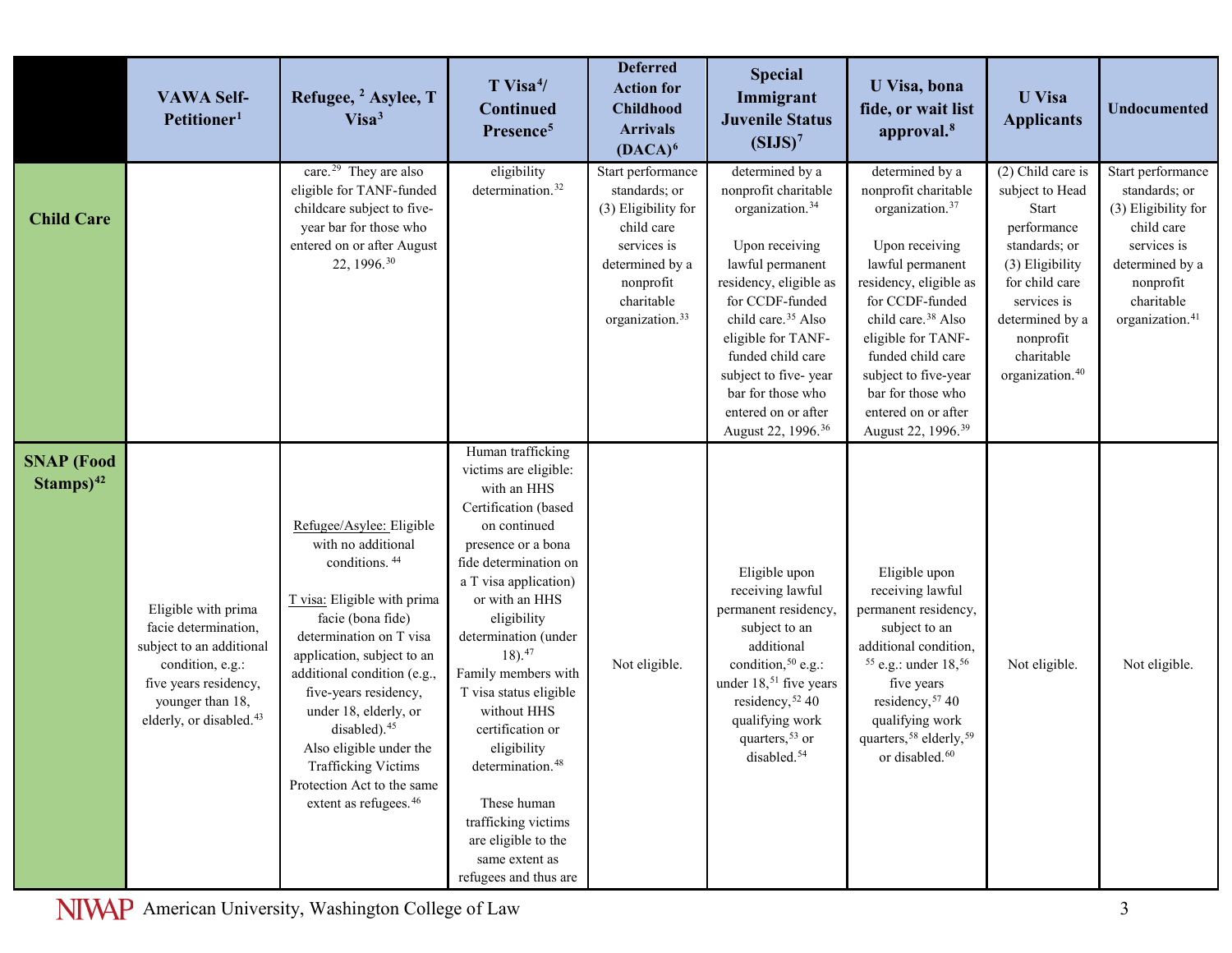<span id="page-3-0"></span>

|                                                                                                                                            | <b>VAWA Self-</b><br>Petitioner <sup>1</sup>              | Refugee, <sup>2</sup> Asylee, T<br>Visa <sup>3</sup>                                                                                                                                                                                                                                                                                                                                                                                                                                                                                                                                                                                                                                                                                                                                                                                                                                                                                                                                               | $T$ Visa <sup>4</sup> /<br><b>Continued</b><br>Presence <sup>5</sup>                                                                                                                                                                                                                                                                                                                                                           | <b>Deferred</b><br><b>Action for</b><br><b>Childhood</b><br><b>Arrivals</b><br>$(DACA)^6$ | <b>Special</b><br>Immigrant<br><b>Juvenile Status</b><br>(SIJS) <sup>7</sup> | U Visa, bona<br>fide, or wait list<br>approval. <sup>8</sup>                                               | <b>U</b> Visa<br><b>Applicants</b> | <b>Undocumented</b>         |
|--------------------------------------------------------------------------------------------------------------------------------------------|-----------------------------------------------------------|----------------------------------------------------------------------------------------------------------------------------------------------------------------------------------------------------------------------------------------------------------------------------------------------------------------------------------------------------------------------------------------------------------------------------------------------------------------------------------------------------------------------------------------------------------------------------------------------------------------------------------------------------------------------------------------------------------------------------------------------------------------------------------------------------------------------------------------------------------------------------------------------------------------------------------------------------------------------------------------------------|--------------------------------------------------------------------------------------------------------------------------------------------------------------------------------------------------------------------------------------------------------------------------------------------------------------------------------------------------------------------------------------------------------------------------------|-------------------------------------------------------------------------------------------|------------------------------------------------------------------------------|------------------------------------------------------------------------------------------------------------|------------------------------------|-----------------------------|
| <b>SNAP</b>                                                                                                                                |                                                           |                                                                                                                                                                                                                                                                                                                                                                                                                                                                                                                                                                                                                                                                                                                                                                                                                                                                                                                                                                                                    | eligible with no<br>additional<br>conditions. <sup>49</sup>                                                                                                                                                                                                                                                                                                                                                                    |                                                                                           |                                                                              |                                                                                                            |                                    |                             |
| <b>The Special</b><br>Supplemental<br><b>Nutrition</b><br><b>Program</b> for<br>Women,<br><b>Infants</b> , and<br><b>Children</b><br>(WIC) | (TANF, SNAP benefits, Medicaid). <sup>63</sup>            | The Special Supplemental Nutrition Program for Women, Infants, and Children (WIC) provides Federal grants to States for supplemental foods, health care referrals, and nutrition education<br>for low-income pregnant, breastfeeding, and non-breastfeeding postpartum women, and to infants and children up to age five who are found to be at nutritional risk, without regard to<br>immigration status. <sup>61</sup> Applicants must live in the state in which they apply, but are not required to live there for a certain amount of time in order to meet the WIC residency requirement. <sup>62</sup><br>Applicants must also have an income at or below an income level or standard set by the State agency or be determined automatically income-eligible based on participation in certain programs<br>In South Dakota, applicants may apply at any WIC office in the state. <sup>64</sup> The income eligibility requirement is up to 185% of the federal poverty level. <sup>65</sup> |                                                                                                                                                                                                                                                                                                                                                                                                                                |                                                                                           |                                                                              |                                                                                                            |                                    |                             |
| Purchase<br><b>Health</b><br><b>Insurance</b><br>on<br><b>Exchanges</b> <sup>e</sup>                                                       | Eligible with prima<br>facie determination. <sup>66</sup> | Refugee: Eligible. <sup>67</sup><br>Asylee: Eligible;<br>applicants eligible if<br>granted work<br>authorization;<br>applicants under 14<br>eligible if application<br>pending at least 180<br>days. <sup>68</sup><br>T visa: Eligible with prima<br>facie (bona fide)<br>determination on T visa<br>application. <sup>69</sup>                                                                                                                                                                                                                                                                                                                                                                                                                                                                                                                                                                                                                                                                    | Human trafficking<br>victims eligible: with<br>an HHS Certification<br>(based on continued<br>presence or a bona<br>fide determination on<br>a T visa application),<br>or with an HHS<br>eligibility<br>determination (under<br>$18)$ . <sup>70</sup><br>Family members with<br>T visa status eligible<br>without HHS<br>certification or<br>eligibility<br>determination. <sup>71</sup><br>These human<br>trafficking victims | Not eligible. <sup>73</sup>                                                               | Eligible upon filing<br>SIJS application. <sup>74</sup>                      | Eligible upon U visa,<br>bona fide<br>determination, <sup>75</sup> or<br>wait list approval. <sup>76</sup> | Not eligible. <sup>77</sup>        | Not eligible. <sup>78</sup> |

 $\overline{a}$ <sup>e</sup> Under the Affordable Care Act, in "mixed status" households, each family member may have different eligibility for exchanges and subsidies. NAT'L IMMIGRATION LAW CTR., FREQUENTLY ASKED QUESTIONS: THE AFFORDABLE CARE ACT & MIXED-STATUS FAMILIES (rev. 2014), [https://www.nilc.org/wp-content/uploads/2015/11/FAQ-ACA-and-mixed](https://www.nilc.org/wp-content/uploads/2015/11/FAQ-ACA-and-mixed-status-families-2014-12-1.pdf)[status-families-2014-12-1.pdf.](https://www.nilc.org/wp-content/uploads/2015/11/FAQ-ACA-and-mixed-status-families-2014-12-1.pdf)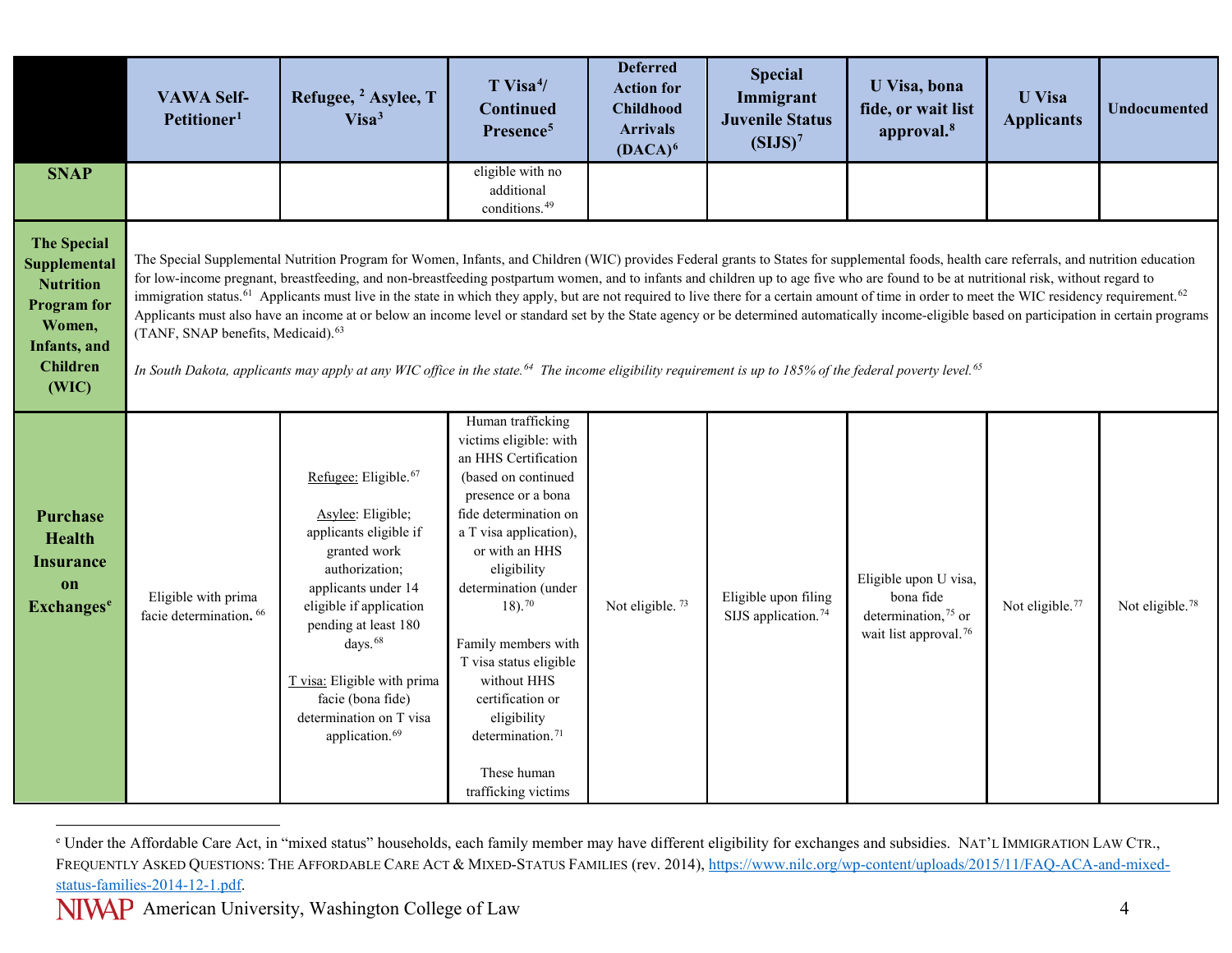|                                                                     | <b>VAWA Self-</b><br>Petitioner <sup>1</sup>                                                                                                                                                                                                                                         | Refugee, <sup>2</sup> Asylee, T<br>Visa <sup>3</sup>                                                                                                                                                                                                                                                                                                                                                                                                                                                                                          | $T$ Visa <sup>4</sup> /<br><b>Continued</b><br>Presence <sup>5</sup>                                                                                                                                                                                                                                                                                                                                                                                                                                                                                                                                                     | <b>Deferred</b><br><b>Action for</b><br><b>Childhood</b><br><b>Arrivals</b><br>$(DACA)^6$      | <b>Special</b><br>Immigrant<br><b>Juvenile Status</b><br>(SIJS) <sup>7</sup>                                                                                                                                                                    | U Visa, bona<br>fide, or wait list<br>approval. <sup>8</sup>                                                                                                                                                                                                                                                                                                   | <b>U</b> Visa<br><b>Applicants</b>                                                             | <b>Undocumented</b>                                                                            |
|---------------------------------------------------------------------|--------------------------------------------------------------------------------------------------------------------------------------------------------------------------------------------------------------------------------------------------------------------------------------|-----------------------------------------------------------------------------------------------------------------------------------------------------------------------------------------------------------------------------------------------------------------------------------------------------------------------------------------------------------------------------------------------------------------------------------------------------------------------------------------------------------------------------------------------|--------------------------------------------------------------------------------------------------------------------------------------------------------------------------------------------------------------------------------------------------------------------------------------------------------------------------------------------------------------------------------------------------------------------------------------------------------------------------------------------------------------------------------------------------------------------------------------------------------------------------|------------------------------------------------------------------------------------------------|-------------------------------------------------------------------------------------------------------------------------------------------------------------------------------------------------------------------------------------------------|----------------------------------------------------------------------------------------------------------------------------------------------------------------------------------------------------------------------------------------------------------------------------------------------------------------------------------------------------------------|------------------------------------------------------------------------------------------------|------------------------------------------------------------------------------------------------|
| <b>Health</b><br><b>Insurance</b><br><b>Exchanges</b>               |                                                                                                                                                                                                                                                                                      |                                                                                                                                                                                                                                                                                                                                                                                                                                                                                                                                               | are eligible to the<br>same extent as<br>refugees and thus are<br>eligible regardless of<br>date of entry. <sup>72</sup>                                                                                                                                                                                                                                                                                                                                                                                                                                                                                                 |                                                                                                |                                                                                                                                                                                                                                                 |                                                                                                                                                                                                                                                                                                                                                                |                                                                                                |                                                                                                |
| <b>Child Health</b><br><b>Insurance</b><br>Program<br>$(CHIP)^{79}$ | Eligible with prima<br>facie determination if<br>arrived prior to August<br>22, 1996 and subject to<br>five-year bar for those<br>who arrived on or after<br>August 22, 1996. <sup>80</sup><br>Eligible for emergency<br>Medicaid regardless of<br>immigration status. <sup>81</sup> | Refugee/Asylee: Eligible,<br>exempt from five-year<br>$bar.$ <sup>82</sup><br>T visa : with HHS<br>certification or eligibility<br>determination,<br>immediately eligible under<br>the Victims of Trafficking<br>and Violence Protection<br>Act of 2000 to the same<br>extent as refugees. <sup>83</sup><br>T visa holders and T visa<br>applicants with prima<br>facie (bona fide)<br>determinations eligible as<br>qualified immigrants,<br>subject to five-year bar for<br>those who arrived on or<br>after August 22, 1996. <sup>84</sup> | Human trafficking<br>victims are eligible<br>with an HHS<br>certification (based<br>on continued<br>presence or a bona<br>fide determination on<br>a T visa application)<br>or eligibility<br>determination (under<br>$18)$ . $85$<br>Family members with<br>T visa status are<br>eligible without HHS<br>Certification or<br>eligibility<br>determination. <sup>86</sup><br>These human<br>trafficking victims<br>are eligible to the<br>same extent as<br>refugees and are<br>exempt from five-<br>year bar. <sup>87</sup><br>Eligible for<br>emergency Medicaid<br>regardless of<br>immigration status. <sup>88</sup> | Eligible for<br>emergency<br>Medicaid<br>regardless of<br>immigration<br>status. <sup>89</sup> | Eligible upon<br>receiving lawful<br>permanent residency,<br>subject to five-year<br>bar for those who<br>arrived on or after<br>August 22, 1996.90<br>Eligible for<br>emergency Medicaid<br>regardless of<br>immigration status. <sup>91</sup> | If entered prior to<br>August 22, 1996,<br>eligible upon<br>attaining lawful<br>permanent residency.<br>If arrived on or after<br>August 22, 1996,<br>eligible upon<br>receiving lawful<br>permanent residency,<br>but subject to five-<br>year bar. <sup>93</sup><br>Eligible for<br>emergency Medicaid<br>regardless of<br>immigration status. <sup>94</sup> | Eligible for<br>emergency<br>Medicaid<br>regardless of<br>immigration<br>status. <sup>95</sup> | Eligible for<br>emergency<br>Medicaid<br>regardless of<br>immigration<br>status. <sup>96</sup> |
| <b>Full-Scope</b><br>Medicaid <sup>97</sup>                         | Eligible with prima<br>facie determination if<br>arrived prior to August                                                                                                                                                                                                             | Refugee/Asylee: Eligible,<br>exempt from five-year<br>$bar.$ <sup>100</sup>                                                                                                                                                                                                                                                                                                                                                                                                                                                                   | Human trafficking<br>victims are eligible<br>with an HHS                                                                                                                                                                                                                                                                                                                                                                                                                                                                                                                                                                 | Eligible for<br>emergency<br>Medicaid                                                          | Eligible for<br>emergency Medicaid                                                                                                                                                                                                              | Eligible for<br>emergency Medicaid                                                                                                                                                                                                                                                                                                                             | Eligible for<br>emergency<br>Medicaid                                                          | Eligible for<br>emergency<br>Medicaid                                                          |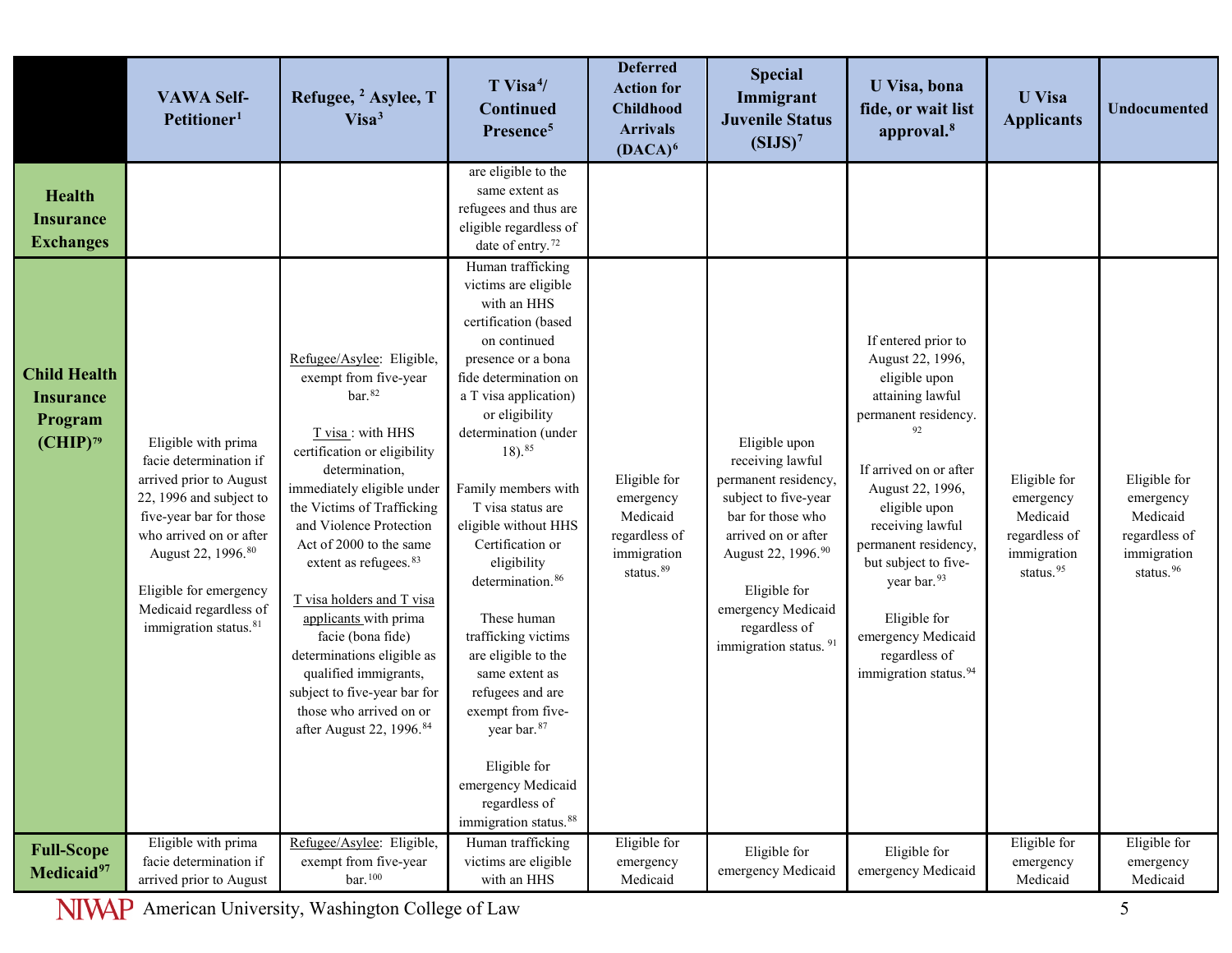|                                      | <b>VAWA Self-</b><br>Petitioner <sup>1</sup>                                                                                                                                                             | Refugee, <sup>2</sup> Asylee, T<br>Visa <sup>3</sup>                                                                                                                                                                                                                                                                                                                                                                                                             | T Visa <sup>4</sup> /<br><b>Continued</b><br>Presence <sup>5</sup>                                                                                                                                                                                                                                                                                                                                                                                                        | <b>Deferred</b><br><b>Action for</b><br><b>Childhood</b><br><b>Arrivals</b><br>$(DACA)^6$ | <b>Special</b><br>Immigrant<br><b>Juvenile Status</b><br>(SIJS) <sup>7</sup>                                                                                                                                             | U Visa, bona<br>fide, or wait list<br>approval. <sup>8</sup>                                                                                                                                                                                                                                                                 | <b>U</b> Visa<br><b>Applicants</b>                     | <b>Undocumented</b>                                    |
|--------------------------------------|----------------------------------------------------------------------------------------------------------------------------------------------------------------------------------------------------------|------------------------------------------------------------------------------------------------------------------------------------------------------------------------------------------------------------------------------------------------------------------------------------------------------------------------------------------------------------------------------------------------------------------------------------------------------------------|---------------------------------------------------------------------------------------------------------------------------------------------------------------------------------------------------------------------------------------------------------------------------------------------------------------------------------------------------------------------------------------------------------------------------------------------------------------------------|-------------------------------------------------------------------------------------------|--------------------------------------------------------------------------------------------------------------------------------------------------------------------------------------------------------------------------|------------------------------------------------------------------------------------------------------------------------------------------------------------------------------------------------------------------------------------------------------------------------------------------------------------------------------|--------------------------------------------------------|--------------------------------------------------------|
| <b>Full-Scope</b><br><b>Medicaid</b> | 22, 1996 and subject to<br>five-year bar for those<br>who arrived on or after<br>August 22, 1996. <sup>98</sup><br>Eligible for emergency<br>Medicaid regardless of<br>immigration status. <sup>99</sup> | T visa: with HHS<br>certification or eligibility<br>determination,<br>immediately eligible under<br>the Victims of Trafficking<br>and Violence Protection<br>Act of 2000 to the same<br>extent as refugees. <sup>101</sup><br>T visa holders and T visa<br>applicants with prima<br>facie (bona fide)<br>determinations eligible as<br>qualified immigrants,<br>subject to five-year bar for<br>those who arrived on or<br>after August 22, 1996. <sup>102</sup> | Certification (based<br>on continued<br>presence or a bona<br>fide determination on<br>a T visa application)<br>or eligibility<br>determination (under<br>$18)$ , $^{103}$<br>Family members with<br>T visa status eligible<br>without HHS<br>Certification or<br>eligibility<br>determination. <sup>104</sup><br>These human<br>trafficking victims<br>are eligible to the<br>same extent as<br>refugees and are<br>exempt from five-<br>year bar. <sup>105</sup><br>106 | regardless of<br>immigration<br>status. <sup>108</sup>                                    | regardless of<br>immigration status. <sup>109</sup><br>Eligible after<br>receiving lawful<br>permanent residency,<br>subject to five-year<br>bar for those who<br>arrived on or after<br>August 22, 1996. <sup>110</sup> | regardless of<br>immigration status. <sup>111</sup><br>If entered prior to<br>August 22, 1996,<br>eligible upon<br>attaining lawful<br>permanent<br>residency. <sup>112</sup><br>If arrived on or after<br>August 22, 1996,<br>eligible upon<br>receiving lawful<br>permanent residency,<br>subject to five-year<br>bar. 113 | regardless of<br>immigration<br>status. <sup>114</sup> | regardless of<br>immigration<br>status. <sup>115</sup> |
|                                      |                                                                                                                                                                                                          |                                                                                                                                                                                                                                                                                                                                                                                                                                                                  | Eligible for<br>emergency Medicaid<br>regardless of<br>immigration status. <sup>107</sup>                                                                                                                                                                                                                                                                                                                                                                                 |                                                                                           |                                                                                                                                                                                                                          |                                                                                                                                                                                                                                                                                                                              |                                                        |                                                        |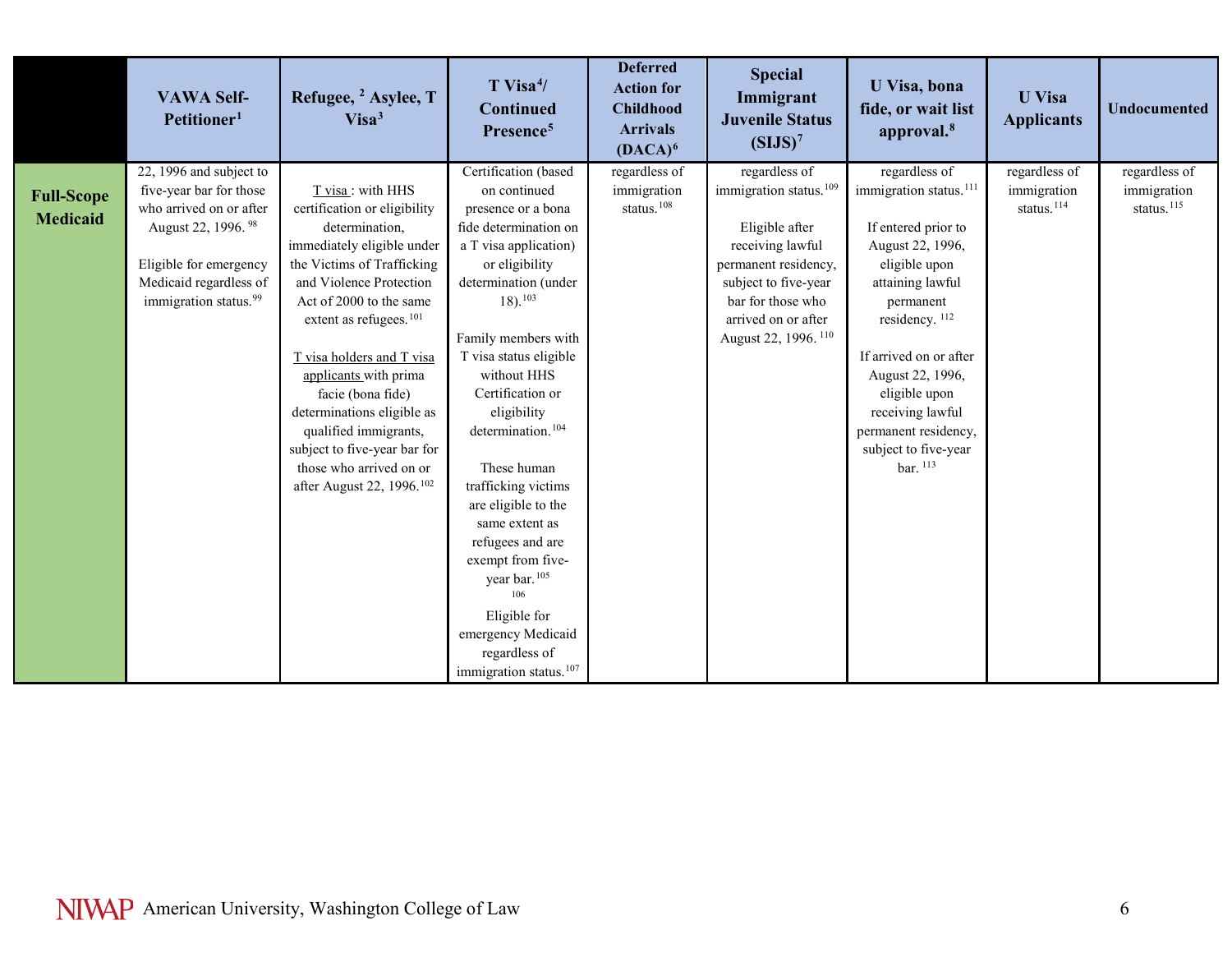|                                                                                                                                 | <b>VAWA Self-</b><br>Petitioner <sup>1</sup>                                                                                                                                                                                                                                                                                                                                                                                                                                                                | Refugee, <sup>2</sup> Asylee, T<br>Visa <sup>3</sup>                                                                                                                                                                                                                                                                                                                                                                                                                         | $T$ Visa <sup>4</sup> /<br><b>Continued</b><br>Presence <sup>5</sup>                                                                                                                                                                                                                                                                                                                                          | <b>Deferred</b><br><b>Action for</b><br><b>Childhood</b><br><b>Arrivals</b><br>$(DACA)^6$ | <b>Special</b><br>Immigrant<br><b>Juvenile Status</b><br>(SIJS) <sup>7</sup>                                                                                                                                    | U Visa, bona<br>fide, or wait list<br>approval. <sup>8</sup>                                                                                                                                                                                                                                                                                                                                                                                        | <b>U</b> Visa<br><b>Applicants</b>          | <b>Undocumented</b>                         |
|---------------------------------------------------------------------------------------------------------------------------------|-------------------------------------------------------------------------------------------------------------------------------------------------------------------------------------------------------------------------------------------------------------------------------------------------------------------------------------------------------------------------------------------------------------------------------------------------------------------------------------------------------------|------------------------------------------------------------------------------------------------------------------------------------------------------------------------------------------------------------------------------------------------------------------------------------------------------------------------------------------------------------------------------------------------------------------------------------------------------------------------------|---------------------------------------------------------------------------------------------------------------------------------------------------------------------------------------------------------------------------------------------------------------------------------------------------------------------------------------------------------------------------------------------------------------|-------------------------------------------------------------------------------------------|-----------------------------------------------------------------------------------------------------------------------------------------------------------------------------------------------------------------|-----------------------------------------------------------------------------------------------------------------------------------------------------------------------------------------------------------------------------------------------------------------------------------------------------------------------------------------------------------------------------------------------------------------------------------------------------|---------------------------------------------|---------------------------------------------|
| <b>Education-</b><br>Federal<br><b>Benefits:</b><br>Federal<br><b>Student Aid,</b><br><b>Grants and</b><br>$\text{Loans}^{116}$ | With prima facie<br>determination,<br>eligible. <sup>117</sup>                                                                                                                                                                                                                                                                                                                                                                                                                                              | Refugees, Asylees, and T<br>visa holders or T visa<br>applicants with prima<br>facie (bona fide)<br>determination, an HHS<br>Certification or eligibility<br>letter are eligible for<br>federal student aid. <sup>118</sup>                                                                                                                                                                                                                                                  | Human trafficking<br>victims eligible: with<br>an HHS Certification<br>(based on continued<br>presence or a bona<br>fide determination on<br>a T visa application),<br>or with an HHS<br>eligibility<br>determination (under<br>18), and family<br>members with T visa<br>status, are eligible for<br>federal student aid. <sup>119</sup>                                                                     | Not eligible for<br>federal student<br>aid. <sup>120</sup>                                | Eligible for federal<br>student aid upon<br>receipt of lawful<br>permanent<br>residency. <sup>121</sup>                                                                                                         | Eligible for federal<br>student aid upon<br>receipt of lawful<br>permanent<br>residency. <sup>122</sup>                                                                                                                                                                                                                                                                                                                                             | Not eligible for<br>federal student<br>aid. | Not eligible for<br>federal student<br>aid. |
|                                                                                                                                 |                                                                                                                                                                                                                                                                                                                                                                                                                                                                                                             | All children, without regard to immigration status or citizenship are eligible to attend public elementary and secondary (K-12) schools. State schools may not request citizenship or                                                                                                                                                                                                                                                                                        |                                                                                                                                                                                                                                                                                                                                                                                                               |                                                                                           |                                                                                                                                                                                                                 |                                                                                                                                                                                                                                                                                                                                                                                                                                                     |                                             |                                             |
| <b>Education-</b><br><b>State Law</b>                                                                                           | immigration status information and may not bar students from enrolling in public elementary or secondary schools based on the citizenship or immigration status of the student, their parent or<br>their guardian. <sup>123</sup> Eligible to apply for and enroll in state funded colleges and universities without regard to immigration status. <sup>124</sup>                                                                                                                                           |                                                                                                                                                                                                                                                                                                                                                                                                                                                                              |                                                                                                                                                                                                                                                                                                                                                                                                               |                                                                                           |                                                                                                                                                                                                                 |                                                                                                                                                                                                                                                                                                                                                                                                                                                     |                                             |                                             |
|                                                                                                                                 |                                                                                                                                                                                                                                                                                                                                                                                                                                                                                                             |                                                                                                                                                                                                                                                                                                                                                                                                                                                                              |                                                                                                                                                                                                                                                                                                                                                                                                               |                                                                                           |                                                                                                                                                                                                                 |                                                                                                                                                                                                                                                                                                                                                                                                                                                     |                                             |                                             |
|                                                                                                                                 |                                                                                                                                                                                                                                                                                                                                                                                                                                                                                                             | Although eligible to apply for and enroll in state funded colleges and universities without regard to immigration status, <sup>125</sup> students who are not qualified immigrants are not eligible in South<br>Dakota for state funded post-secondary educational grants and loans. <sup>126</sup>                                                                                                                                                                          |                                                                                                                                                                                                                                                                                                                                                                                                               |                                                                                           |                                                                                                                                                                                                                 |                                                                                                                                                                                                                                                                                                                                                                                                                                                     |                                             |                                             |
| <b>Supplement</b><br>al Security<br><b>Income</b><br>$(SSI)$ <sup>127</sup>                                                     | Eligible with prima<br>facie determination if<br>received SSI on August<br>22, 1996, or lawfully<br>residing in the U.S. as<br>of that date and now<br>disabled. <sup>128</sup> May also<br>be eligible with a prima<br>facie determination if<br>currently receiving SSI<br>based on an application<br>filed before 1979. <sup>129</sup><br>Eligible upon receiving<br>lawful permanent<br>residency if credited<br>with 40 quarters of<br>work, <sup>130</sup> subject to five-<br>year bar for those who | Refugees/Asylees:<br>Eligible during first seven<br>years after the status was<br>granted. <sup>132</sup><br>Trafficking victims:<br>Eligible under the Victims<br>$\alpha$ f<br>Trafficking and Violence<br>Protection Act of 2000 to<br>the same extent as<br>refugees. <sup>133</sup><br>$T$ visa <sup>134</sup> : Eligible as a<br>qualified immigrant with<br>prima facie (bona fide)<br>determination on T visa<br>application if receiving<br>SSI on August 22, 1996, | Human trafficking<br>victims: with an HHS<br>Certification (based<br>on continued<br>presence or a bona<br>fide determination on<br>a T visa application)<br>or with an HHS<br>eligibility<br>determination (under<br>18), or family<br>members with T visa<br>status (no need for<br>HHS certification or<br>eligibility<br>determination) are<br>eligible to the same<br>extent as refugees. <sup>138</sup> | Not eligible.                                                                             | Eligible upon<br>receiving lawful<br>permanent residency<br>if credited with 40<br>quarters of work, 139<br>subject to five-year<br>bar for those who<br>arrived on or after<br>August 22, 1996. <sup>140</sup> | Eligible upon<br>receiving lawful<br>permanent residency<br>if: credited with 40<br>quarters of work <sup>141</sup><br>subject to five-year<br>bar for those who<br>arrived on or after<br>August 22, 1996; or<br>if receiving SSI as of<br>August 22, 1996; or<br>if lawfully residing in<br>U.S. as of that date<br>and now disabled. <sup>142</sup><br>Lawful permanent<br>residents may also be<br>eligible if currently<br>receiving SSI based | Not eligible. <sup>144</sup>                | Not eligible. <sup>145</sup>                |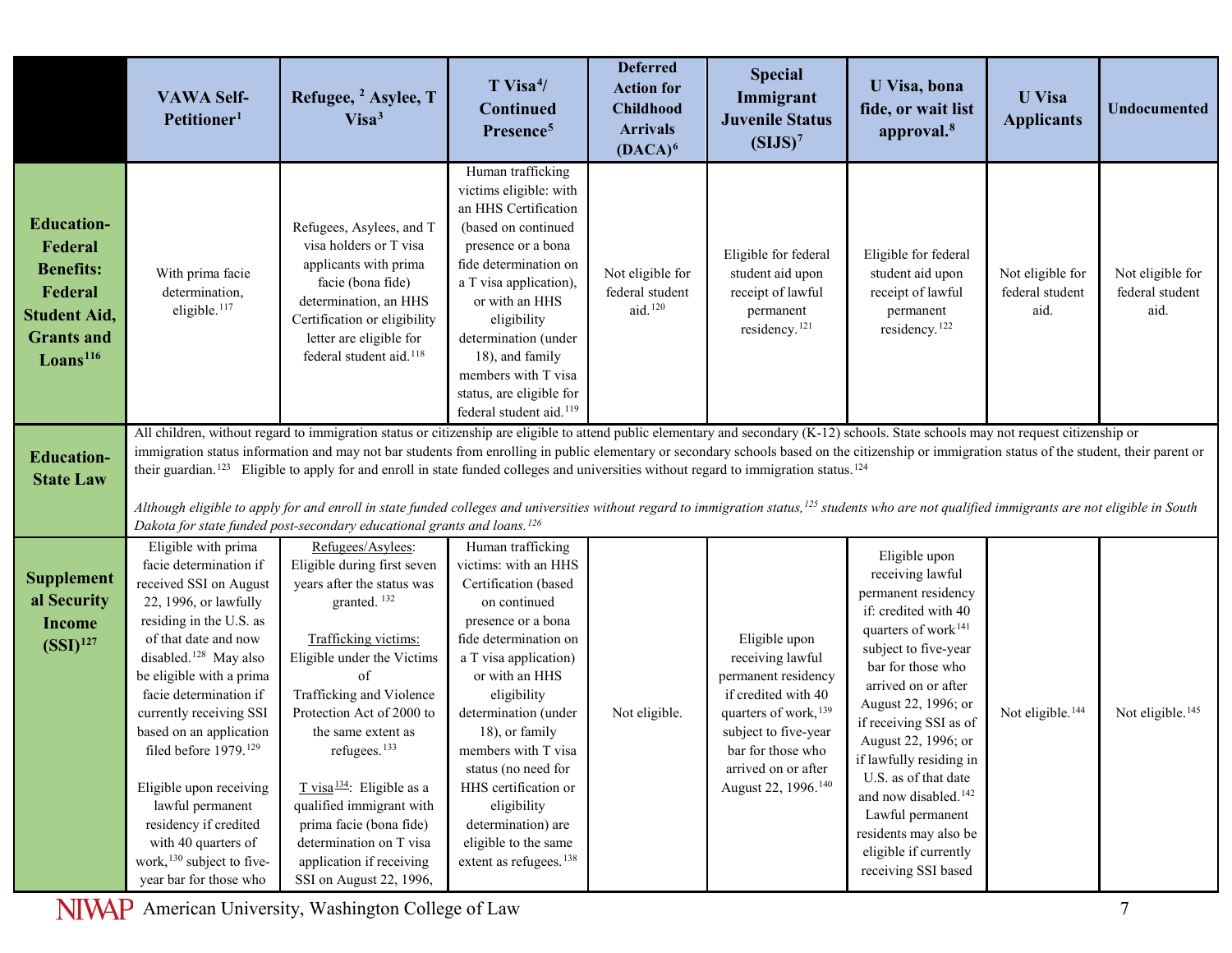|                                                                                                                  | <b>VAWA Self-</b><br>Petitioner <sup>1</sup>                                                                                                                                                                                                                                                                                                                                                                                                                                                                                                                                                                                                                                                                                                                                                                                                                                                                                                                                                                                                                                                                                                                                                                                                                                                                                                                                                                    | Refugee, <sup>2</sup> Asylee, T<br>Visa <sup>3</sup>                                                                                                                                                                                                                                                                                                                                                                                                                                                                                                                                                                                                                                                                                                                                                                                                                                                                                                                                                                                                                                                                                                                                                                                                                                                                                                                                                                                                                                                                                                                 | T Visa <sup>4</sup> /<br>Continued<br>Presence <sup>5</sup> | <b>Deferred</b><br><b>Action for</b><br><b>Childhood</b><br><b>Arrivals</b><br>$(DACA)^6$ | <b>Special</b><br>Immigrant<br><b>Juvenile Status</b><br>(SIJS) <sup>7</sup> | U Visa, bona<br>fide, or wait list<br>approval. <sup>8</sup> | <b>U</b> Visa<br><b>Applicants</b> | Undocumented |
|------------------------------------------------------------------------------------------------------------------|-----------------------------------------------------------------------------------------------------------------------------------------------------------------------------------------------------------------------------------------------------------------------------------------------------------------------------------------------------------------------------------------------------------------------------------------------------------------------------------------------------------------------------------------------------------------------------------------------------------------------------------------------------------------------------------------------------------------------------------------------------------------------------------------------------------------------------------------------------------------------------------------------------------------------------------------------------------------------------------------------------------------------------------------------------------------------------------------------------------------------------------------------------------------------------------------------------------------------------------------------------------------------------------------------------------------------------------------------------------------------------------------------------------------|----------------------------------------------------------------------------------------------------------------------------------------------------------------------------------------------------------------------------------------------------------------------------------------------------------------------------------------------------------------------------------------------------------------------------------------------------------------------------------------------------------------------------------------------------------------------------------------------------------------------------------------------------------------------------------------------------------------------------------------------------------------------------------------------------------------------------------------------------------------------------------------------------------------------------------------------------------------------------------------------------------------------------------------------------------------------------------------------------------------------------------------------------------------------------------------------------------------------------------------------------------------------------------------------------------------------------------------------------------------------------------------------------------------------------------------------------------------------------------------------------------------------------------------------------------------------|-------------------------------------------------------------|-------------------------------------------------------------------------------------------|------------------------------------------------------------------------------|--------------------------------------------------------------|------------------------------------|--------------|
| <b>SSI</b>                                                                                                       | arrived on or after<br>August 22, 1996. <sup>131</sup>                                                                                                                                                                                                                                                                                                                                                                                                                                                                                                                                                                                                                                                                                                                                                                                                                                                                                                                                                                                                                                                                                                                                                                                                                                                                                                                                                          | or lawfully residing in the<br>U.S. as of that date and<br>now disabled. <sup>135</sup> May<br>also be eligible with a<br>prima facie determination<br>if currently receiving SSI<br>based on an application<br>filed before 1979. <sup>136</sup> This<br>eligibility allows<br>trafficking victims who<br>are disabled to continue to<br>receive SSI after the 7-                                                                                                                                                                                                                                                                                                                                                                                                                                                                                                                                                                                                                                                                                                                                                                                                                                                                                                                                                                                                                                                                                                                                                                                                   |                                                             |                                                                                           |                                                                              | on an application<br>filed before 1979. <sup>143</sup>       |                                    |              |
| Driver's<br>License <sup>146</sup>                                                                               | years. <sup>137</sup><br>Under the REAL ID Act, evidence of "lawful status" is required for a driver's license to be accepted by a federal agency for official purposes. <sup>147</sup> The<br>Department of Homeland Security (DHS), by regulation, lists specific documents that will provide satisfactory evidence of lawful status. <sup>148</sup> All<br>documentation for REAL ID compliant ID's will be submitted through the Systematic Alien Verification for Entitlements Program (S.A.V.E.). <sup>149</sup><br>DHS will also approve acceptance of other documentation issued by DHS or other Federal agencies demonstrating lawful status, as determined by<br>USCIS. <sup>150</sup> In addition, DHS permits states to establish an "Exception Process" and consider "Alternative Documents." <sup>151</sup><br>In South Dakota, only permanent residents are eligible for a driver's license. <sup>152</sup> South Dakota requires the following documentation <sup>153</sup> .<br>Not eligible.<br>Two documents to prove residency in South Dakota.<br>Proof of lawful status in the United States<br>Required documents include: non-expired passport/passport card, certificate of citizenship/naturalization, permanent resident<br>$\circ$<br>card, employment authorization card <sup>154</sup> or foreign passport with U.S. visa/I-94. <sup>155</sup><br>Proof of Social Security Number |                                                                                                                                                                                                                                                                                                                                                                                                                                                                                                                                                                                                                                                                                                                                                                                                                                                                                                                                                                                                                                                                                                                                                                                                                                                                                                                                                                                                                                                                                                                                                                      |                                                             |                                                                                           |                                                                              |                                                              |                                    |              |
| <b>Housing and</b><br><b>Other</b><br><b>Services</b><br><b>Necessary to</b><br><b>Protect Life</b><br>or Safety |                                                                                                                                                                                                                                                                                                                                                                                                                                                                                                                                                                                                                                                                                                                                                                                                                                                                                                                                                                                                                                                                                                                                                                                                                                                                                                                                                                                                                 | Certain federally assisted programs providing services necessary to protect life or safety must make those services available without regard to immigration status and may not withhold those<br>services based on immigration status. <sup>156</sup> Programs considered necessary for the protection of life or safety include, but are not limited to: short term shelter or transitional housing for the<br>homeless, or for victims of domestic abuse, sexual assault, stalking, dating violence, or human trafficking, or for runaway, abused or abandoned children; crisis counseling and intervention<br>programs; services and assistance relating to victims of domestic violence or other criminal activity, child protection, adult protective services, or violence and abuse prevention; soup kitchens,<br>community food banks, senior nutrition programs and other nutritional programs for persons requiring special assistance (e.g., WIC); medical and public health services; mental health,<br>disability, or substance abuse assistance necessary to protect life or safety; activities designed to protect the life or safety of workers, children and youths, or community residents; programs to<br>help individuals during periods of adverse weather conditions. <sup>157</sup><br>The South Dakota Housing Development Authority administers the Emergency Solutions Grant (ESG) to assist in emergency shelters, homelessness prevention, rapid re-housing assistance<br>and the homeless management information system. <sup>158</sup> |                                                             |                                                                                           |                                                                              |                                                              |                                    |              |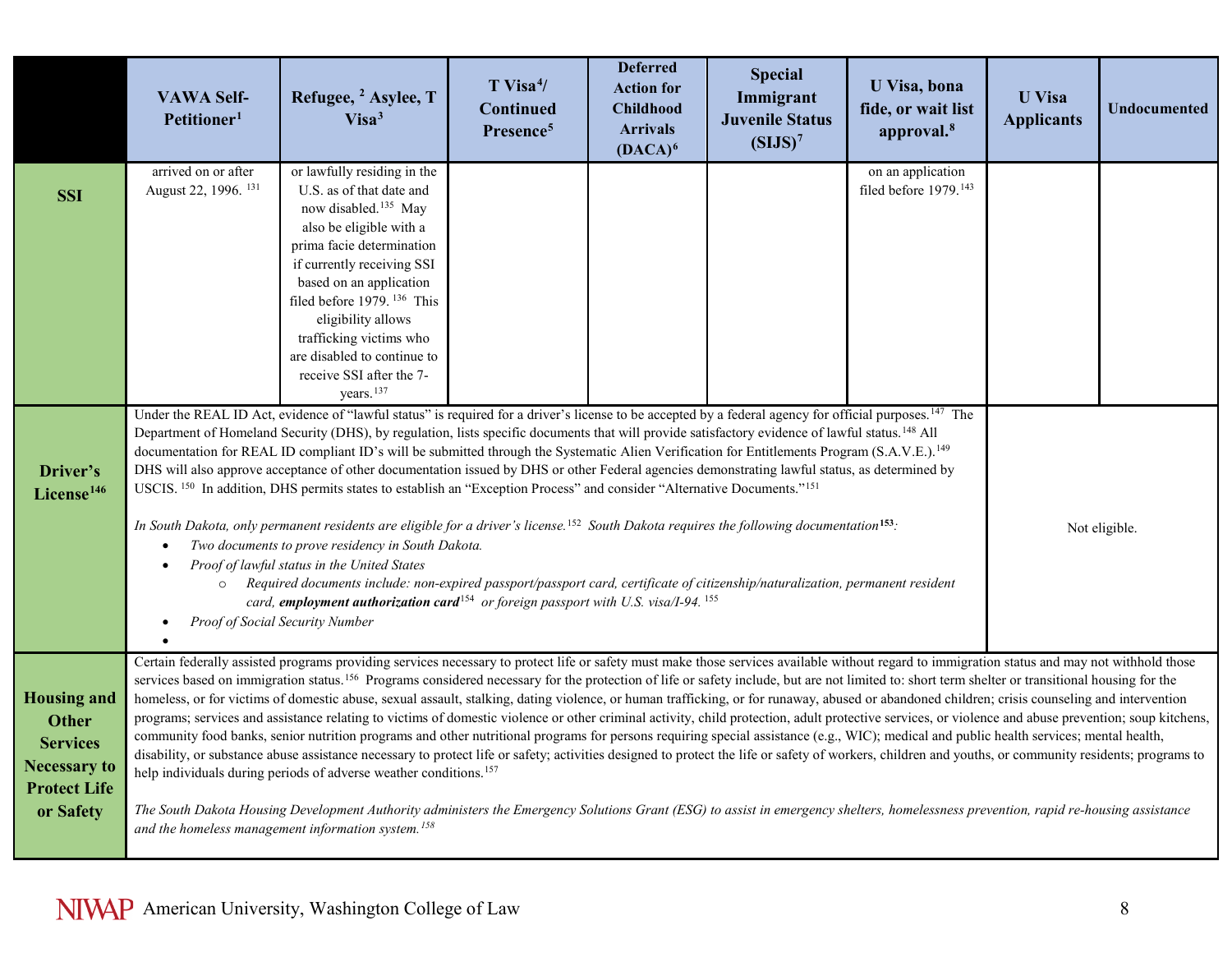|                                                                                                                                                                         | <b>VAWA Self-</b><br>Petitioner <sup>1</sup>                                                                                                                                                                                                                                                                                                                                                                                                                                                                                                                                                                                                                                                                                                                                                                                                                               | Refugee, <sup>2</sup> Asylee, T<br>Visa <sup>3</sup>                                                                                                                                                                                                                                                                                                                                                                                                                                                                                                                                                                                                                                                                        | $T$ Visa <sup>4</sup> /<br>Continued<br>Presence <sup>5</sup>                                                                                                                                                                                                                                                                                                                                                                                                                                                                                                                               | <b>Deferred</b><br><b>Action for</b><br><b>Childhood</b><br><b>Arrivals</b><br>$(DACA)^6$                                                                                                                                                                                                                                                                                      | <b>Special</b><br>Immigrant<br><b>Juvenile Status</b><br>(SIJS) <sup>7</sup>                                                                                                                                                                                                                                                                                                                                                                                                                                    | U Visa, bona<br>fide, or wait list<br>approval. <sup>8</sup>                                                                                                                                                                                                                                                                                                                                                                                                                                                    | <b>U</b> Visa<br><b>Applicants</b>                                                                                                                                                                                                                                                                                                                                            | <b>Undocumented</b>                                                                                                                                                                                                                                                                                                                                                            |
|-------------------------------------------------------------------------------------------------------------------------------------------------------------------------|----------------------------------------------------------------------------------------------------------------------------------------------------------------------------------------------------------------------------------------------------------------------------------------------------------------------------------------------------------------------------------------------------------------------------------------------------------------------------------------------------------------------------------------------------------------------------------------------------------------------------------------------------------------------------------------------------------------------------------------------------------------------------------------------------------------------------------------------------------------------------|-----------------------------------------------------------------------------------------------------------------------------------------------------------------------------------------------------------------------------------------------------------------------------------------------------------------------------------------------------------------------------------------------------------------------------------------------------------------------------------------------------------------------------------------------------------------------------------------------------------------------------------------------------------------------------------------------------------------------------|---------------------------------------------------------------------------------------------------------------------------------------------------------------------------------------------------------------------------------------------------------------------------------------------------------------------------------------------------------------------------------------------------------------------------------------------------------------------------------------------------------------------------------------------------------------------------------------------|--------------------------------------------------------------------------------------------------------------------------------------------------------------------------------------------------------------------------------------------------------------------------------------------------------------------------------------------------------------------------------|-----------------------------------------------------------------------------------------------------------------------------------------------------------------------------------------------------------------------------------------------------------------------------------------------------------------------------------------------------------------------------------------------------------------------------------------------------------------------------------------------------------------|-----------------------------------------------------------------------------------------------------------------------------------------------------------------------------------------------------------------------------------------------------------------------------------------------------------------------------------------------------------------------------------------------------------------------------------------------------------------------------------------------------------------|-------------------------------------------------------------------------------------------------------------------------------------------------------------------------------------------------------------------------------------------------------------------------------------------------------------------------------------------------------------------------------|--------------------------------------------------------------------------------------------------------------------------------------------------------------------------------------------------------------------------------------------------------------------------------------------------------------------------------------------------------------------------------|
| <b>Public and</b><br><b>Assisted</b><br>Housing <sup>159</sup><br>and Low-<br><b>Income</b><br><b>Housing Tax</b><br><b>Credit</b><br>(LIHTC)<br>Housing <sup>160</sup> | Upon filing VAWA<br>self-petition, applicant<br>cannot be denied HUD<br>public or assisted<br>housing unless and until<br>a final determination of<br>ineligibility. <sup>161</sup><br>USDA rental housing<br>follows HUD<br>procedures for<br>processing VAWA self-<br>petitions, <sup>162</sup> so should<br>be eligible for all<br>USDA rental housing<br>unless and until a final<br>determination of<br>ineligibility.<br>Regardless of<br>immigration status,<br>eligible for USDA<br>Section 515 Rural<br>Rental Housing<br>(without Rental<br>Assistance), 163 and<br>USDA Section 514/516<br>Farm Labor Housing if<br>immediate family<br>member of eligible<br>tenant. <sup>164</sup><br>Upon filing self-VAWA<br>self-petition, remaining<br>household member of<br>eligible domestic farm<br>laborer eligible to<br>continue to occupy<br>USDA Section 514/516 | Refugee/Asylee, T visa<br>holder or T visa applicant<br>with prima facie (bona<br>fide) determination<br>eligible for:<br>HUD public and assisted<br>housing; <sup>169</sup><br>USDA Section 515 Rural<br>Rental Housing; <sup>170</sup><br>USDA Section 521 Rural<br>Rental Assistance; <sup>171</sup><br>USDA Section 514/516<br>Farm Labor Housing if<br>immediate family<br>member <sup>172</sup> or remaining<br>household member <sup>173</sup> of<br>eligible domestic farm<br>laborer.<br>Upon receiving lawful<br>permanent residency<br>USDA Section 514/516<br>Farm Labor Housing. <sup>174</sup><br>In South Dakota, may be<br>eligible to live in Low<br>Income Housing Tax<br>Credit Property. <sup>175</sup> | Human trafficking<br>victims with an HHS<br>Certification (based<br>on continued<br>presence or a bona<br>fide determination on<br>a T visa application),<br>or with an HHS<br>eligibility<br>determination (under<br>18), and family<br>members with T visa<br>status (no need for<br>HHS certification or<br>eligibility<br>determination), 176<br>are eligible for: HUD<br>public and assisted<br>housing <sup>177</sup> and<br>USDA rental<br>housing. <sup>178</sup><br>In South Dakota, may<br>be eligible to live in<br>Low Income Housing<br>Tax Credit<br>Property. <sup>179</sup> | Eligible for<br><b>USDA</b> Section<br>515 Rural Rental<br>Housing (without<br>Rental<br>Assistance), 180<br>and Section<br>514/516 Farm<br>Labor Housing if<br>immediate family<br>member of<br>eligible domestic<br>farm laborer. <sup>181</sup><br>In South Dakota,<br>may be eligible to<br>live in Low<br><b>Income Housing</b><br>Tax Credit<br>Property. <sup>182</sup> | Eligible for USDA<br>Section 515 Rural<br>Rental Housing<br>(without Rental<br>Assistance), 183 and<br>Section 514/516<br>Farm Labor Housing<br>if immediate family<br>member of eligible<br>domestic farm<br>laborer. <sup>184</sup><br>Upon receiving<br>lawful permanent<br>residency, 185<br>eligible for HUD <sup>186</sup><br>and USDA <sup>187</sup> rental<br>housing. <sup>188</sup><br>In South Dakota, may<br>be eligible to live in<br>Low Income Housing<br>Tax Credit<br>Property. <sup>189</sup> | Eligible for USDA<br>Section 515 Rural<br>Rental Housing<br>(without Rental<br>Assistance), 190 and<br>Section 514/516<br>Farm Labor Housing<br>if immediate family<br>member of eligible<br>domestic farm<br>laborer. <sup>191</sup><br>Upon receiving<br>lawful permanent<br>residency, 192<br>eligible for HUD <sup>193</sup><br>and USDA <sup>194</sup> rental<br>housing. <sup>195</sup><br>In South Dakota, may<br>be eligible to live in<br>Low Income Housing<br>Tax Credit<br>Property. <sup>196</sup> | Eligible for<br><b>USDA</b> Section<br>515 Rural<br>Rental Housing<br>(without Rental<br>Assistance), 197<br>and Section<br>514/516 Farm<br>Labor Housing<br>if immediate<br>family member<br>of eligible<br>domestic farm<br>laborer. <sup>198</sup><br>In South<br>Dakota, may be<br>eligible to live in<br>Low Income<br>Housing Tax<br>Credit<br>Property. <sup>199</sup> | Eligible for<br><b>USDA</b> Section<br>515 Rural Rental<br>Housing (without<br>Rental<br>Assistance), 200<br>and Section<br>514/516 Farm<br>Labor Housing if<br>immediate family<br>member of<br>eligible domestic<br>farm laborer. <sup>201</sup><br>In South Dakota,<br>may be eligible to<br>live in Low<br><b>Income Housing</b><br>Tax Credit<br>Property. <sup>202</sup> |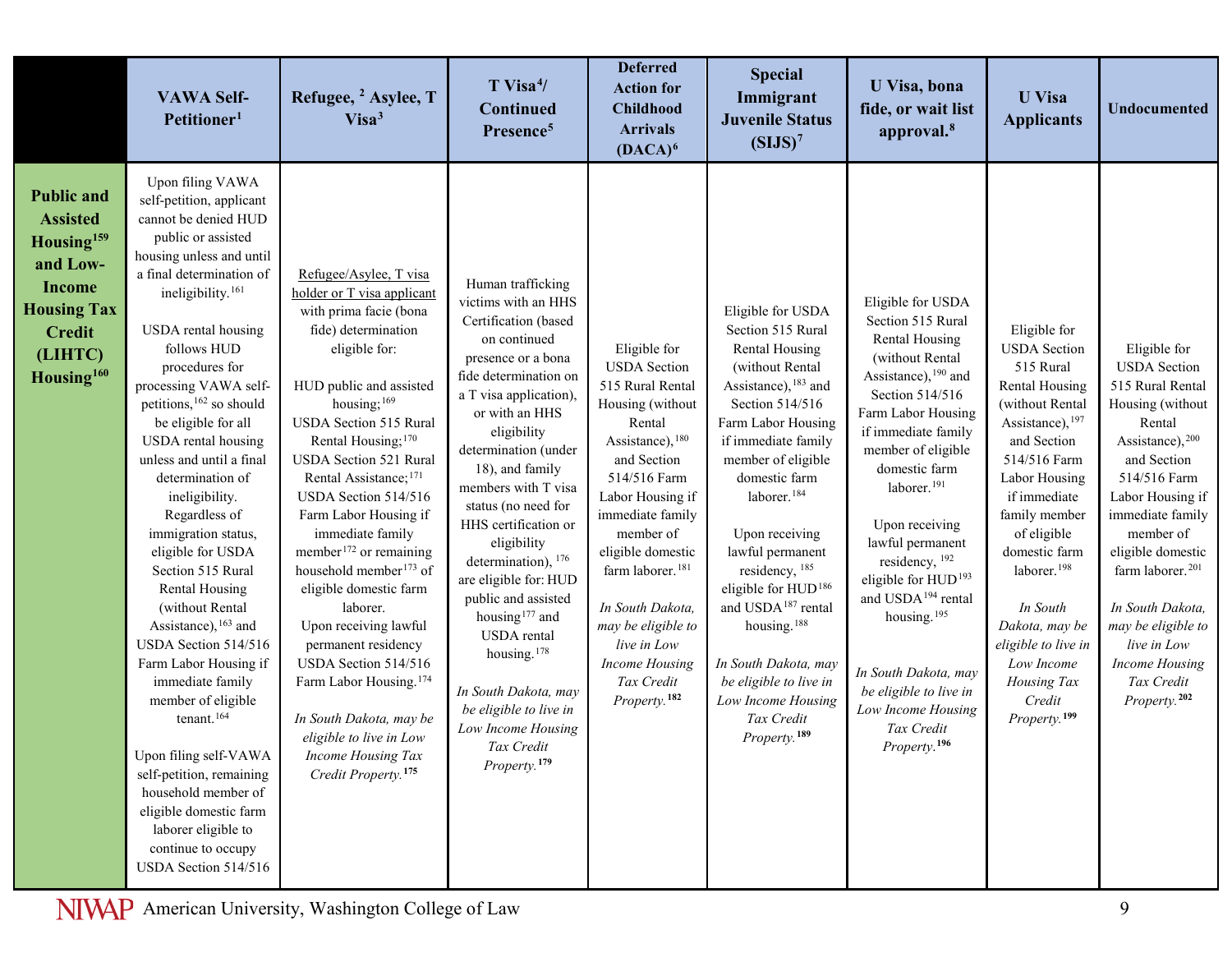|                                                                            | <b>VAWA Self-</b><br>Petitioner <sup>1</sup>                                                                                                                                                                                                                                                                                                                   | Refugee, <sup>2</sup> Asylee, T<br>Visa <sup>3</sup>                                                                                                                                                                                                                                                                                                                                                                                                                                                                                                                                                                                                                                                                                                                                                                                                                                                                                                                                                                                                                                                                                                                                                                                                                                                                                                                                                                                                                                                                                                                                                                                                                   | $T$ Visa <sup>4</sup> /<br><b>Continued</b><br>Presence <sup>5</sup>                                                                                                                         | <b>Deferred</b><br><b>Action for</b><br><b>Childhood</b><br><b>Arrivals</b><br>$(DACA)^6$                                                                        | <b>Special</b><br>Immigrant<br><b>Juvenile Status</b><br>(SIJS) <sup>7</sup>                                                                                                                                                       | U Visa, bona<br>fide, or wait list<br>approval. <sup>8</sup>                                                                                                                                                           | <b>U</b> Visa<br><b>Applicants</b> | <b>Undocumented</b> |
|----------------------------------------------------------------------------|----------------------------------------------------------------------------------------------------------------------------------------------------------------------------------------------------------------------------------------------------------------------------------------------------------------------------------------------------------------|------------------------------------------------------------------------------------------------------------------------------------------------------------------------------------------------------------------------------------------------------------------------------------------------------------------------------------------------------------------------------------------------------------------------------------------------------------------------------------------------------------------------------------------------------------------------------------------------------------------------------------------------------------------------------------------------------------------------------------------------------------------------------------------------------------------------------------------------------------------------------------------------------------------------------------------------------------------------------------------------------------------------------------------------------------------------------------------------------------------------------------------------------------------------------------------------------------------------------------------------------------------------------------------------------------------------------------------------------------------------------------------------------------------------------------------------------------------------------------------------------------------------------------------------------------------------------------------------------------------------------------------------------------------------|----------------------------------------------------------------------------------------------------------------------------------------------------------------------------------------------|------------------------------------------------------------------------------------------------------------------------------------------------------------------|------------------------------------------------------------------------------------------------------------------------------------------------------------------------------------------------------------------------------------|------------------------------------------------------------------------------------------------------------------------------------------------------------------------------------------------------------------------|------------------------------------|---------------------|
| <b>Public and</b><br><b>Assisted</b><br><b>Housing and</b><br><b>LIHTC</b> | Farm Labor Housing<br>unit. <sup>165</sup><br>Upon receiving lawful<br>permanent residency,<br>eligible for USDA<br>Section 514/516 Farm<br>Lab<br>or Housing; <sup>166</sup><br>USDA Section 521<br>Rural Rental<br>Assistance. <sup>167</sup><br>In South Dakota, may<br>be eligible to live in<br>Low Income Housing<br>Tax Credit Property. <sup>168</sup> |                                                                                                                                                                                                                                                                                                                                                                                                                                                                                                                                                                                                                                                                                                                                                                                                                                                                                                                                                                                                                                                                                                                                                                                                                                                                                                                                                                                                                                                                                                                                                                                                                                                                        |                                                                                                                                                                                              |                                                                                                                                                                  |                                                                                                                                                                                                                                    |                                                                                                                                                                                                                        |                                    |                     |
| <b>Income Tax</b><br><b>Credits</b>                                        | income taxes when they care for-<br>$\bullet$<br>immigration status can obtain an ITIN. <sup>208</sup>                                                                                                                                                                                                                                                         | Child Tax Credit: Immigrants with social security numbers or Individual Taxpayer Identification Numbers (ITINs) who care for dependent children under the age of 17 are eligible to claim a<br>child tax credit on their income taxes. <sup>203</sup> A qualifying child must be a citizen, national, or resident of the U.S with an SSN or an Individual Taxpayer Identification Number (ITIN). <sup>204</sup><br>Immigrants eligible to receive social security numbers include lawful permanent residents, refugees, asylees, and VAWA self-petitioners, T visa applicants with bona fide determinations, and<br>wait-list approved U visa applicants once they are granted work authorization. Any immigrant without regard to immigration status can obtain an ITIN. <sup>205</sup><br>Child and Dependent Care Tax Credit: Immigrants with social security numbers or Individual Taxpayer Identification Numbers (ITINs) can claim a child or dependent care tax credit on their<br>A dependent child under the age of 13,<br>A spouse who is unable to physically or mentally care for themselves, or<br>An individual who is unable to care for themselves, mentally or physically who has lived with the taxpayer for at least six months. <sup>206</sup><br>The child or dependent must have a social security number or ITIN. <sup>207</sup> Immigrants eligible to receive social security numbers include lawful permanent residents, refugees, asylees, and<br>VAWA self-petitioners, T visa applicants with bona fide determinations and wait-list approved U visa applicants once they are granted work authorization. Any immigrant without regard to |                                                                                                                                                                                              |                                                                                                                                                                  |                                                                                                                                                                                                                                    |                                                                                                                                                                                                                        |                                    |                     |
| <b>Earned</b><br><b>Income Tax</b><br><b>Credit</b><br>(EITC)              | VAWA self-petitioners<br>who: have been granted<br>work authorization or<br>who are granted lawful<br>permanent residency,<br>have lived in the U.S.<br>for at least 183 days<br>during the tax year, 209<br>have a social security                                                                                                                            | Refugees, asylees, asylum<br>applicants, and T visa<br>holders with work<br>authorization or lawful<br>permanent residency who:<br>have lived in the U.S. for<br>at least 183 days during<br>the tax year, <sup>213</sup> have a<br>social security number                                                                                                                                                                                                                                                                                                                                                                                                                                                                                                                                                                                                                                                                                                                                                                                                                                                                                                                                                                                                                                                                                                                                                                                                                                                                                                                                                                                                             | Recipients of T visa<br>bona fide<br>determinations or<br>continued presence<br>who: are granted<br>work authorization,<br>have lived in the U.S.<br>for at least 183 days<br>during the tax | DACA applicants<br>who: are granted<br>work<br>authorization,<br>have lived in the<br>U.S. for at least<br>183 days during<br>the tax year, 221<br>have a social | SIJS recipients<br>granted lawful<br>permanent residency<br>who: have lived in<br>the U.S. at least 183<br>days during the tax<br>year, <sup>225</sup> have a social<br>security number valid<br>for work, <sup>226</sup> and have | Once granted lawful<br>permanent residency <sup>a</sup><br>or work authorization<br>U visa holders and U<br>visa applicants with<br>deferred action<br>(based on bona fide<br>determinations or<br>wait-list approval) | Not eligible.                      | Not eligible.       |

American University, Washington College of Law **10 and 20 and 20 and 20 and 20 and 20 and 20 and 20 and 20 and 20 and 20 and 20 and 20 and 20 and 20 and 20 and 20 and 20 and 20 and 20 and 20 and 20 and 20 and 20 and 20 and**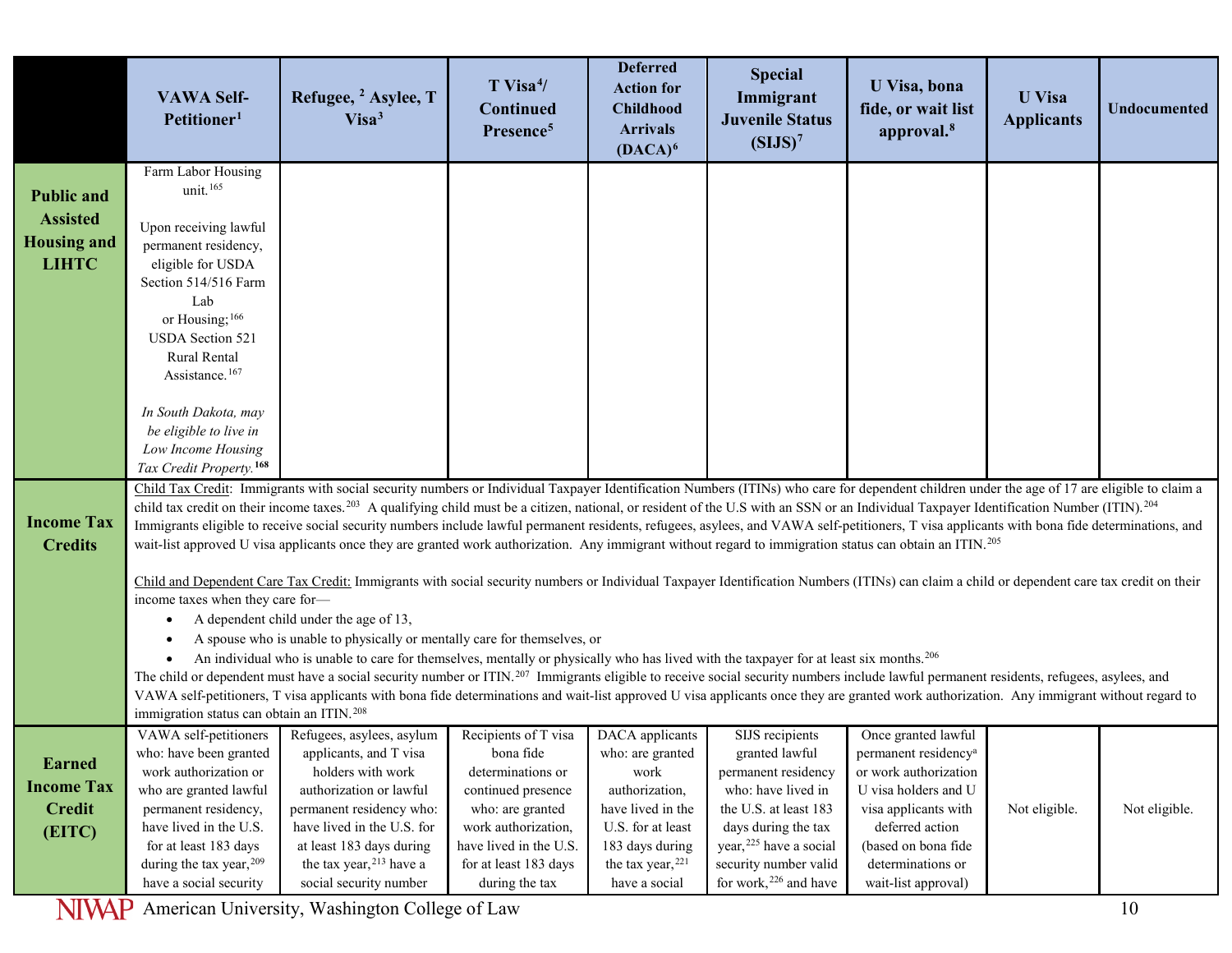|                         | <b>VAWA Self-</b><br>Petitioner <sup>1</sup>        | Refugee, <sup>2</sup> Asylee, T<br>Visa <sup>3</sup>     | $T$ Visa <sup>4</sup> /<br><b>Continued</b><br>Presence <sup>5</sup>   | <b>Deferred</b><br><b>Action for</b><br><b>Childhood</b><br><b>Arrivals</b><br>$(DACA)^6$ | <b>Special</b><br>Immigrant<br><b>Juvenile Status</b><br>(SIJS) <sup>7</sup> | U Visa, bona<br>fide, or wait list<br>approval. <sup>8</sup> | <b>U</b> Visa<br><b>Applicants</b>            | <b>Undocumented</b>                   |
|-------------------------|-----------------------------------------------------|----------------------------------------------------------|------------------------------------------------------------------------|-------------------------------------------------------------------------------------------|------------------------------------------------------------------------------|--------------------------------------------------------------|-----------------------------------------------|---------------------------------------|
| <b>EITC</b>             | number valid for<br>work, <sup>210</sup> and have   | valid for work, <sup>214</sup> and<br>have earned income | year, <sup>217</sup> have a social<br>security number valid            | security number<br>valid for work, 222                                                    | earned income during<br>the tax year <sup>227</sup> are                      | who have lived in the<br>U.S. for six months, a              |                                               |                                       |
|                         | earned income during                                | during the tax year <sup>215</sup> are                   | for work, <sup>218</sup> and have                                      | and have earned                                                                           | eligible for the                                                             | who have a social                                            |                                               |                                       |
|                         | the tax year <sup>211</sup> are                     | eligible for the earned                                  | earned income during                                                   | income during the                                                                         | earned income tax                                                            | security number valid                                        |                                               |                                       |
|                         | eligible for the earned                             | income tax credit (EITC).                                | the tax year <sup>219</sup> are                                        | tax year <sup>223</sup> are                                                               | credit (EITC). 228                                                           | for work, a and who                                          |                                               |                                       |
|                         | income tax credit                                   | 216                                                      | eligible for the                                                       | eligible for the                                                                          |                                                                              | are earning income                                           |                                               |                                       |
|                         | $(EITC)$ . $^{212}$                                 |                                                          | earned income tax                                                      | earned income                                                                             |                                                                              | are eligible for the                                         |                                               |                                       |
|                         |                                                     |                                                          | credit (EITC). 220                                                     | tax credit (EITC).<br>224                                                                 |                                                                              | earned income tax                                            |                                               |                                       |
|                         |                                                     |                                                          |                                                                        |                                                                                           |                                                                              | credit (EITC). <sup>a</sup>                                  |                                               |                                       |
|                         | An immigrant who (or                                |                                                          |                                                                        |                                                                                           | Eligible for LSC-                                                            |                                                              | An immigrant                                  | An immigrant                          |
| Legal                   | whose child) is battered<br>or subjected to extreme | Refugee/Asylee:<br>Refugees and Asylees are              |                                                                        | A DACA<br>recipient who is                                                                | funded legal<br>assistance when the                                          | An immigrant who<br>has (or whose child                      | who has (or<br>whose child has)               | victim who is (or<br>whose child is), |
| Services <sup>229</sup> | cruelty <sup>230</sup> inside or                    | eligible for legal                                       | An immigrant victim                                                    | (or whose child                                                                           | child has suffered                                                           | has) been granted,                                           | applied for, or                               | battered or                           |
|                         | outside of the United                               | assistance on any matter                                 | of severe forms of                                                     | is) battered or                                                                           | battering or extreme                                                         | applied for, or                                              | qualifies to                                  | subjected to                          |
|                         | States <sup>231</sup> is eligible for               | the Legal Services                                       | human trafficking                                                      | subjected to                                                                              | cruelty, $^{261}$ or sexual                                                  | qualifies to apply for                                       | apply for U visa                              | extreme                               |
|                         | legal assistance from                               | Corporation (LSC)-funded                                 | with (or seeking)                                                      | extreme                                                                                   | assault or trafficking                                                       | U visa status and a                                          | status and a                                  | cruelty, <sup>286</sup> or is a       |
|                         | Legal Services                                      | agency handles. <sup>240</sup>                           | HHS Certification, 247                                                 | cruelty, <sup>253</sup> or is a                                                           | in the U.S., $262$ on                                                        | family member                                                | family member                                 | victim of sexual                      |
|                         | Corporation (LSC)-                                  |                                                          | and family members                                                     | victim of sexual                                                                          | matters related to the                                                       | eligible to apply for                                        | eligible to apply                             | assault or                            |
|                         | funded agencies on                                  | T visa:                                                  | with (or applying for)<br>T visa status, 248 are                       | assault or                                                                                | abuse. <sup>263</sup>                                                        | U visa status <sup>270</sup> is                              | for U visa                                    | trafficking in the                    |
|                         | matters related to the                              | An immigrant who has                                     | eligible for legal                                                     | trafficking in the                                                                        |                                                                              | eligible for legal                                           | status <sup>279</sup> is                      | $U.S.,287$ is eligible                |
|                         | abuse. <sup>232</sup>                               | been (or whose child has                                 | assistance on any                                                      | U.S., $^{254}$ is                                                                         | Eligible for legal                                                           | assistance from Legal                                        | eligible for legal                            | for legal services                    |
|                         |                                                     | been) a victim of                                        | matter the LSC-                                                        | eligible for legal                                                                        | assistance on any                                                            | Services Corporation                                         | assistance from                               | from LSC-funded                       |
|                         | Eligible for legal                                  | trafficking in the U.S,                                  | funded agency                                                          | services from                                                                             | matter the LSC-                                                              | (LSC)-funded                                                 | Legal Services                                | agencies <sup>288</sup> on            |
|                         | assistance on any matter                            | including a T visa                                       | handles.                                                               | LSC-funded                                                                                | funded agency                                                                | agencies <sup>271</sup> on                                   | Corporation                                   | matters related to                    |
|                         | the LSC-funded agency                               | holder, $241$ is eligible for                            |                                                                        | agencies <sup>255</sup> on                                                                | handles upon                                                                 | matters related to the                                       | (LSC)-funded                                  | the abuse. <sup>289</sup>             |
|                         | handles upon receiving<br>lawful permanent          | legal assistance on any<br>matter the LSC-funded         | Eligible for Office of                                                 | matters related to<br>the abuse. <sup>256</sup>                                           | receiving LPR<br>status, <sup>264</sup> or, for the                          | crime<br>victimization. <sup>272</sup>                       | agencies <sup>280</sup> on<br>matters related | Eligible for                          |
|                         | resident status, <sup>233</sup> or                  | agency handles. <sup>242</sup>                           | Violence Against                                                       |                                                                                           | spouse, parent or                                                            |                                                              | to the crime                                  | Office of                             |
|                         | spouses, parents, and                               |                                                          | Women funded Legal                                                     | Eligible for                                                                              | unmarried child                                                              | Eligible for legal                                           | victimization. <sup>281</sup>                 | Violence Against                      |
|                         | unmarried children                                  | Eligible for Office of                                   | Assistance <sup>249</sup> for                                          | Office of                                                                                 | under 21 of a U.S.                                                           | assistance on any                                            | Eligible for                                  | Women funded                          |
|                         | under age 21 of U.S.                                | Violence Against Women                                   | victims of domestic                                                    | Violence Against                                                                          | citizen, upon filing an                                                      | matter the LSC-                                              | Office of                                     | Legal                                 |
|                         | citizens <sup>234</sup> become                      | funded Legal                                             | violence, sexual                                                       | Women funded                                                                              | application for LPR                                                          | funded agency                                                | Violence                                      | Assistance <sup>290</sup> for         |
|                         | eligible for full                                   | Assistance <sup>243</sup> for victims                    | assault, stalking <sup>250</sup> or<br>dating violence. <sup>251</sup> | Legal                                                                                     | status. <sup>265</sup>                                                       | handles upon                                                 | <b>Against Women</b>                          | victims of                            |
|                         | representation on any                               | of domestic violence,                                    | Must be at least 11                                                    | Assistance <sup>257</sup> for                                                             |                                                                              | receiving LPR                                                | funded Legal                                  | domestic                              |
|                         | matter upon filing an                               | sexual assault, stalking <sup>244</sup>                  | years old. <sup>252</sup>                                              | victims of                                                                                | Eligible for Office of                                                       | status, $273$ or, for the                                    | Assistance <sup>282</sup> for                 | violence, sexual                      |
|                         | application for lawful                              | or dating violence. <sup>245</sup>                       |                                                                        | domestic                                                                                  | Violence Against                                                             | spouse, parent or                                            | victims of                                    | assault,                              |
|                         | permanent residency. <sup>235</sup>                 | Must be at least 11 years                                |                                                                        | violence, sexual                                                                          | Women funded Legal                                                           | unmarried child                                              | domestic                                      | stalking <sup>291</sup> or            |
|                         | Eligible for Office of                              | old. <sup>246</sup>                                      |                                                                        | assault,                                                                                  | Assistance <sup>266</sup> for                                                | under 21 of a U.S.                                           | violence, sexual                              | dating                                |
|                         | Violence Against                                    |                                                          |                                                                        | stalking <sup>258</sup> or                                                                | victims of domestic                                                          | citizen, upon filing an                                      | assault,                                      | violence. <sup>292</sup> Must         |

I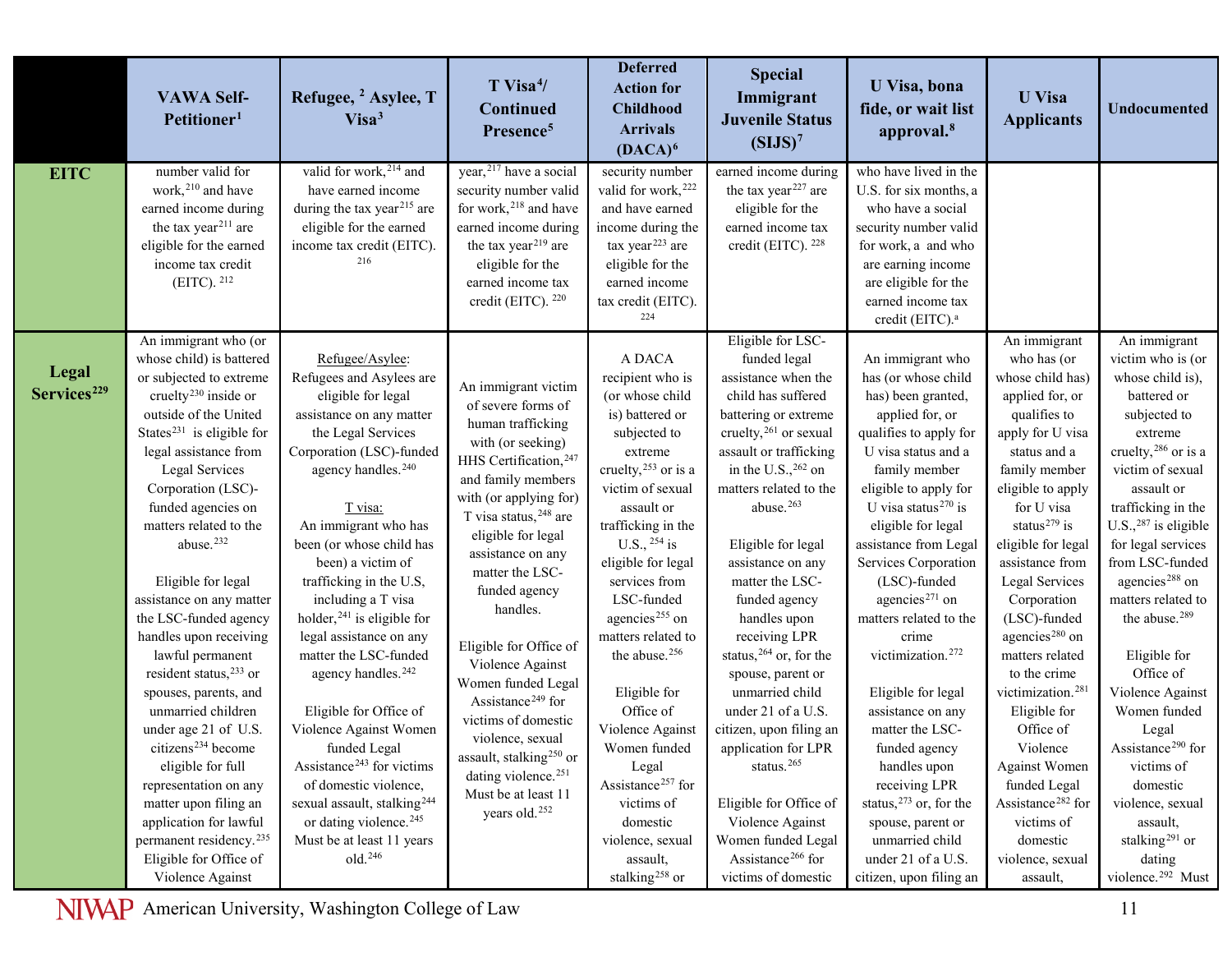|                                                                                                                                                    | <b>VAWA Self-</b><br>Petitioner <sup>1</sup>                                                                                                                                                                                                                                                                                                 | Refugee, <sup>2</sup> Asylee, T<br>Visa <sup>3</sup>                                                                                                                                                                                                                                                                                                                                                      | $T$ Visa <sup>4</sup> /<br><b>Continued</b><br>Presence <sup>5</sup>                                                                                                                                                                                                                                                                                                                                                                                                                                                                           | <b>Deferred</b><br><b>Action for</b><br><b>Childhood</b><br><b>Arrivals</b><br>$(DACA)^6$                                                                              | <b>Special</b><br>Immigrant<br><b>Juvenile Status</b><br>(SIJS) <sup>7</sup>                                                                                                                                                                                                                                                        | U Visa, bona<br>fide, or wait list<br>approval. <sup>8</sup>                                                                                                                                                                                                                                                                | <b>U</b> Visa<br><b>Applicants</b>                                                                                                                                        | <b>Undocumented</b>                                                                                                                                         |
|----------------------------------------------------------------------------------------------------------------------------------------------------|----------------------------------------------------------------------------------------------------------------------------------------------------------------------------------------------------------------------------------------------------------------------------------------------------------------------------------------------|-----------------------------------------------------------------------------------------------------------------------------------------------------------------------------------------------------------------------------------------------------------------------------------------------------------------------------------------------------------------------------------------------------------|------------------------------------------------------------------------------------------------------------------------------------------------------------------------------------------------------------------------------------------------------------------------------------------------------------------------------------------------------------------------------------------------------------------------------------------------------------------------------------------------------------------------------------------------|------------------------------------------------------------------------------------------------------------------------------------------------------------------------|-------------------------------------------------------------------------------------------------------------------------------------------------------------------------------------------------------------------------------------------------------------------------------------------------------------------------------------|-----------------------------------------------------------------------------------------------------------------------------------------------------------------------------------------------------------------------------------------------------------------------------------------------------------------------------|---------------------------------------------------------------------------------------------------------------------------------------------------------------------------|-------------------------------------------------------------------------------------------------------------------------------------------------------------|
| Legal<br><b>Services</b>                                                                                                                           | Women funded Legal<br>Assistance <sup>236</sup> as a<br>victim of domestic<br>violence, sexual assault,<br>stalking <sup>237</sup> or dating<br>violence. <sup>238</sup> Must be at<br>least 11 years old. <sup>239</sup>                                                                                                                    |                                                                                                                                                                                                                                                                                                                                                                                                           |                                                                                                                                                                                                                                                                                                                                                                                                                                                                                                                                                | dating<br>violence. <sup>259</sup> Must<br>be at least 11<br>years old. <sup>260</sup>                                                                                 | violence, sexual<br>assault, stalking <sup>267</sup> or<br>dating violence. <sup>268</sup><br>Must be at least 11<br>years old. <sup>269</sup>                                                                                                                                                                                      | application for LPR<br>status. <sup>274</sup><br>Eligible for Office of<br>Violence Against<br>Women funded Legal<br>Assistance <sup>275</sup> for<br>victims of domestic<br>violence, sexual<br>assault, stalking <sup>276</sup> or<br>dating violence. <sup>277</sup><br>Must be at least 11<br>years old. <sup>278</sup> | stalking <sup>283</sup> or<br>dating<br>violence. <sup>284</sup><br>Must be at least<br>11 years old. <sup>285</sup>                                                      | be at least 11<br>years old. <sup>293</sup>                                                                                                                 |
| Weatherization<br><b>Assistance</b><br>Program<br>(WAP) and<br><b>Low-Income</b><br><b>Home Energy</b><br><b>Assistance</b><br>Program<br>(LIHEAP) | Eligible for<br>weatherization<br>assistance (WAP) for<br>families living in multi-<br>unit dwellings, without<br>regard to immigration<br>status. <sup>294</sup><br>Eligible for LIHEAP<br>heating/cooling<br>assistance and single-<br>family weatherization<br>assistance upon receipt<br>of prima facie<br>determination. <sup>295</sup> | Eligible for weatherization<br>assistance (WAP) for<br>families living in multi-<br>unit dwellings, without<br>regard to immigration<br>status. <sup>296</sup><br>Refugees, asylees, T visa<br>holders, and T visa<br>applicants with prima<br>facie (bona fide)<br>determination eligible for<br>LIHEAP heating/cooling<br>assistance and single-<br>family weatherization<br>assistance. <sup>297</sup> | Eligible for<br>weatherization<br>assistance (WAP) for<br>families living in<br>multi-unit dwellings<br>without, regard to<br>immigration status. <sup>298</sup><br>Human trafficking<br>victims with HHS<br>Certification (based<br>on continued<br>presence or a bona<br>fide determination on<br>a T visa application)<br>or with HHS<br>eligibility<br>determination (under<br>18), are considered<br>refugees and thus are<br>eligible for LIHEAP<br>heating/cooling and<br>single-family<br>weatherization<br>assistance. <sup>299</sup> | Eligible for<br>weatherization<br>assistance (WAP)<br>for families living<br>in multi-unit<br>dwellings,<br>without regard to<br>immigration<br>status. <sup>300</sup> | Eligible for<br>weatherization<br>assistance (WAP) for<br>families living in<br>multi-unit dwellings,<br>without regard to<br>immigration status. <sup>301</sup><br>Eligible for LIHEAP<br>heating/cooling<br>assistance and single-<br>family weatherization<br>assistance upon<br>receiving lawful<br>permanent residency.<br>302 | Eligible for<br>weatherization<br>assistance (WAP) for<br>families living in<br>multi-unit dwellings<br>without, regard to<br>immigration status.<br>Eligible for LIHEAP<br>heating/cooling<br>assistance and single-<br>family weatherization<br>assistance upon<br>receiving lawful<br>permanent residency.<br>304        | Eligible for<br>weatherization<br>assistance<br>(WAP) for<br>families living<br>in multi-unit<br>dwellings,<br>without regard<br>to immigration<br>status. <sup>305</sup> | Eligible for<br>weatherization<br>assistance (WAP)<br>for families living<br>in multi-unit<br>dwellings,<br>without regard to<br>immigration<br>status. 306 |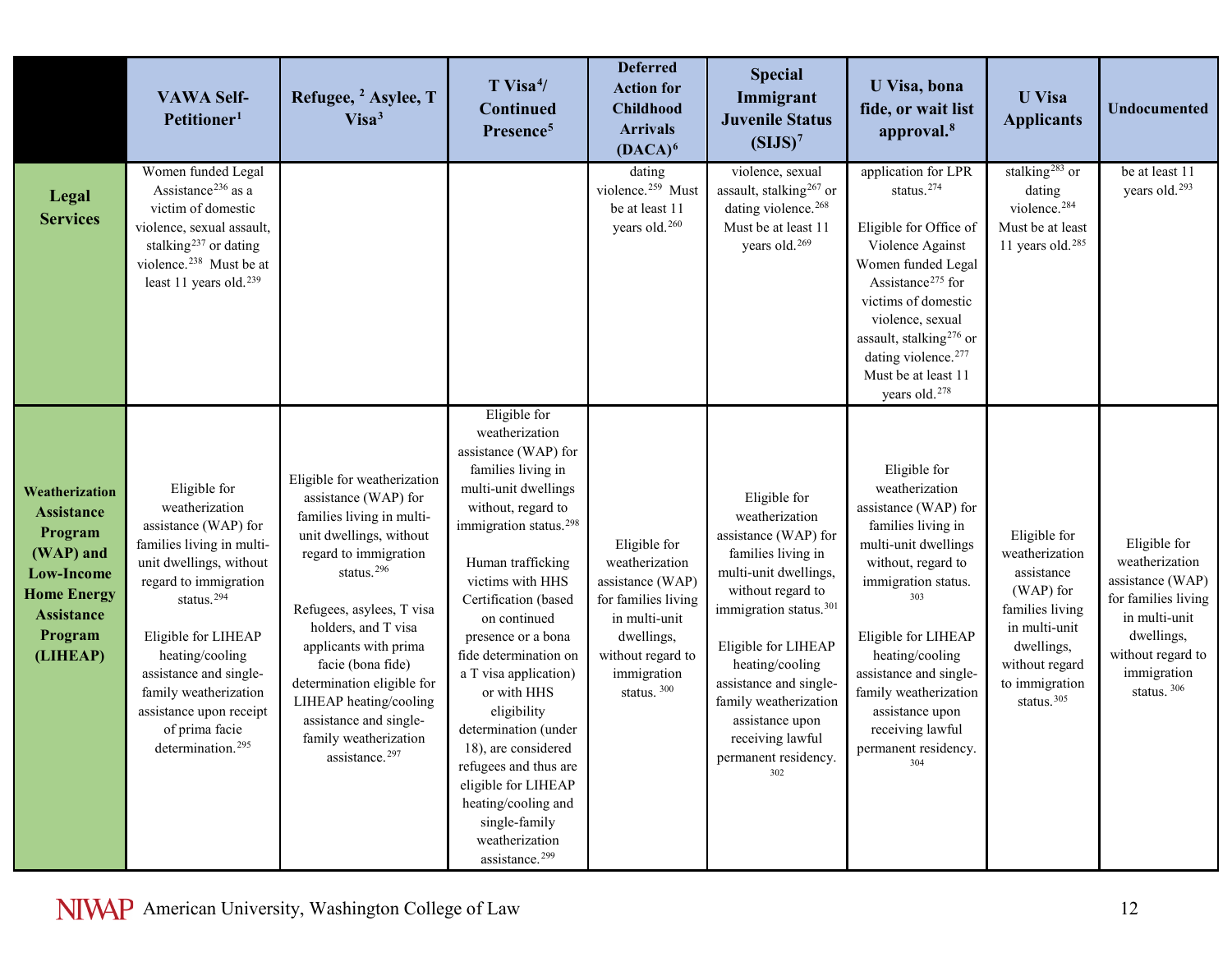|                                                                                                                              | <b>VAWA Self-</b><br>Petitioner <sup>1</sup>                                                                                                                                                                                                                                                                                                                                                                                                                                                               | Refugee, <sup>2</sup> Asylee, T<br>Visa <sup>3</sup>                                                                                                                                                                                                                                                                                                                                                                                                                                                                                                                                                                   | $T$ Visa <sup><math>4/</math></sup><br>Continued<br>Presence <sup>5</sup>                                                                                                                                                                                                                                                                                                                                                                                                                                                                                                                                                            | <b>Deferred</b><br><b>Action for</b><br><b>Childhood</b><br><b>Arrivals</b><br>$(DACA)^6$ | <b>Special</b><br>Immigrant<br><b>Juvenile Status</b><br>(SIJS) <sup>7</sup>                                                                                                                                                                                                                                                                                                                                                                                                                                                                                             | U Visa, bona<br>fide, or wait list<br>approval. <sup>8</sup>                                                                                                                                                                                                                                                                                                                                                                                                                                                                                                             | <b>U</b> Visa<br><b>Applicants</b>                                                                                                                                                                                                                                                                                                                                                                                                                                                                                       | <b>Undocumented</b>          |
|------------------------------------------------------------------------------------------------------------------------------|------------------------------------------------------------------------------------------------------------------------------------------------------------------------------------------------------------------------------------------------------------------------------------------------------------------------------------------------------------------------------------------------------------------------------------------------------------------------------------------------------------|------------------------------------------------------------------------------------------------------------------------------------------------------------------------------------------------------------------------------------------------------------------------------------------------------------------------------------------------------------------------------------------------------------------------------------------------------------------------------------------------------------------------------------------------------------------------------------------------------------------------|--------------------------------------------------------------------------------------------------------------------------------------------------------------------------------------------------------------------------------------------------------------------------------------------------------------------------------------------------------------------------------------------------------------------------------------------------------------------------------------------------------------------------------------------------------------------------------------------------------------------------------------|-------------------------------------------------------------------------------------------|--------------------------------------------------------------------------------------------------------------------------------------------------------------------------------------------------------------------------------------------------------------------------------------------------------------------------------------------------------------------------------------------------------------------------------------------------------------------------------------------------------------------------------------------------------------------------|--------------------------------------------------------------------------------------------------------------------------------------------------------------------------------------------------------------------------------------------------------------------------------------------------------------------------------------------------------------------------------------------------------------------------------------------------------------------------------------------------------------------------------------------------------------------------|--------------------------------------------------------------------------------------------------------------------------------------------------------------------------------------------------------------------------------------------------------------------------------------------------------------------------------------------------------------------------------------------------------------------------------------------------------------------------------------------------------------------------|------------------------------|
| Federal<br><b>Emergency</b><br><b>Management</b><br><b>Agency</b><br>(FEMA)<br>Assistance <sup>307</sup>                     | to life, property, public health and safety. <sup>308</sup>                                                                                                                                                                                                                                                                                                                                                                                                                                                | Eligible for certain FEMA provided emergency services that are available to all victims regardless of their immigration status. These services are short term, non-cash, in-kind emergency<br>disaster relief, including: search and rescue, emergency medical care, mass care and shelter, resources for essential needs such as food, water and medicine, and reduction of immediate threats<br>D-SNAP, which provides temporary food assistance for households affected by a natural disaster, may be available for households that are not normally eligible for SNAP benefits. <sup>309</sup>                     |                                                                                                                                                                                                                                                                                                                                                                                                                                                                                                                                                                                                                                      |                                                                                           |                                                                                                                                                                                                                                                                                                                                                                                                                                                                                                                                                                          |                                                                                                                                                                                                                                                                                                                                                                                                                                                                                                                                                                          |                                                                                                                                                                                                                                                                                                                                                                                                                                                                                                                          |                              |
| Federal<br><b>Emergency</b><br><b>Management</b><br><b>Agency</b><br>(FEMA)-<br><b>Restricted</b><br>Programs <sup>310</sup> | Upon receipt of prima<br>facie determination:<br>Eligible for FEMA<br>Assistance Programs,<br>Individuals and<br>Households Program<br>(IHP), and Disaster<br>Unemployment<br>Assistance (DUA). <sup>311</sup><br>Eligible for Emergency<br>Supplemental Nutrition<br>Assistance Program<br>(SNAP), subject to five-<br>year bar, unless under<br>18, or lawfully residing<br>on August 22, 1996 and<br>either receiving<br>disability-related<br>benefits or born before<br>Aug. 22, 1931. <sup>312</sup> | FEMA Assistance<br>Programs, Individuals and<br>Households Program<br>(IHP), Disaster<br>Unemployment Assistance<br>(DUA):<br>open to Refugees,<br>Asylees, T visa applicants<br>with prima facie (bona<br>fide) determination. <sup>313</sup><br>Emergency SNAP open to<br>Refugees/Asylees (no<br>five-year bar), $314$ and $\underline{T}$<br>visa applicants with prima<br>facie (bona fide)<br>determination, subject to<br>five-year bar, unless under<br>18, or lawfully residing on<br>August 22, 1996 and<br>either receiving disability-<br>related benefits or born<br>before Aug. 22, 1931. <sup>315</sup> | Human trafficking<br>victims eligible: with<br>HHS Certification<br>(based on continued<br>presence or a bona<br>fide determination on<br>a T visa application)<br>or with HHS<br>eligibility<br>determination (under<br>18) or family<br>members with T visa<br>status (no need for<br>HHS certification or<br>eligibility<br>determination). <sup>316</sup><br>These human<br>trafficking victims<br>are considered<br>refugees and thus are<br>eligible for FEMA<br>Assistance Programs,<br>Individual and<br>Households Program<br>(IHP), Disaster<br>Unemployment<br>Assistance (DUA),<br>and Emergency<br>SNAP. <sup>317</sup> | Not eligible.                                                                             | Upon receiving<br>lawful permanent<br>residency:<br>Eligible for FEMA<br>Assistance Programs,<br>Individuals and<br>Households Program<br>(IHP), and Disaster<br>Unemployment<br>Assistance (DUA). <sup>318</sup><br>Eligible for<br>Emergency SNAP,<br>subject to five-year<br>bar, unless under 18<br>years of age; can be<br>credited with 40<br>quarters of work<br>earned by the<br>individual, parents, or<br>spouse; or lawfully<br>residing on August<br>22, 1996 and either<br>receiving disability-<br>related benefits or<br>born before Aug. 22,<br>1931.319 | Upon receiving<br>lawful permanent<br>residency:<br>Eligible for FEMA<br>Assistance Programs,<br>Individuals and<br>Households Program<br>(IHP), and Disaster<br>Unemployment<br>Assistance (DUA). <sup>320</sup><br>Eligible for<br>Emergency SNAP,<br>subject to five-year<br>bar, unless under 18<br>years of age; can be<br>credited with 40<br>quarters of work<br>earned by the<br>individual, parents, or<br>spouse; or lawfully<br>residing on August<br>22, 1996 and either<br>receiving disability-<br>related benefits or<br>born before Aug. 22,<br>1931.321 | Upon receiving<br>lawful<br>permanent<br>residency:<br>Eligible for<br><b>FEMA</b><br>Assistance<br>Programs,<br>Individuals and<br>Households<br>Program (IHP),<br>and Disaster<br>Unemployment<br>Assistance<br>$(DUA).$ <sup>322</sup><br>Eligible for<br>Emergency<br>SNAP, subject<br>to five-year bar,<br>unless under 18<br>years of age; can<br>be credited with<br>40 quarters of<br>work earned by<br>the individual,<br>parents, or<br>spouse; or<br>lawfully<br>residing on<br>August 22, 1996<br>and either | Not eligible. <sup>324</sup> |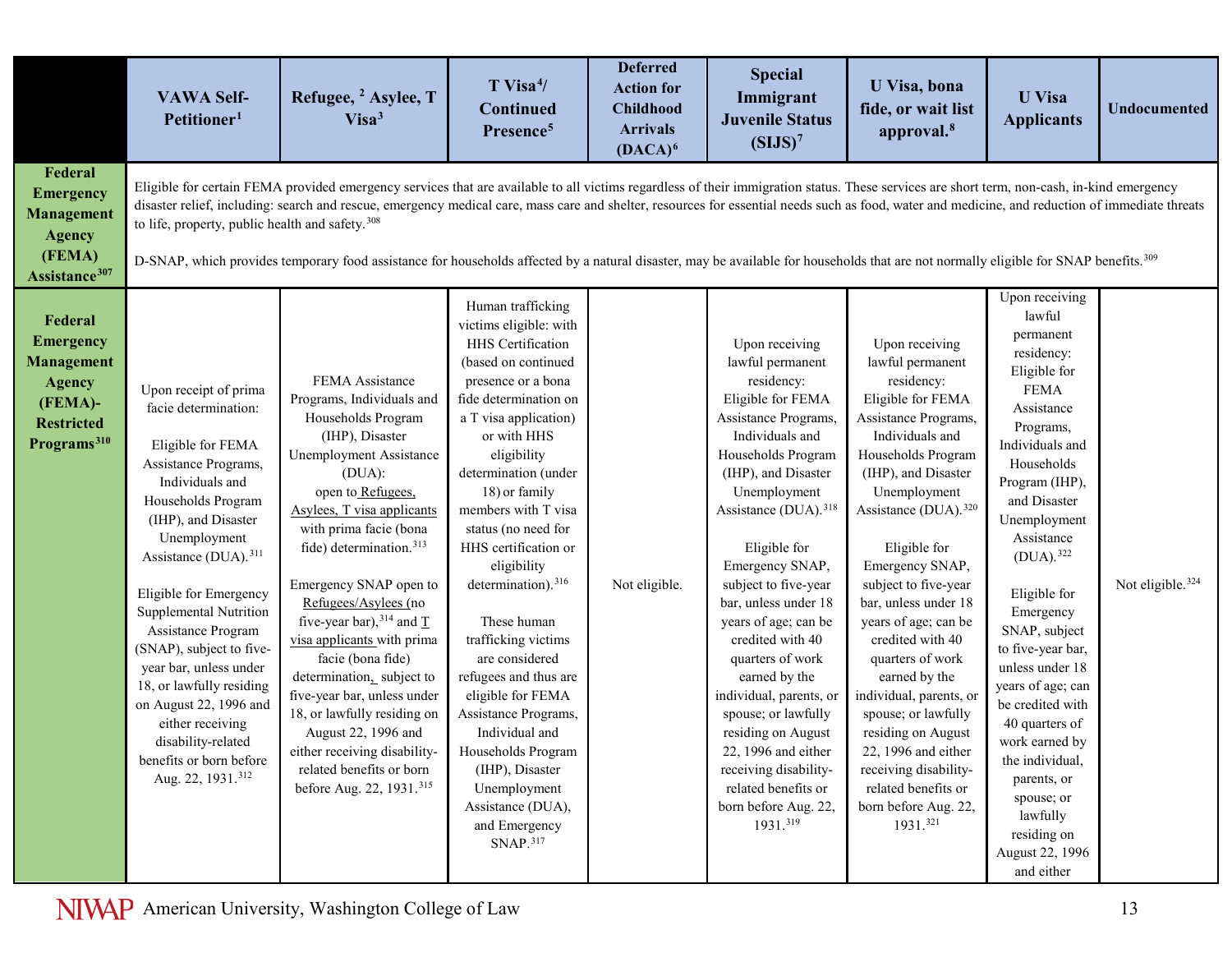<span id="page-13-5"></span><span id="page-13-4"></span><span id="page-13-3"></span><span id="page-13-2"></span><span id="page-13-1"></span><span id="page-13-0"></span>

|                                                 | <b>VAWA Self-</b><br>Petitioner <sup>1</sup>                             | Refugee, <sup>2</sup> Asylee, T<br>Visa <sup>3</sup>                                                                                                                                                                                                                                                                 | $T$ Visa <sup>4</sup> /<br><b>Continued</b><br>Presence <sup>5</sup>                             | <b>Deferred</b><br><b>Action for</b><br><b>Childhood</b><br><b>Arrivals</b><br>$(DACA)^6$ | <b>Special</b><br>Immigrant<br><b>Juvenile Status</b><br>(SIJS) <sup>7</sup>                                            | U Visa, bona<br>fide, or wait list<br>approval. <sup>8</sup>                                                            | <b>U</b> Visa<br><b>Applicants</b>                                                 | <b>Undocumented</b>          |
|-------------------------------------------------|--------------------------------------------------------------------------|----------------------------------------------------------------------------------------------------------------------------------------------------------------------------------------------------------------------------------------------------------------------------------------------------------------------|--------------------------------------------------------------------------------------------------|-------------------------------------------------------------------------------------------|-------------------------------------------------------------------------------------------------------------------------|-------------------------------------------------------------------------------------------------------------------------|------------------------------------------------------------------------------------|------------------------------|
| (FEMA)-<br><b>Restricted</b><br><b>Programs</b> |                                                                          |                                                                                                                                                                                                                                                                                                                      |                                                                                                  |                                                                                           |                                                                                                                         |                                                                                                                         | receiving<br>disability-related<br>benefits or born<br>before Aug. 22,<br>1931.323 |                              |
| Unemployment<br>Insurance <sup>325</sup>        | Eligible for UI upon<br>receipt of work<br>authorization. <sup>326</sup> | Refugee:<br>Eligible for UI upon<br>receipt of work<br>authorization. <sup>327</sup><br>Asylee: Eligible for UI<br>upon grant receipt of work<br>authorization. <sup>328</sup><br>T Visa: Eligible for UI<br>upon receipt of a prima<br>facie (bona fide)<br>determination and work<br>authorization. <sup>329</sup> | Eligible for UI upon<br>receipt of a prima<br>facie (bona fide)<br>determination. <sup>330</sup> | Eligible for UI<br>upon receipt of<br>work<br>authorization. <sup>331</sup>               | Eligible for UI upon<br>receiving lawful<br>permanent residency<br>and receipt of work<br>authorization. <sup>332</sup> | Eligible for UI upon<br>receiving lawful<br>permanent residency<br>and receipt of work<br>authorization. <sup>333</sup> | Not eligible. <sup>334</sup>                                                       | Not eligible. <sup>335</sup> |

<sup>&</sup>lt;sup>1</sup> VAWA self-petitioner for public benefits purposes includes: VAWA self-petitioners, battered spouse waiver applicants, applicants for relief under VAWA Cuban Adjustment Act ("VAWA CAA"), VAWA Haitian Refugee Immigration and Fairness Act ("VAWA HRIFA"), VAWA Nicaraguan and Central American Relief Act ("VAWA NACARA'), VAWA cancellation of removal, VAWA suspension of deportation, and battered spouses and children with approved I-130 visa applications filed by their abusive citizen spouse, parent or step-parent. *See* 8 U.S.C. § 1641(c); 8 U.S.C. § 165.C. § 168.C. §

 $\overline{a}$ 

<sup>&</sup>lt;sup>2</sup> Afghans granted humanitarian parole between July 31, 2021, and September 30, 2022 — and their spouses and children, and parents or guardians of unaccompanied children granted parole after September 30, 2022 — also are eligible for federal benefits to the same extent as refugees. Eligibility for this group continues until March 31, 2023, or the end of their parole term, whichever is later. Extending Government Funding and Delivering Emergency Assistance Act, Pub. L. 117-43 (Sept. 30, 2021).

<sup>&</sup>lt;sup>3</sup> See 8 U.S.C. §§ 1641(b)(2)-(3), (c)(4) (Asylees, Refugees and trafficking victims and family members of trafficking victims with T visa status or a pending T visa application setting forth a "prima facie" (bona facie) case for eligibility); Classification for Victims of Severe Forms of Trafficking in Persons; Eligibility for "T" Nonimmigrant Status, 81 Fed. Reg. 92266, 92279, 92304, 92307 (Dec. 19, 2016) (effective Jan. 18, 2017) (to be codified at 8 C.F.R. pts. 212, 214, 245, 274) (Prima facie/bona fide determinations on T visa applications are made by the Department of Homeland Security.).

<sup>&</sup>lt;sup>4</sup> See 22 U.S.C. § 7105(b)(1) (Bona fide T visa applicants with HHS certification, trafficking victims under 18 with HHS eligibility determination, and family members with T visa status are eligible for public benefits to the same extent as refugees.); Classification for Victims of Severe Forms of Trafficking in Persons; Eligibility for "T" Nonimmigrant Status, 81 Fed. Reg. 92266, 92278 (Dec. 19, 2016) (effective Jan. 18, 2017) (to be codified at 8 C.F.R. pts. 212, 214, 245, 274); New Classification for Victims of Severe Forms of Trafficking in Persons; Eligibility for ''T'' Nonimmigrant Status, 67 Fed. Reg. 4784, 4789-91 (Jan. 31, 2002) (to be codified at 8 C.F.R. pt. 103), http://niwaplibrary.wcl.american.edu/pubs/federal-register-new-classification/.

<sup>&</sup>lt;sup>5</sup> See 22 U.S.C. § 7105(b)(1)(E)(i)(II)(bb) (Immigrants with HHS certification that their continued presence is needed to effectuate prosecution of human traffickers are eligible to receive public benefits to the same extent as refugees.); OFFICE ON TRAFFICKING IN PERSONS, U.S. DEP'T OF HEALTH & HUM. SERV., OTIP-FS-16-01, CERTIFICATION FOR ADULT VICTIMS OF HUMAN TRAFFICKING FACT SHEET 1 (2016)[, https://traffickingresourcecenter.org/sites/default/files/Certification%20Fact%20Sheet%20Posting%20%282%29.pdf](https://traffickingresourcecenter.org/sites/default/files/Certification%20Fact%20Sheet%20Posting%20%282%29.pdf)*.*

<sup>&</sup>lt;sup>6</sup> See DACA, NAT'L IMMIGRATION LAW CTR. (last visited Mar. 2, 2018), https://www.nilc.org/issues/daca/ (DACA is "deferred action" for certain undocumented youth who came to the United States as children.).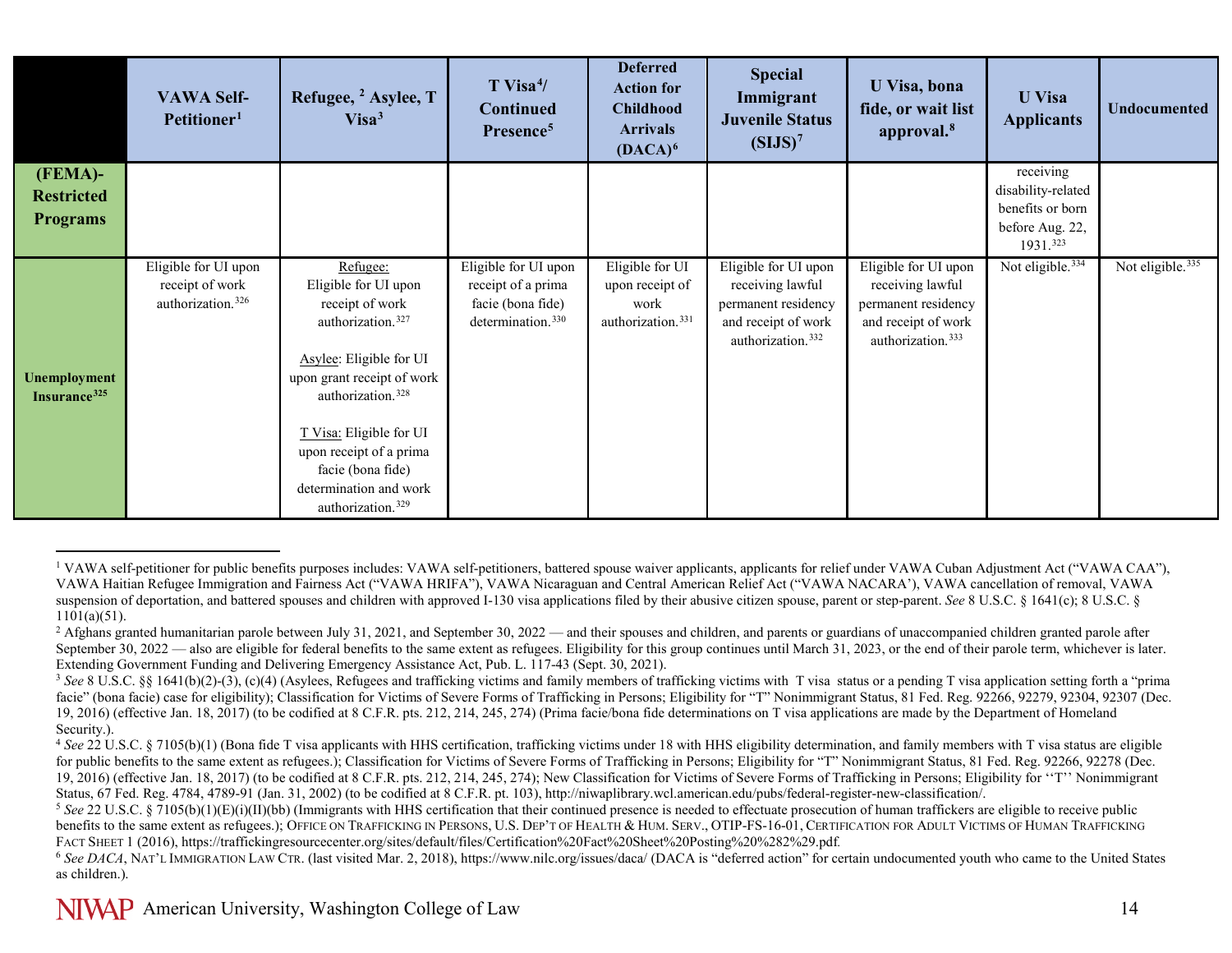<span id="page-14-8"></span><span id="page-14-7"></span><span id="page-14-6"></span><span id="page-14-5"></span><span id="page-14-4"></span><span id="page-14-3"></span><span id="page-14-2"></span><span id="page-14-1"></span><span id="page-14-0"></span> 7 *See* 8 U.S.C. § 1101(a)(27)(j) (Special Immigrant Juvenile Status (SIJS) allows certain youth immigrant survivors of abuse, abandonment, and/or neglect by a parent to obtain legal immigration status.).

<sup>8</sup> *See* CTR. FOR MEDICARE & MEDICAID SERV., U.S. DEP'T OF HEALTH & HUM. SERV., MEDICAID AND CHIP COVERAGE FOR "LAWFULLY RESIDING" CHILDREN AND PREGNANT WOMEN 2 (2010), <http://niwaplibrary.wcl.american.edu/pubs/pb-gov-hhslawfullyresidingmedicaid-07-01-10-also-in-qualified-immigrants/> (Upon receipt of deferred action U visa applicants are considered lawfully present.). U visa applicants receive deferred action which provides formal protection from deportation when they receive a bona fide determination or wait-list approval from U.S. Citizenship and Immigration Services (USCIS). *See ,*NIWAP, New DHS U Visa Bona Fide Policy Provides Earlier Access Deferred Action and Work Authorization To Applicants and NIWAP New Study Provides Evidence-Based Support for These New DHS Policies (June 14, 2021[\) https://niwaplibrary.wcl.american.edu/transforming-lives-study-21.](https://niwaplibrary.wcl.american.edu/transforming-lives-study-21)

<sup>9</sup> State benefits agencies are only allowed to ask for immigration status and social security number information for the family members who is the applicant for the benefit. *See* NAT'L IMMIGRATION LAW CTR, *Privacy Protections in Selected Federal Benefits Programs* (Feb. 21, 2018) https://www.nilc.org/wp-content/uploads/2018/03/privacy-protections-fed-programs-tbl-2018.pdf (providing guidelines on what information a State may request from a parent applying on behalf of a child applicant); *see also* Anna Pohl, Hema Sarangapani, Amanda Baran, and Cecilia Olavarria, *Chapter 4.3: Barriers to Accessing Services: The Importance of Advocates Accompanying Battered Immigrants Applying for Public Benefits* (Jul. 10, 2013)[, https://niwaplibrary.wcl.american.edu/pubs/ch4-3](https://niwaplibrary.wcl.american.edu/pubs/ch4-3-importance-advocates) [importance-advocates;](https://niwaplibrary.wcl.american.edu/pubs/ch4-3-importance-advocates) *see also Policy Guidance Regarding Inquiries Into Citizenship, Immigration Status and Social Security Numbers In State Applications For Medicaid, State Children's Health Insurance Program (Schip), Temporary Assistance For Needy Families (Tanf), and Food Stamp Benefits, U.S. DEP'T HEALTH & HUM. SERV. (Mar. 24, 2006), https://niwaplibrary.wel.american.edu/pubs/pb-gov-hhsqacitizenshippolicyg* 

<sup>10</sup> NAT'L IMMIGRATION LAW CTR., *Table 1: Overview of Immigrant Eligibility for Federal Programs in* GUIDE TO IMMIGRANT ELIGIBILITY FOR FEDERAL PROGRAMS 17, 17-20 (4th ed. 2002, table updated Oct. 2011), https://www.nilc.org/issues/economic-support/table\_ovrw\_fedprogs/. *See* 8 U.S.C. § 1641(c).

 $1\bar{1}$  8 U.S.C. 1631(f) (Qualified immigrants who have been battered or subjected to extreme cruelty by a spouse, a parent or a member of the spouse's or parent's family are exempt from deeming for 12 months. The exemption from deeming may be extended if the battered immigrant obtains an order from a judge or a ruling from the U.S. Department of Homeland Security recognizing the battering or extreme cruelty the immigrant victim suffered.) (Interim Guidance on Verification of Citizenship, Qualified Alien Status and Eligibility Under Title IV of the Personal Responsibility and Work Opportunity Reconciliation Act of 1996, Att'y Gen. Order No. 2129-97, 62 Fed. Reg. 61,344, at 61,371 (Nov. 17, 1997))[, http://niwaplibrary.wcl.american.edu/pubs/1997-doj-interim-guidance](http://niwaplibrary.wcl.american.edu/pubs/1997-doj-interim-guidance-benefits)[benefits/.](http://niwaplibrary.wcl.american.edu/pubs/1997-doj-interim-guidance-benefits) *See* Catherine Longville and Leslye Orloff, *Public Benefits: What is "Deeming" and What Are its Exceptions,* (January 13, 2015), http://niwaplibrary.wcl.american.edu/pubs/deeming-factsheet*/. Applicability of Public Charge and Deeming Rules to Immigrant Survivors and Their Children Eligible for Healthcare Subsidies, in* NAT'L IMMIGRANT WOMEN'S ADVOCACY PROJECT (April 9, 2015)[, http://niwaplibrary.wcl.american.edu/public-charge-deeming/](http://niwaplibrary.wcl.american.edu/pubs/1997-doj-interim-guidance-benefits)<br><sup>12</sup> 8 U.S.C. §§ 1612(b)(2)(A)(ii); 1613(b)(1). Federal eligibility for refugees and asylees extends for the first five years after attaining that status.

resident status with 40 qualifying work quarters, they will already have satisfied the five-year bar for eligibility as an LPR by the time their refugee/asylee benefit period for TANF ends. *See* 8 U.S.C. §§ 1612(b)(2)(B). Or, they may be eligible as a veteran and/or member of a veteran's family, for which neither the five-year bar nor the five-year time limit applies. *See* 8 U.S.C. §§ 1612(b)(2)(C), 1613(b)(2). Or, in some states their eligibility as a refugee or asylee continues past this five-year limit. *States can also continue to provide benefits once the mandated five year federal*  coverage period for refugees and asylees ends. See Nat'l Immigration Law Ctr., Table 1: Overview of Immigrant Eligibility for Federal Programs in Guide to Immigrant Eligibility for Federal Programs 17, 17-20 (4th ed. 2002, table updated Oct. 2011), [https://www.nilc.org/issues/economic-support/table\\_ovrw\\_fedprogs/.](https://www.nilc.org/issues/economic-support/table_ovrw_fedprogs/) Since refugees, asylees and trafficking victims with continued presence or who are T visa applicants are not required under U.S. immigration laws to have a sponsor, they are not subject to sponsor deeming. *See* OFFICE OF FAMILY ASSISTANCE, U.S. DEP'T OF HEALTH & HUM. SERV., *TANF-ACF-PI-2003-03 (Deeming of Sponsor's Income and Resources to A Non-Citizen*) (April 17, 2003), [https://www.acf.hhs.gov/ofa/resource/policy/pi-ofa/2003/pi2003-](https://www.acf.hhs.gov/ofa/resource/policy/pi-ofa/2003/pi2003-2htm-0) [2htm-0.](https://www.acf.hhs.gov/ofa/resource/policy/pi-ofa/2003/pi2003-2htm-0)

<sup>13</sup> *See* 22 U.S.C. § 7105(b)(1); *Classification for Victims of Severe Forms of Trafficking in Persons; Eligibility for "T" Nonimmigrant Status*, 81 Fed. Reg. 92266, 92278 (Dec. 19, 2016) (effective Jan. 18, 2017) (to be codified at 8 C.F.R. pts. 212, 214, 245, 274); *New Classification for Victims of Severe Forms of Trafficking in Persons; Eligibility for ''T'' Nonimmigrant Status*, 67 Fed. Reg. 4784, 4789-91 (Jan. 31, 2002) (to be codified at 8 C.F.R. pt. 103)[, http://niwaplibrary.wcl.american.edu/pubs/federal-register-new-classification/.](http://niwaplibrary.wcl.american.edu/pubs/federal-register-new-classification/) TANF benefits for refugees are available without a five-year waiting period, but are limited to five years. However, if the refugee attains lawful permanent resident status with 40 qualifying work quarters, they will already have satisfied the five-year bar for eligibility as a lawful permanent resident by the time their refugee/asylee benefit period for TANF ends. *See* 8 U.S.C. §§ 1612(b)(2)(B). Or, they may be eligible as a veteran and/or member of a veteran's family, for which neither the five-year bar nor the five-year time limit applies. *See* 8 U.S.C. §§ 1612(b)(2)(C), 1613(b)(2). Or, in some states their eligibility as a refugee or asylee continues past this five-year limit. *See* NAT'L IMMIGRATION LAW CTR., *Table 1: Overview of Immigrant Eligibility for Federal Programs in* GUIDE TO IMMIGRANT ELIGIBILITY FOR FEDERAL PROGRAMS 17, 17-20 (4th ed. 2002, table updated Oct. 2011), https://www.nilc.org/issues/economic-support/table\_ovrw\_fedprogs/. Since refugees, asylees and trafficking victims with continued presence or who are T visa applicants are not required under U.S. immigration laws to have a sponsor, they are not subject to sponsor deeming. *See* OFFICE OF FAMILY ASSISTANCE, U.S. DEP'T OF HEALTH & HUM. SERV., *TANF-ACF-PI-2003-03 (Deeming of Sponsor's Income and Resources to A Non-Citizen*) (April 17, 2003)[, https://www.acf.hhs.gov/ofa/resource/policy/pi-ofa/2003/pi2003-2htm-0.](https://www.acf.hhs.gov/ofa/resource/policy/pi-ofa/2003/pi2003-2htm-0) <sup>14</sup> NAT'L IMMIGRATION LAW CTR., *Table 1: Overview of Immigrant Eligibility for Federal Programs in GUIDE TO IMMIGRANT ELIGIBILITY FOR FEDERAL PROGRAMS 17, 17-20 (4th ed. 2002, table* updated Oct. 2011), [https://www.nilc.org/issues/economic-support/table\\_ovrw\\_fedprogs/;](https://www.nilc.org/issues/economic-support/table_ovrw_fedprogs/) 8 U.S.C. § 1641(c)(4). An applicant with a military connection is eligible as a matter of federal law, without the five-year bar. *See* 8 U.S.C. §§ 1612(b)(2)(C), 1613(b)(2). Federal law does not require states to impose the five-year time limit to trafficking victim eligibility as a qualified immigrant. Since refugees, asylees and trafficking victims with continued presence or who are T visa applicants are not required under U.S. immigration laws to have a sponsor, they are not subject to sponsor deeming. See OFFICE OF FAMILY ASSISTANCE, U.S. DEP'T OF HEALTH & HUM. SERV., *TANF-ACF-PI-2003-03 (Deeming of Sponsor's Income and Resources to A Non-Citizen)* (April 17, 2003), [https://www.acf.hhs.gov/ofa/resource/policy/pi-ofa/2003/pi2003-2htm-0.](https://www.acf.hhs.gov/ofa/resource/policy/pi-ofa/2003/pi2003-2htm-0)

<sup>15</sup> OFFICE ON TRAFFICKING IN PERSONS, U.S. DEP'T OF HEALTH & HUM. SERV., OTIP-FS-16-01, CERTIFICATION FOR ADULT VICTIMS OF HUMAN TRAFFICKING FACT SHEET 1 (2016), [https://traffickingresourcecenter.org/sites/default/files/Certification%20Fact%20Sheet%20Posting%20%282%29.pdf.](https://traffickingresourcecenter.org/sites/default/files/Certification%20Fact%20Sheet%20Posting%20%282%29.pdf) *See* 22 U.S.C. § 7105(b) (Applicants over age 18 require an HHS certification. Applicants under age 18 require an HHS eligibility determination (not a certification)).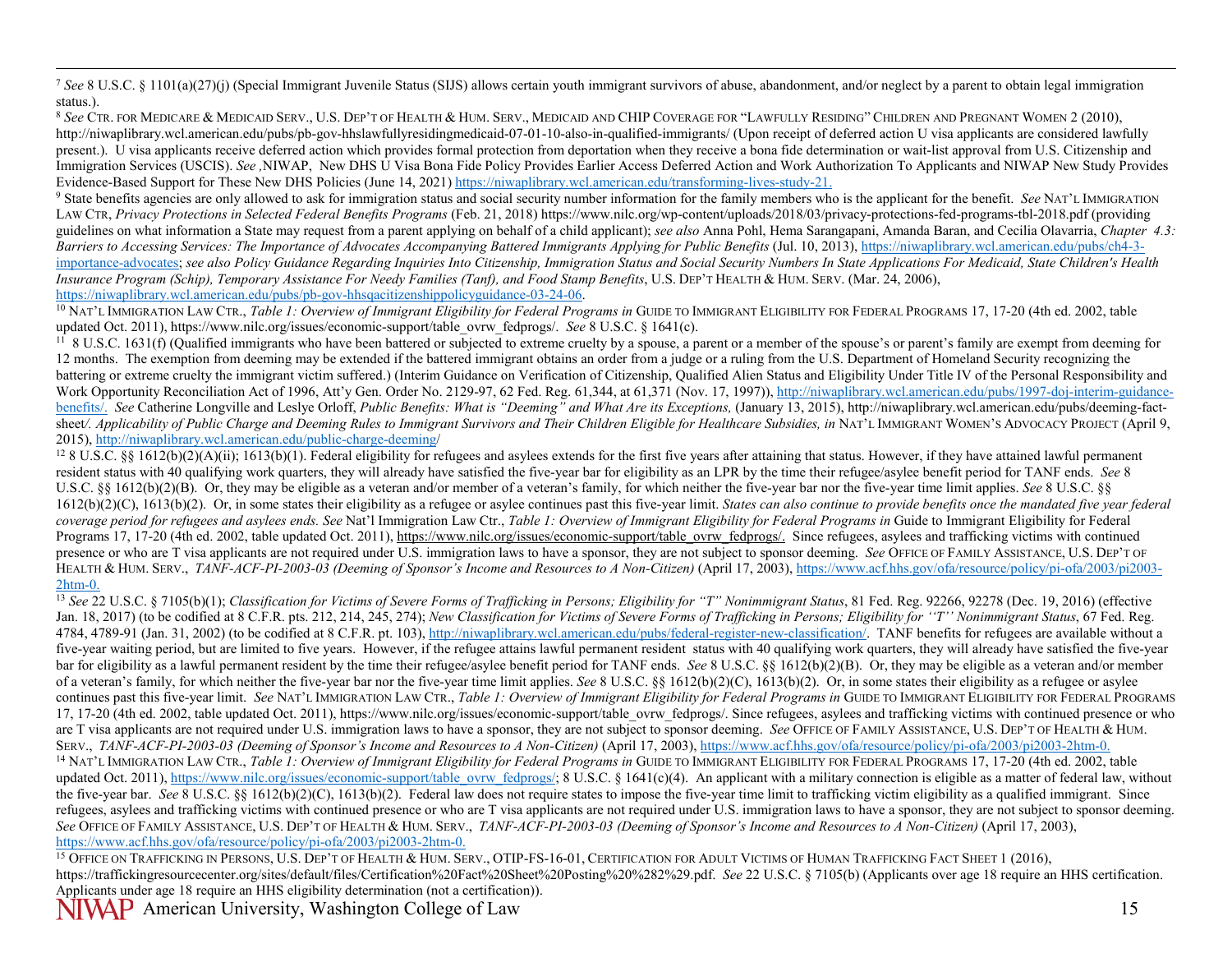<span id="page-15-13"></span><span id="page-15-12"></span><span id="page-15-11"></span><span id="page-15-10"></span><span id="page-15-9"></span><span id="page-15-8"></span><span id="page-15-7"></span><span id="page-15-6"></span><span id="page-15-5"></span><span id="page-15-4"></span><span id="page-15-3"></span><span id="page-15-2"></span><span id="page-15-1"></span><span id="page-15-0"></span><sup>16</sup> Office on Trafficking in Persons, U.S. Dep't of Health & Hum. Serv., OTIP-FS-16-01, Certification for Adult Victims of Human Trafficking Fact Sheet 1 (2016), [https://traffickingresourcecenter.org/sites/default/files/Certification%20Fact%20Sheet%20Posting%20%282%29.pdf.](https://traffickingresourcecenter.org/sites/default/files/Certification%20Fact%20Sheet%20Posting%20%282%29.pdf) *See* 22 U.S.C. § 7105(b) (Applicants over age 18 require an HHS certification. Applicants under age 18 require an HHS eligibility determination (not a certification)). Since refugees, asylees and trafficking victims with continued presence or who are T visa applicants are not

required under U.S. immigration laws to have a sponsor, they are not subject to sponsor deeming. https://www.acf.hhs.gov/ofa/resource/policy/pi-ofa/2003/pi2003-2htm-0<br><sup>17</sup> OFFICE ON TRAFFICKING IN PERSONS, U.S. DEP'T OF HE

<sup>18</sup> NAT'L IMMIGRATION LAW CTR., *Table 1: Overview of Immigrant Eligibility for Federal Programs in* GUIDE TO IMMIGRANT ELIGIBILITY FOR FEDERAL PROGRAMS 17, 17-20 (4th ed. 2002, table updated Oct. 2011), https://www.nilc.org/issues/economic-support/table\_ovrw\_fedprogs/.<br><sup>19</sup> NAT'L IMMIGRATION LAW CTR., *Table 1: Overview of Immigrant Eligibility for Federal Programs in* GUIDE TO IMMIGRANT ELIGIBILITY FO

updated Oct. 2011), https://www.nilc.org/issues/economic-support/table\_ovrw\_fedprogs/. See 8 U.S.C. § 1641(b)(1). SIJS applicant with a military connection is eligible without five-year bar. See 8 U.S.C. §§ 1612(b)(2)(C), 1613(b)(2).

<sup>20</sup> 8 U.S.C. 1631(f) (Qualified immigrants who have been battered or subjected to extreme cruelty by a spouse, a parent or a member of the spouse's or parent's family are exempt from deeming for 12 months. The exemption from deeming may be extended if the battered immigrant obtains an order from a judge or a ruling from the U.S. Department of Homeland Security recognizing the battering or extreme cruelty the immigrant victim suffered.) (Interim Guidance on Verification of Citizenship, Qualified Alien Status and Eligibility Under Title IV of the Personal Responsibility and Work Opportunity Reconciliation Act of 1996, Att'y Gen. Order No. 2129-97, 62 Fed. Reg. 61,344, at 61,371 (Nov. 17, 1997))[. http://niwaplibrary.wcl.american.edu/pubs/1997-doj-interim-guidance](http://niwaplibrary.wcl.american.edu/pubs/1997-doj-interim-guidance-benefits/)[benefits/](http://niwaplibrary.wcl.american.edu/pubs/1997-doj-interim-guidance-benefits/) *See* Catherine Longville and Leslye Orloff, *Public Benefits: What is "Deeming" and What Are its Exceptions,* (January 13, 2015), http://niwaplibrary.wcl.american.edu/pubs/deeming-factsheet*/; Applicability of Public Charge and Deeming Rules to Immigrant Survivors and Their Children Eligible for Healthcare Subsidies, in* NAT'L IMMIGRANT WOMEN'S ADVOCACY PROJECT (April 9, 2015)[, http://niwaplibrary.wcl.american.edu/public-charge-deeming/.](http://niwaplibrary.wcl.american.edu/public-charge-deeming/) Qualified immigrants may also be exempt from deeming when they naturalize, when they can show they are credited with 40 qualifying quarters of work, when they qualify for the up to 12 month exception for indigence, or have another form of immigration status does not require sponsorship. See 8 U.S.C. § 1631; DEP'T OF HEALTH & HUM. SERVS., OFF. OF FAM. ASSISTANCE, *TANF-ACF-PI-2003-03 (Deeming of Sponsor's Income and Resources To A Non-Citizen),* (2003), <https://www.acf.hhs.gov/ofa/resource/policy/pi-ofa/2003/pi2003-2htm-0>

<sup>21</sup> NAT'L IMMIGRATION LAW CTR., *Table 1: Overview of Immigrant Eligibility for Federal Programs in* GUIDE TO IMMIGRANT ELIGIBILITY FOR FEDERAL PROGRAMS 17, 17-20 (4th ed. 2002, table updated Oct. 2011), https://www.nilc.org/issues/economic-support/table\_ovrw\_fedprogs/. *See* 8 U.S.C. § 1641(b)(1).

 $^{22}$  8 U.S.C. 1631(f) (Qualified immigrants who have been battered or subjected to extreme cruelty by a spouse, a parent or a member of the spouse's or parent's family are exempt from deeming for 12 months. The exemption from deeming may be extended if the battered immigrant obtains an order from a judge or a ruling from the U.S. Department of Homeland Security recognizing the battering or extreme cruelty the immigrant victim suffered.) (Interim Guidance on Verification of Citizenship, Qualified Alien Status and Eligibility Under Title IV of the Personal Responsibility and Work Opportunity Reconciliation Act of 1996, Att'y Gen. Order No. 2129-97, 62 Fed. Reg. 61,344, at 61,371 (Nov. 17, 1997))[. http://niwaplibrary.wcl.american.edu/pubs/1997-doj-interim-guidance](http://niwaplibrary.wcl.american.edu/pubs/1997-doj-interim-guidance-benefits/)[benefits/](http://niwaplibrary.wcl.american.edu/pubs/1997-doj-interim-guidance-benefits/) *See* Catherine Longville and Leslye Orloff, *Public Benefits: What is "Deeming" and What Are its Exceptions,* (January 13, 2015), http://niwaplibrary.wcl.american.edu/pubs/deeming-factsheet*/; Applicability of Public Charge and Deeming Rules to Immigrant Survivors and Their Children Eligible for Healthcare Subsidies, in* NAT'L IMMIGRANT WOMEN'S ADVOCACY PROJECT (April 9, 2015)[, http://niwaplibrary.wcl.american.edu/public-charge-deeming/.](http://niwaplibrary.wcl.american.edu/public-charge-deeming/) Qualified immigrants may also be exempt from deeming when they naturalize, when they can show they are credited with 40 qualifying quarters of work, when they qualify for the up to 12 month exception for indigence, or have another form of immigraiton status does not require sponsorship. 8 U.S.C. § 1631; DEP'T OF HEALTH & HUM. SERVS., OFF. OF FAM. ASSISTANCE, *TANF-ACF-PI-2003-03 (Deeming of Sponsor's Income and Resources To A Non-Citizen)*, (2003)[, https://www.acf.hhs.gov/ofa/resource/policy/pi](https://www.acf.hhs.gov/ofa/resource/policy/pi-ofa/2003/pi2003-2htm-0)[ofa/2003/pi2003-2htm-0](https://www.acf.hhs.gov/ofa/resource/policy/pi-ofa/2003/pi2003-2htm-0)

<sup>23</sup> NAT'L IMMIGRATION LAW CTR., *Table 1: Overview of Immigrant Eligibility for Federal Programs in* GUIDE TO IMMIGRANT ELIGIBILITY FOR FEDERAL PROGRAMS 17, 17-20 (4th ed. 2002, table updated Oct. 2011), https://www.nilc.org/issues/economic-support/table\_ovrw\_fedprogs/.<br><sup>24</sup> NAT'L IMMIGRATION LAW CTR..., *Table 1: Overview of Immigrant Eligibility for Federal Programs in* GUIDE TO IMMIGRANT ELIGIBILITY

updated Oct. 2011), https://www.nilc.org/issues/economic-support/table\_ovrw\_fedprogs/.<br><sup>25</sup> In determining Child Care Development Fund direct eligibility for subsidized child care, eligibility is based on then citizenship

child's parent or parents is not relevant to this determination. Citizen and qualified immigrant children are directly eligible for all CCDF funded child care, including but not limited to child care provided by non-profit charitable organizations**.** U.S. Department of Health and Human Services, Verification of Citizenship and Immigration Status by Non-Profit Organizations and Head Start Grantees, in OFFICE OF CHILD CARE (May 2, 2008)[, https://www.acf.hhs.gov/occ/resource/pi-2008-01;](https://www.acf.hhs.gov/occ/resource/pi-2008-01) NAT'L IMMIGRATION LAW CTR., GUIDE TO IMMIGRANT ELIGIBILITY FOR FEDERAL PROGRAMS 116, 17 (4th ed. 2002, rev. 2006), https://w

<sup>26</sup> NAT'L IMMIGRATION LAW CTR., GUIDE TO IMMIGRANT ELIGIBILITY FOR FEDERAL PROGRAMS 116, 117 (4th ed. 2002, rev. 2006)[, https://www.nilc.org/wp-content/uploads/2016/03/childcare\\_pp116-](https://www.nilc.org/wp-content/uploads/2016/03/childcare_pp116-17_053106.pdf) [17\\_053106.pdf.](https://www.nilc.org/wp-content/uploads/2016/03/childcare_pp116-17_053106.pdf) *See* 8 U.S.C. § 1641(c).

<sup>27</sup> See 8 U.S.C. § 1641(b)(2)-(3). NAT'L IMMIGRATION LAW CTR., GUIDE TO IMMIGRANT ELIGIBILITY FOR FEDERAL PROGRAMS 116, 117 (4th ed. 2002, rev. 2006), https://www.nilc.org/wp-content/uploads/2016/03/childcare pp116-17 053

<sup>28</sup> See 22 U.S.C. § 7105(b)(1); NAT'L IMMIGRATION LAW CTR., GUIDE TO IMMIGRANT ELIGIBILITY FOR FEDERAL PROGRAMS 116, 117 (4th ed. 2002, rev. 2006)[, https://www.nilc.org/wp](https://www.nilc.org/wp-content/uploads/2016/03/childcare_pp116-17_053106.pdf)[content/uploads/2016/03/childcare\\_pp116-17\\_053106.pdf.](https://www.nilc.org/wp-content/uploads/2016/03/childcare_pp116-17_053106.pdf)<br><sup>29</sup> See 8 U.S.C. § 1641(c)(4). NAT'L IMMIGRATION LAW CTR., GUIDE TO IMMIGRANT ELIGIBILITY FOR FEDERAL PROGRAMS 116, 117 (4th ed. 2002, rev. 2006), https://www.nilc.or

[content/uploads/2016/03/childcare\\_pp116-17\\_053106.pdf](https://www.nilc.org/wp-content/uploads/2016/03/childcare_pp116-17_053106.pdf)*.*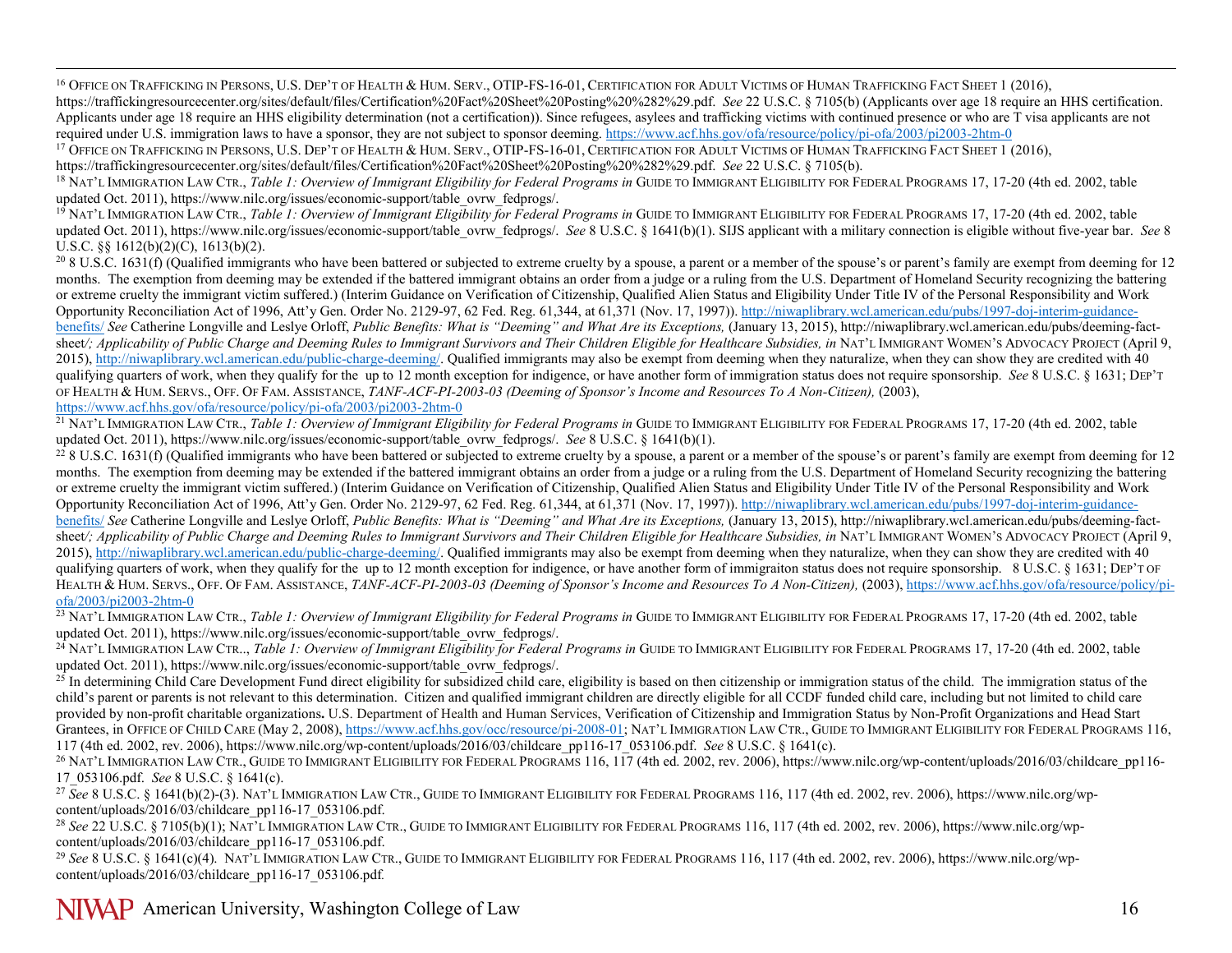<span id="page-16-13"></span><span id="page-16-12"></span><span id="page-16-11"></span><span id="page-16-10"></span><span id="page-16-9"></span><span id="page-16-8"></span><span id="page-16-7"></span><span id="page-16-6"></span><span id="page-16-5"></span><span id="page-16-4"></span><span id="page-16-3"></span><span id="page-16-2"></span><span id="page-16-1"></span><span id="page-16-0"></span> 30 *See* 8 U.S.C. § 1641(c)(4). NAT'L IMMIGRATION LAW CTR., GUIDE TO IMMIGRANT ELIGIBILITY FOR FEDERAL PROGRAMS 116, 117 (4th ed. 2002, rev. 2006)[, https://www.nilc.org/wp](https://www.nilc.org/wp-content/uploads/2016/03/childcare_pp116-17_053106.pdf)[content/uploads/2016/03/childcare\\_pp116-17\\_053106.pdf](https://www.nilc.org/wp-content/uploads/2016/03/childcare_pp116-17_053106.pdf)*.*

<sup>31</sup> Office on Trafficking in Persons, U.S. Dep't of Health & Hum. Serv., OTIP-FS-16-01, Certification for Adult Victims of Human Trafficking Fact Sheet 1 (2016), [https://traffickingresourcecenter.org/sites/default/files/Certification%20Fact%20Sheet%20Posting%20%282%29.pdf;](https://traffickingresourcecenter.org/sites/default/files/Certification%20Fact%20Sheet%20Posting%20%282%29.pdf) NAT'L IMMIGRATION LAW CTR., GUIDE TO IMMIGRANT ELIGIBILITY FOR FEDERAL PROGRAMS 116, 117 (4th ed. 2002, rev. 2006)[, https://www.nilc.org/wp-content/uploads/2016/03/childcare\\_pp116-17\\_053106.pdf.](https://www.nilc.org/wp-content/uploads/2016/03/childcare_pp116-17_053106.pdf) *See* 22 U.S.C. § 7105(b) (Applicants over age 18 require an HHS certification. Applicants under age 18 require an HHS eligibility determination (not a certification)).

<sup>32</sup> NAT'L IMMIGRATION LAW CTR., GUIDE TO IMMIGRANT ELIGIBILITY FOR FEDERAL PROGRAMS 116, 117 (4th ed. 2002, rev. 2006)[, https://www.nilc.org/wp-content/uploads/2016/03/childcare\\_pp116-](https://www.nilc.org/wp-content/uploads/2016/03/childcare_pp116-17_053106.pdf) [17\\_053106.pdf;](https://www.nilc.org/wp-content/uploads/2016/03/childcare_pp116-17_053106.pdf) Benish Anver & Leslye E. Orloff, *Immigrant Crime Victim Child Care Access*, NAT'L IMMIGRATION WOMEN'S ADVOCACY PROJECT (Mar. 13, 2013),

[http://niwaplibrary.wcl.american.edu/pubs/pb-chart-childcare/;](http://niwaplibrary.wcl.american.edu/pubs/pb-chart-childcare/) OFFICE ON TRAFFICKING IN PERSONS, U.S. DEP'T OF HEALTH & HUM. SERV., OTIP-FS-16-01, CERTIFICATION FOR ADULT VICTIMS OF<br>HUMAN TRAFFICKING FACT SHEET 1 (2016), h

<sup>33</sup> NAT'L IMMIGRATION LAW CTR., GUIDE TO IMMIGRANT ELIGIBILITY FOR FEDERAL PROGRAMS 116, 117 (4th ed. 2002, rev. 2006), https://www.nilc.org/wp-content/uploads/2016/03/childcare pp116-17\_053106.pdf.<br><sup>34</sup> NAT'L IMMIGRATION LAW CTR., GUIDE TO IMMIGRANT ELIGIBILITY FOR FEDERAL PROGRAMS 116, 117 (4th ed. 2002, rev. 2006)[, https://www.nilc.org/wp-content/uploads/2016/03/childcare\\_pp116-](https://www.nilc.org/wp-content/uploads/2016/03/childcare_pp116-17_053106.pdf)

[17\\_053106.pdf.](https://www.nilc.org/wp-content/uploads/2016/03/childcare_pp116-17_053106.pdf) 35 In determining Child Care Development Fund direct eligibility for subsidized child care, eligibility is based on then citizenship or immigration status of the child. The immigration status of the status

child's parent or parents is not relevant to this determination. Citizen and qualified immigrant children are directly eligible for all CCDF funded child care, including but not limited to child care provided by non-profit charitable organizations. U.S. Department of Health and Human Services, Verification of Citizenship and Immigration Status by Non-Profit Organizations and Head Start Grantees, in OFFICE OF CHILD CARE (May 2, 2008)[, https://www.acf.hhs.gov/occ/resource/pi-2008-01.](https://www.acf.hhs.gov/occ/resource/pi-2008-01) NAT'L IMMIGRATION LAW CTR., GUIDE TO IMMIGRANT ELIGIBILITY FOR FEDERAL PROGRAMS 116, 117 (4th ed. 2002, rev. 2006)[, https://www.nilc.org/wp-content/uploads/2016/03/childcare\\_pp116-17\\_053106.pdf.](https://www.nilc.org/wp-content/uploads/2016/03/childcare_pp116-17_053106.pdf) See 8 U.S.C. § 1641(c).<br><sup>36</sup> 8 U.S.C. §§ 1612(b)(2)(A)(ii); Eligibility is based on the citizenship or immigrat

U.S. Department of Health and Human Services**,** Verification of Citizenship and Immigration Status by Non-Profit Organizations and Head Start Grantees, in OFFICE OF CHILD CARE (May 2, 2008), [https://www.acf.hhs.gov/occ/resource/pi-2008-01.](https://www.acf.hhs.gov/occ/resource/pi-2008-01) NAT'L IMMIGRATION LAW CTR., GUIDE TO IMMIGRANT ELIGIBILITY FOR FEDERAL PROGRAMS 116, 117 (4th ed. 2002, rev. 2006),

https://www.nilc.org/wp-content/uploads/2016/03/childcare\_pp116-17\_053106.pdf. See 8 U.S.C. § 1641(b)(1).<br><sup>37</sup> NAT'L IMMIGRATION LAW CTR., GUIDE TO IMMIGRANT ELIGIBILITY FOR FEDERAL PROGRAMS 116, 117 (4th ed. 2002, rev. 20

<sup>38</sup> In determining Child Care Development Fund direct eligibility for subsidized child care, eligibility is based on then citizenship or immigration status of the child. The immigration status of the child's parent or parents is not relevant to this determination. Citizen and qualified immigrant children are directly eligible for all CCDF funded child care, including but not limited to child care provided by non-profit charitable organizations. U.S. Department of Health and Human Services, Verification of Citizenship and Immigration Status by Non-Profit Organizations and Head Start Grantees, in OFFICE OF CHILD CARE (May 2, 2008)[, https://www.acf.hhs.gov/occ/resource/pi-2008-01.](https://www.acf.hhs.gov/occ/resource/pi-2008-01) NAT'L IMMIGRATION LAW CTR., GUIDE TO IMMIGRANT ELIGIBILITY FOR FEDERAL PROGRAMS 116,<br>117 (4th ed. 2002, rev. 2006), https://

 $398$  U.S.C. §§ 1612(b)(2)(A)(ii); Eligibility is based on the citizenship or immigration status of the child. The immigration status of the child's parent or parents is not relevant to this determination. U.S. Department of Health and Human Services, Verification of Citizenship and Immigration Status by Non-Profit Organizations and Head Start Grantees, in OFFICE OF CHILD CARE (May 2, 2008), [https://www.acf.hhs.gov/occ/resource/pi-2008-01.](https://www.acf.hhs.gov/occ/resource/pi-2008-01) NAT'L IMMIGRATION LAW CTR., GUIDE TO IMMIGRANT ELIGIBILITY FOR FEDERAL PROGRAMS 116, 117 (4th ed. 2002, rev. 2006), [https://www.nilc.org/wp-content/uploads/2016/03/childcare\\_pp116-17\\_053106.pdf.](https://www.nilc.org/wp-content/uploads/2016/03/childcare_pp116-17_053106.pdf) *See* 8 U.S.C. § 1641(b)(1).

<sup>40</sup> NAT'L IMMIGRATION LAW CTR., GUIDE TO IMMIGRANT ELIGIBILITY FOR FEDERAL PROGRAMS 116, 117 (4th ed. 2002, rev. 2006)[, https://www.nilc.org/wp-content/uploads/2016/03/childcare\\_pp116-](https://www.nilc.org/wp-content/uploads/2016/03/childcare_pp116-17_053106.pdf)<br>17 053106.pdf.

<sup>41</sup> NAT'L IMMIGRATION LAW CTR., GUIDE TO IMMIGRANT ELIGIBILITY FOR FEDERAL PROGRAMS 116, 117 (4th ed. 2002, rev. 2006)[, https://www.nilc.org/wp-content/uploads/2016/03/childcare\\_pp116-](https://www.nilc.org/wp-content/uploads/2016/03/childcare_pp116-17_053106.pdf) [17\\_053106.pdf.](https://www.nilc.org/wp-content/uploads/2016/03/childcare_pp116-17_053106.pdf) 42 *See* FOOD & NUTRITION SERV., U.S. DEP'T OF AGRIC., SUPPLEMENTAL NUTRITION ASSISTANCE PROGRAM (SNAP) (2017), <https://www.fns.usda.gov/snap/eligibility> (As with most public benefits, to

obtain food stamps, individuals must also meet resource, income, and employment requirements. There is a pre-screening tool to determine if an individual might be eligible for nutrition assistance.); See also *SNAP Policy on Non-Citizen Eligibility*, U.S. DEP'T OF AGRIC., SUPPLEMENTAL NUTRITION ASSISTANCE PROGRAM, https://www.fns.usda.gov/snap/snap-policy-non-citizen-eligibility (last accessed Oct. 24, 2018). (In general, non-citizens who have lived in the U.S. for 5 years or more, are blind or disabled, are under the age of 18, were admitted for lawful permanent residence with 40 qualifying quarters or are lawfully residing and are on active duty in the U.S. Army, Air Force, Marine Corps, or Coast Guard or honorably discharged are eligible.)

<sup>43</sup> NAT'L IMMIGRATION LAW CTR., *Table 1: Overview of Immigrant Eligibility for Federal Programs in* GUIDE TO IMMIGRANT ELIGIBILITY FOR FEDERAL PROGRAMS 17, 17-20 (4th ed. 2002, table updated Oct. 2011), https://www.nilc.org/issues/economic-support/table\_ovrw\_fedprogs/; *SNAP Policy on Non-Citizen Eligibility*, U.S. DEP'T OF AGRIC., SUPPLEMENTAL NUTRITION ASSISTANCE PROGRAM, https://www.fns.usda.gov/snap/snap-policy-non-citizen-eligibility (last accessed Oct. 24, 2018); *See* 8 U.S.C. § 1641(c); See also 8 U.S.C. § 1612(a)(1)-1612(a)(2). Battered immigrants are not subject to deeming for at least 12 months, with the possibility of extension. *See Guidance on Non-Citizen Eligibility*, U.S. DEP'T OF AGRIC., SUPPLEMENTAL NUTRITION ASSISTANCE PROGRAM, at 31, available at [https://fns-prod.azureedge.net/sites/default/files/snap/Non-Citizen\\_Guidance\\_063011.pdf](https://fns-prod.azureedge.net/sites/default/files/snap/Non-Citizen_Guidance_063011.pdf) (last accessed Apr. 12, 2019).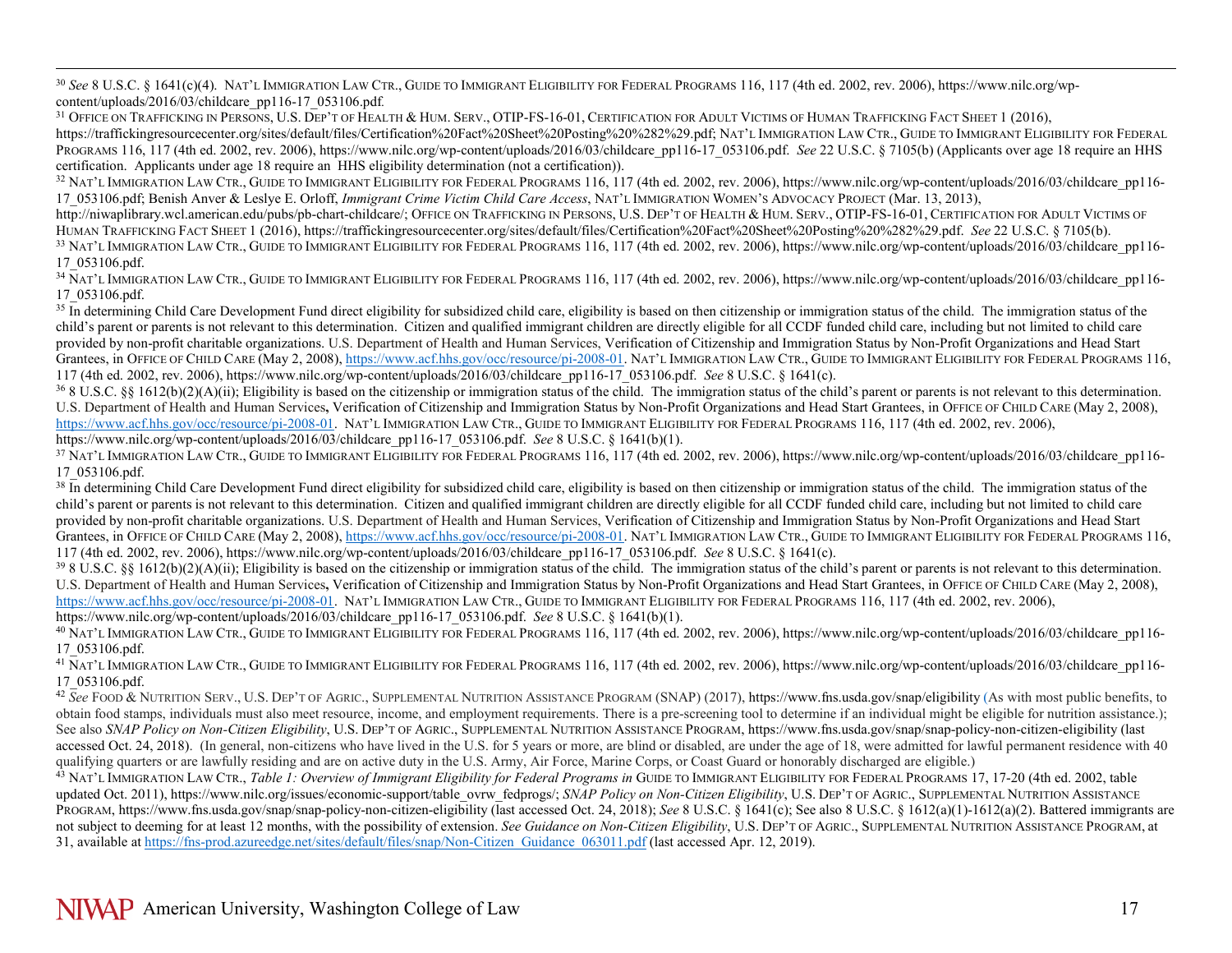<span id="page-17-15"></span><span id="page-17-14"></span><span id="page-17-13"></span><span id="page-17-12"></span><span id="page-17-11"></span><span id="page-17-10"></span><span id="page-17-9"></span><span id="page-17-8"></span><span id="page-17-7"></span><span id="page-17-6"></span><span id="page-17-5"></span><span id="page-17-4"></span><span id="page-17-3"></span><span id="page-17-2"></span><span id="page-17-1"></span><span id="page-17-0"></span><sup>44</sup> See 8 USC \$1612(a)(2)(A) and (L). Directly eligible for SNAP as refugees and asylees for seven years. However, they retain eligibility past the seven years since they will have transitioned into qualified immigrant status, with indefinite eligibility for SNAP, after five years. *See* 8 U.S.C. § 1641(b)(2)-(3). *See also* Nat'l Immigration Law Ctr., *Table 1: Overview of Immigrant Eligibility for* Federal Programs in Guide to Immigrant Eligibility for Federal Programs 17, 17-20 (4th ed. 2002, table updated Oct. 2011), [https://www.nilc.org/issues/economic-support/table\\_ovrw\\_fedprogs/;](https://www.nilc.org/issues/economic-support/table_ovrw_fedprogs/) 8 U.S.C. § 1641(b)(2)-(3). See also *Supplemental Nutrition Assistance Program Guidance on Non-Citizen Eligibility*, U.S. DEP'T OF AGRIC., SUPPLEMENTAL NUTRITION ASSISTANCE PROGRAM, at 31, https://fns-prod.azureedge.net/sites/default/files/snap/Non-Citizen\_Guidance\_063011.pdf (last accessed Mar. 13, 2019). https://fns-prod.azureedge.net/sites/default/files/snap/Non-Citizen\_Guidance\_063011.pdf

<sup>45</sup> 8 U.S.C. § 1641(c)(4); NAT'L IMMIGRATION LAW CTR., *Table 1: Overview of Immigrant Eligibility for Federal Programs in* GUIDE TO IMMIGRANT ELIGIBILITY FOR FEDERAL PROGRAMS 17, 17-20 (4th ed. 2002, table updated Oct. 2011), https://www.nilc.org/issues/economic-support/table\_ovrw\_fedprogs/; *SNAP Policy on Non-Citizen Eligibility*, U.S. DEP'T OF AGRIC., SUPPLEMENTAL NUTRITION ASSISTANCE PROGRAM, https://www.fns.usda.gov/snap/snap-policy-non-citizen-eligibility (last accessed Oct. 24, 2018).

<sup>46</sup>*See* 22 U.S.C. § 7105(b) (1). Eligible to the same extent as refugees. (Applicants over age 18 require an HHS certification. Applicants under age 18 require an HHS eligibility determination (not a certification)). NAT'L IMMIGRATION LAW CTR., *Table 1: Overview of Immigrant Eligibility for Federal Programs in* GUIDE TO IMMIGRANT ELIGIBILITY FOR FEDERAL PROGRAMS 17, 17-20 (4th ed. 2002, table updated Oct. 2011), https://www.nilc.org/issues/economic-support/table\_ovrw\_fedprogs/; *SNAP Policy on Non-Citizen Eligibility*, U.S. DEP'T OF AGRIC., SUPPLEMENTAL NUTRITION ASSISTANCE PROGRAM, https://www.fns.usda.gov/snap/snap-policy-non-citizen-eligibility (last accessed Oct. 24, 2018).

<sup>47</sup> NAT'L IMMIGRATION LAW CTR., *Table 1: Overview of Immigrant Eligibility for Federal Programs in* GUIDE TO IMMIGRANT ELIGIBILITY FOR FEDERAL PROGRAMS 17, 17-20 (4th ed. 2002, table updated Oct. 2011), https://www.nilc.org/issues/economic-support/table\_ovrw\_fedprogs/; *SNAP Policy on Non-Citizen Eligibility*, U.S. DEP'T OF AGRIC., SUPPLEMENTAL NUTRITION ASSISTANCE PROGRAM, https://www.fns.usda.gov/snap/snap-policy-non-citizen-eligibility (last accessed Oct. 24, 2018);. *See* 22 U.S.C. § 7105(b) (Applicants over age 18 require an HHS certification. Applicants under age 18 require an

<sup>48</sup> OFFICE ON TRAFFICKING IN PERSONS, U.S. DEP'T OF HEALTH & HUM. SERV., OTIP-FS-16-01, CERTIFICATION FOR ADULT VICTIMS OF HUMAN TRAFFICKING FACT SHEET 1 (2016), [https://traffickingresourcecenter.org/sites/default/files/Certification%20Fact%20Sheet%20Posting%20%282%29.pdf.](https://traffickingresourcecenter.org/sites/default/files/Certification%20Fact%20Sheet%20Posting%20%282%29.pdf) See 22 U.S.C. § 7105(b).<br><sup>49</sup> 22 U.S.C. § 7105(b). Applicants over age 18 require an HHS certification. Applic

NAT'L IMMIGRATION LAW CTR., *Table 1: Overview of Immigrant Eligibility for Federal Programs in* GUIDE TO IMMIGRANT ELIGIBILITY FOR FEDERAL PROGRAMS 17, 17-20 (4th ed. 2002, table updated Oct. 2011), https://www.nilc.org/issues/economic-support/table\_ovrw\_fedprogs/; *SNAP Policy on Non-Citizen Eligibility*, U.S. DEP'T OF AGRIC., SUPPLEMENTAL NUTRITION ASSISTANCE PROGRAM, https://www.fns.usda.gov/snap/snap-policy-non-citizen-eligibility (last accessed Oct. 24, 2018).

<sup>50</sup> NAT'L IMMIGRATION LAW CTR., *Table 1: Overview of Immigrant Eligibility for Federal Programs in* GUIDE TO IMMIGRANT ELIGIBILITY FOR FEDERAL PROGRAMS 17, 17-20 (4th ed. 2002, table updated Oct. 2011), https://www.nilc.org/issues/economic-support/table\_ovrw\_fedprogs/; *SNAP Policy on Non-Citizen Eligibility*, U.S. DEP'T OF AGRIC., SUPPLEMENTAL NUTRITION ASSISTANCE PROGRAM, https://www.fns.usda.gov/snap/snap-policy-non-citizen-eligibility (last accessed Oct. 24, 2018).

<sup>51</sup> SNAP Policy on Non-Citizen Eligibility, U.S. Dep't OF AGRIC., SUPPLEMENTAL NUTRITION ASSISTANCE PROGRAM, https://www.fns.usda.gov/snap/snap-policy-non-citizen-eligibility (last accessed Oct. 24, 2018).

52 SNAP Policy on Non-Citizen Eligibility, U.S. Dep'T OF AGRIC., SUPPLEMENTAL NUTRITION ASSISTANCE PROGRAM, https://www.fns.usda.gov/snap/snap-policy-non-citizen-eligibility (last accessed Oct. 24, 2018). Five-year residency includes time in qualified status prior to turning 18. When SIJS children become qualified immigrants, they may be exempt from deeming when they naturalize, or if they can show they are credited with 40 qualifying quarters of work, or if they are eligible for a 12 month exception for indigence, or have another form of immigration status does not require sponsorship. 8 U.S.C. § 1631; *Supplemental Nutrition Assistance Program Guidance on Non-Citizen Eligibility*, U.S. DEP'T OF AGRIC., SUPPLEMENTAL NUTRITION ASSISTANCE PROGRAM, at 31-33, https://fns-prod.azureedge.net/sites

53 SNAP Policy on Non-Citizen Eligibility, U.S. DEP'T OF AGRIC., SUPPLEMENTAL NUTRITION ASSISTANCE PROGRAM, https://www.fns.usda.gov/snap/snap-policy-non-citizen-eligibility (last accessed Oct. 24, 2018). (Although eligibility based on 40 work quarters includes work performed by applicant, spouse, and parents while the applicant was under 18, SIJS youth are generally not able to satisfy this condition.).

<sup>54</sup> *SNAP Policy on Non-Citizen Eligibility*, U.S. DEP'T OF AGRIC., SUPPLEMENTAL NUTRITION ASSISTANCE PROGRAM, https://www.fns.usda.gov/snap/snap-policy-non-citizen-eligibility (last accessed Oct. 24, 2018). May be subject to deeming.

<sup>55</sup> NAT'L IMMIGRATION LAW CTR., *Table 1: Overview of Immigrant Eligibility for Federal Programs in* GUIDE TO IMMIGRANT ELIGIBILITY FOR FEDERAL PROGRAMS 17, 17-20 (4th ed. 2002, table updated Oct. 2011), https://www.nilc.org/issues/economic-support/table\_ovrw\_fedprogs/; *SNAP Policy on Non-Citizen Eligibility*, U.S. DEP'T OF AGRIC., SUPPLEMENTAL NUTRITION ASSISTANCE PROGRAM, https://www.fns.usda.gov/sna

<sup>56</sup> SNAP Policy on Non-Citizen Eligibility, U.S. DEP'T OF AGRIC.. SUPPLEMENTAL NUTRITION ASSISTANCE PROGRAM, https://www.fns.usda.gov/snap/snap-policy-non-citizen-eligibility (last accessed Oct. 24, 2018). (Eligible children are exempt from sponsor deeming.).<br><sup>57</sup> SNAP Policy on Non-Citizen Eligibility, U.S. DEP'T OF AGRIC., SUPPLEMENTAL NUTRITION ASSISTANCE PROGRAM, https://www.fns.usda.gov/snap/snap-policy-

Oct. 24, 2018). (Five-year residency includes time in qualified status prior to turning 18.). May be subject to deeming.

<sup>58</sup> *See SNAP Policy on Non-Citizen Eligibility*, U.S. DEP'T OF AGRIC., SUPPLEMENTAL NUTRITION ASSISTANCE PROGRAM, https://www.fns.usda.gov/snap/snap-policy-non-citizen-eligibility (last accessed Oct. 24, 2018). (Although eligibility based on 40 work quarters includes work performed by applicant, spouse, and parents while the applicant was under 18, SIJS youth are generally not able to satisfy this condition.).

<sup>59</sup> SNAP Policy on Non-Citizen Eligibility, U.S. DEP'T OF AGRIC., SUPPLEMENTAL NUTRITION ASSISTANCE PROGRAM, https://www.fns.usda.gov/snap/snap-policy-non-citizen-eligibility (last accessed Oct. 24, 2018). (Born on or before August 22, 1931 and lawfully resided in the U.S. on August 22, 1996.). May be subject to deeming.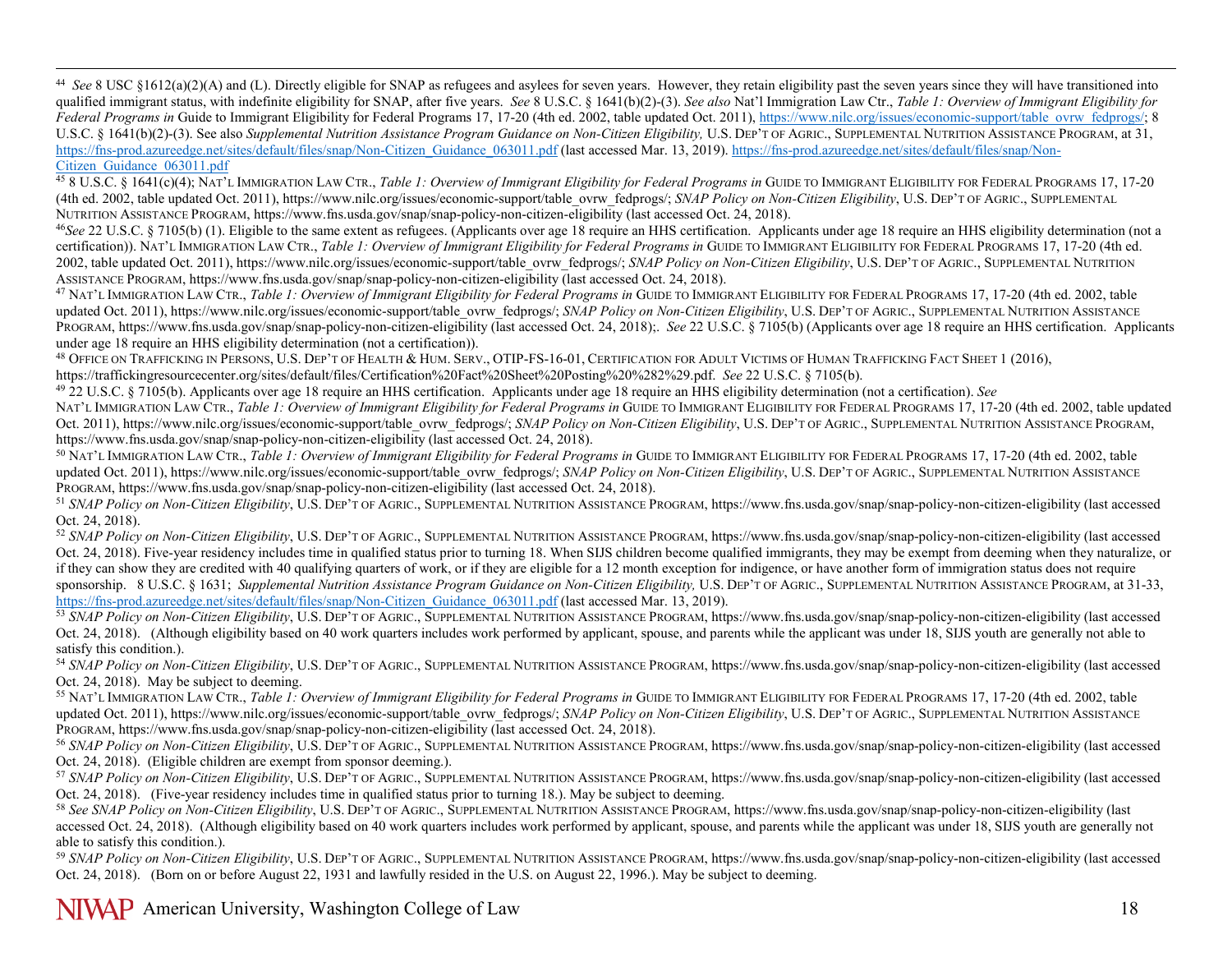<span id="page-18-20"></span><span id="page-18-19"></span><span id="page-18-18"></span><span id="page-18-17"></span><span id="page-18-16"></span><span id="page-18-15"></span><span id="page-18-14"></span><span id="page-18-13"></span><span id="page-18-12"></span><span id="page-18-11"></span><span id="page-18-10"></span><span id="page-18-9"></span><span id="page-18-8"></span><span id="page-18-7"></span><span id="page-18-6"></span><span id="page-18-5"></span><span id="page-18-4"></span><span id="page-18-3"></span><span id="page-18-2"></span><span id="page-18-1"></span><span id="page-18-0"></span><sup>60</sup> SNAP Policy on Non-Citizen Eligibility, U.S. DEP'T OF AGRIC., SUPPLEMENTAL NUTRITION ASSISTANCE PROGRAM, https://www.fns.usda.gov/snap/snap-policy-non-citizen-eligibility (last accessed Oct. 24, 2018). May be subject to deeming.

<sup>61</sup> 42 U.S.C.S. § 1786; *Women, Infants, and Children (WIC)*, U.S. DEP'T OF AGRIC. FOOD & NUTRITION SERV., https://www.fns.usda.gov/wic/women-infants-and-children-wic (last visited June 14, 2018).

<sup>62</sup> *WIC Contacts*, U.S. DEP'T OF AGRIC. FOOD & NUTRITION SERV., https://www.fns.usda.gov/wic/wic-contacts (last visited June 14, 2018).

<sup>63</sup> WIC Eligibility Requirements, U.S. DEP'T OF AGRIC. FOOD & NUTRITION SERV., https://www.fns.usda.gov/wic/wic-eligibility-requirements (last visited June 14, 2018).

<sup>64</sup>*Locations,* S.D. WIC NUTRITION & MORE, https://sdwic.org/locations (last visited June 26, 2018).

<sup>65</sup> *Eligibility*, S.D. WIC NUTRITION & MORE, https://sdwic.org/eligibility/ (last visited June 26, 2018).

<sup>66</sup> NAT'L IMMIGRATION LAW CTR., "LAWFULLY PRESENT" INDIVIDUALS ELIGIBLE UNDER THE AFFORDABLE CARE ACT 5 (2012, rev. 2016), https://www.nilc.org/wp-content/uploads/2015/10/lawfully-<br>present-imm-categories-ACA-2016-07.pdf.

67 NAT'L IMMIGRATION LAW CTR., "LAWFULLY PRESENT" INDIVIDUALS ELIGIBLE UNDER THE AFFORDABLE CARE ACT 2 (2012, rev. 2016), [https://www.nilc.org/wp-content/uploads/2015/10/lawfully](https://www.nilc.org/wp-content/uploads/2015/10/lawfully-present-imm-categories-ACA-2016-07.pdf)[present-imm-categories-ACA-2016-07.pdf.](https://www.nilc.org/wp-content/uploads/2015/10/lawfully-present-imm-categories-ACA-2016-07.pdf) *See* 8 U.S.C. § 1641(b)(2).

<sup>68</sup> Cindy Mann, CTR. FOR MEDICARE & MEDICAID SERV., U.S. DEP'T OF HEALTH & HUM. SERV., MEDICAID AND CHIP COVERAGE FOR "LAWFULLY RESIDING" CHILDREN AND PREGNANT WOMEN 3 (2010)[, http://niwaplibrary.wcl.american.edu/pubs/pb-gov-hhslawfullyresidingmedicaid-07-01-10-also-in-qualified-immigrants/.](http://niwaplibrary.wcl.american.edu/pubs/pb-gov-hhslawfullyresidingmedicaid-07-01-10-also-in-qualified-immigrants/) *See* 8 U.S.C. § 1641(b)(3); 45 C.F.R § 152.2(5) (2017) ("A pending applicant for asylum under section 208(a) of the INA (8 U.S.C. § 1158) or for withholding of removal under section 241(b)(3) of the INA (8 U.S.C. § 1231) or under the Convention Against Torture who has been granted employment authorization, and such an applicant under the age of 14 who has had an application pending for at least 180 days.").

69 NAT'L IMMIGRATION LAW CTR.*,*"LAWFULLY PRESENT" INDIVIDUALS ELIGIBLE UNDER THE AFFORDABLE CARE ACT 5 (2012, rev. 2016), [https://www.nilc.org/wp-content/uploads/2015/10/lawfully](https://www.nilc.org/wp-content/uploads/2015/10/lawfully-present-imm-categories-ACA-2016-07.pdf)[present-imm-categories-ACA-2016-07.pdf.](https://www.nilc.org/wp-content/uploads/2015/10/lawfully-present-imm-categories-ACA-2016-07.pdf) *See* 8 U.S.C. § 1641(c)(4).

70 NAT'L IMMIGRATION LAW CTR.*,* "LAWFULLY PRESENT" INDIVIDUALS ELIGIBLE UNDER THE AFFORDABLE CARE ACT 5 (2012, rev. 2016)[, https://www.nilc.org/wp-content/uploads/2015/10/lawfully](https://www.nilc.org/wp-content/uploads/2015/10/lawfully-present-imm-categories-ACA-2016-07.pdf)[present-imm-categories-ACA-2016-07.pdf.](https://www.nilc.org/wp-content/uploads/2015/10/lawfully-present-imm-categories-ACA-2016-07.pdf) *See* 22 U.S.C. § 7105(b) (Applicants over age 18 require an HHS certification. Applicants under age 18 require an HHS eligibility determination (not a certification)).<br><sup>71</sup> Office on Trafficking in Persons, U.S. Dep't of Health & Hum. Serv., OTIP-FS-16-01, Certification for Adult Victims of Human Trafficking Fact Sheet 1 (2016),

https://traffickingresourcecenter.org/sites/default/files/Certification%20Fact%20Sheet%20Posting%20%282%29.pdf. See 22 U.S.C. § 7105(b).<br><sup>72</sup> NAT'L IMMIGRATION LAW CTR., "LAWFULLY PRESENT" INDIVIDUALS ELIGIBLE UNDER THE AF [present-imm-categories-ACA-2016-07.pdf.](https://www.nilc.org/wp-content/uploads/2015/10/lawfully-present-imm-categories-ACA-2016-07.pdf) *See* 22 U.S.C. § 7105(b) (Applicants over age 18 require an HHS certification. Applicants under age 18 require an HHS eligibility determination (not a certification)).

<sup>73</sup> NAT'L IMMIGRATION LAW CTR., "LAWFULLY PRESENT" INDIVIDUALS ELIGIBLE UNDER THE AFFORDABLE CARE ACT 1, 1 n.4, 4-5 n.8 (2012, rev. 2016), https://www.nilc.org/wp-<br>content/uploads/2015/10/lawfully-present-imm-categories-A

<sup>74</sup> NAT'L IMMIGRATION LAW CTR., "LAWFULLY PRESENT" INDIVIDUALS ELIGIBLE UNDER THE AFFORDABLE CARE ACT 5 (2012, rev. 2016), https://www.nilc.org/wp-content/uploads/2015/10/lawfully-<br>present-imm-categories-ACA-2016-07.pdf.

<sup>75</sup> U visa bona fide determinations come with deferred action which is protection from deportation and which makes U visa applicants eligible for health care as lawfully residing immigrant. Cindy Mann, CTR. FOR MEDICARE & MEDICAID SERV., U.S. DEP'T OF HEALTH & HUM. SERV., MEDICAID AND CHIP COVERAGE FOR "LAWFULLY RESIDING" CHILDREN AND PREGNANT WOMEN 3 (2010), [http://niwaplibrary.wcl.american.edu/pubs/pb-gov-hhslawfullyresidingmedicaid-07-01-10-also-in-qualified-immigrants/.](http://niwaplibrary.wcl.american.edu/pubs/pb-gov-hhslawfullyresidingmedicaid-07-01-10-also-in-qualified-immigrants/)<br><sup>76</sup> Cindy Mann, CTR, FOR MEDICARE & MEDICAID SERV., U.S. DEP'T OF HEALTH & HUM. SERV., MEDICAID AND CHIP

(2010)[, http://niwaplibrary.wcl.american.edu/pubs/pb-gov-hhslawfullyresidingmedicaid-07-01-10-also-in-qualified-immigrants/;](http://niwaplibrary.wcl.american.edu/pubs/pb-gov-hhslawfullyresidingmedicaid-07-01-10-also-in-qualified-immigrants/) Carly Erickson & Leslye E. Orloff, *U-Visa Victim Benefits under the Affordable Care Act (ACA),* NAT'L IMMIGRANT WOMEN'S ADVOCACY PROJECT (June 18, 2014), http://niwaplibrary.wcl.american.edu/pubs/u-visa-healthcare-aca/.

<sup>77</sup> Carly Erickson & Leslye E. Orloff, *U-Visa Victim Benefits under the Affordable Care Act (ACA),* NAT'L IMMGR. WOMEN'S ADVOC. PROJECT (June 18, 2014),

http://niwaplibrary.wcl.american.edu/pubs/u-visa-healthcare-aca/; NAT'L IMMIGRATION LAW CTR.*,*"LAWFULLY PRESENT" INDIVIDUALS ELIGIBLE UNDER THE AFFORDABLE CARE ACT 5-6 (2012, rev. 2016)[, https://www.nilc.org/wp-content/uploads/2015/10/lawfully-present-imm-categories-ACA-2016-07.pdf.](https://www.nilc.org/wp-content/uploads/2015/10/lawfully-present-imm-categories-ACA-2016-07.pdf)<br><sup>78</sup> NAT'L IMMIGRATION LAW CTR., "LAWFULLY PRESENT" INDIVIDUALS ELIGIBLE UNDER THE AFFORDABLE CARE ACT 1 (2012, rev. 2

[present-imm-categories-ACA-2016-07.pdf](https://www.nilc.org/wp-content/uploads/2015/10/lawfully-present-imm-categories-ACA-2016-07.pdf) (DACA coverage limited to those "lawfully present" in the United States).

 $\frac{79}{2}$  Footnotes in this section contain additional details on health care subsidies, including co-pays that may be required. They contain further state by state information on health care access for immigrant survivors of domestic and sexual violence. *See* MORGAN, LEWIS & BOCKIUS, LLP *Chapter 17.1: Emergency Medicaid – Urgent Medical Services for Immigrant Crime Victims and Children,* NAT'L IMMIGRANT WOMEN'S ADVOCACY PROJECT (December 2016), http://niwaplibrary.wcl.american.edu/pubs/ch17-1-emergencymedicaid; *see id. Chapter 17.2: Coverage for Forensic Costs for Immigrant crime Victims: Medical Coverage and Services* (February 12, 2017) http://niwaplibrary.wcl.american.edu/pubs/ch17-2-forensiccoverageimmvictims; *see id*. *Chapter 17.3: Post-*Assault Healthcare and Crime Victim Compensation for Immigrant Victims of Violence (June 13, 2017) http://niwaplibrary.wcl.american.edu/pubs/ch17-3-postassault-healthcare-compensation; *see id. Chapter 17.4: Pre-Natal and Child Health Care for Immigrant Victims and Their Children* (February 17, 2017) http://niwaplibrary.wcl.american.edu/pubs/ch17-4-prenatal-care.

<sup>80</sup> 42 C.R.F. § 435.406(2)(i); 8 U.S.C. § 1641(c ); NAT'L IMMIGRATION LAW CTR., *Table 1: Overview of Immigrant Eligibility for Federal Programs in* GUIDE TO IMMIGRANT ELIGIBILITY FOR FEDERAL PROGRAMS 17, 17-20 (4th ed. 2002, table updated Oct. 2011), [https://www.nilc.org/issues/economic-support/table\\_ovrw\\_fedprogs/;](https://www.nilc.org/issues/economic-support/table_ovrw_fedprogs/) *Medical Assistance for Qualified Alien*, S.D. ADMIN. R. § 67:46:01:10,<https://sdlegislature.gov/Rules/Administrative/25203/> (last visited Apr. 2, 2022).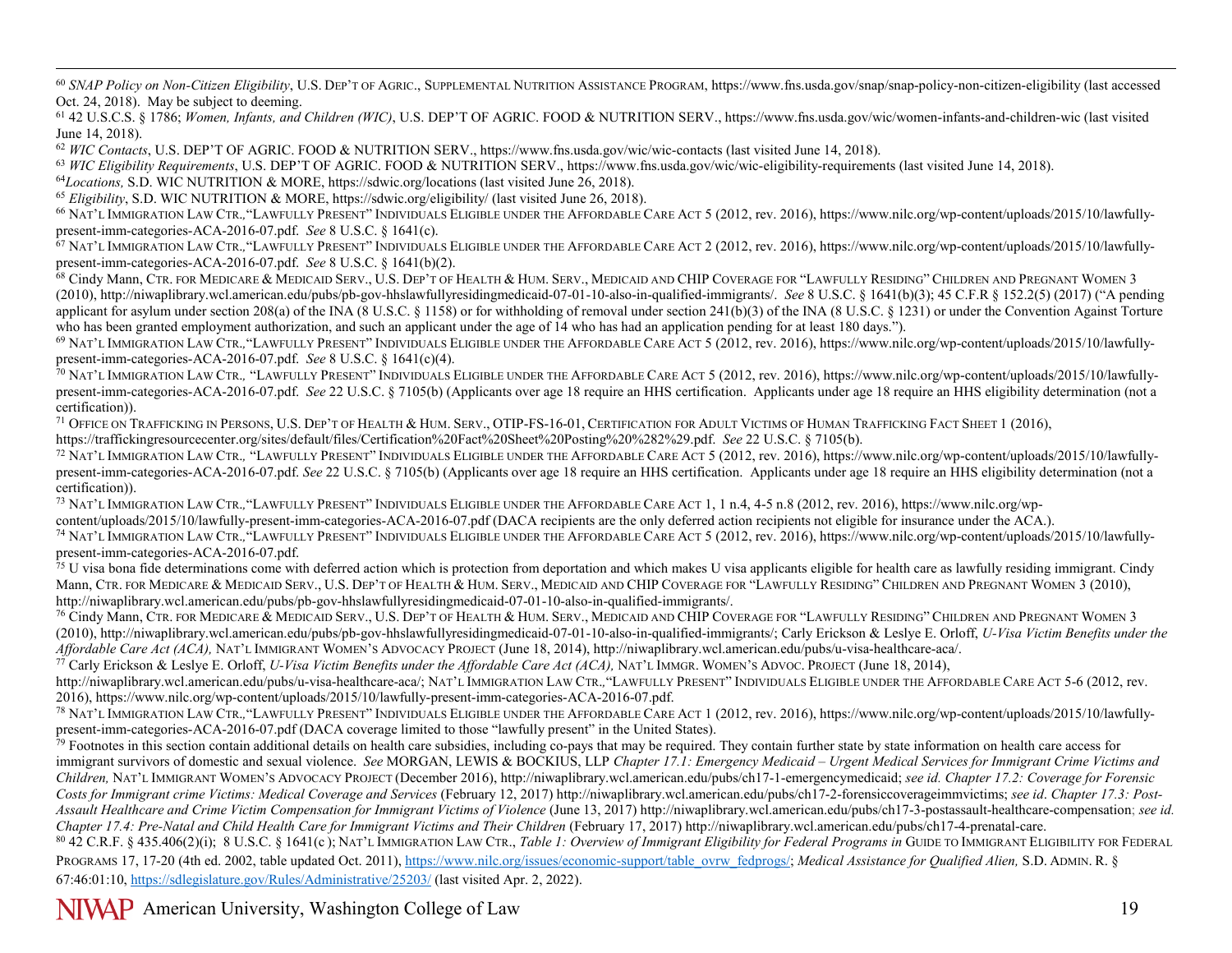<span id="page-19-15"></span><span id="page-19-14"></span><span id="page-19-13"></span><span id="page-19-12"></span><span id="page-19-11"></span><span id="page-19-10"></span><span id="page-19-9"></span><span id="page-19-8"></span><span id="page-19-7"></span><span id="page-19-6"></span><span id="page-19-5"></span><span id="page-19-4"></span><span id="page-19-3"></span><span id="page-19-2"></span><span id="page-19-1"></span><span id="page-19-0"></span><sup>81</sup> NAT'L IMMIGRATION LAW CTR., *Table 1: Overview of Immigrant Eligibility for Federal Programs in* GUIDE TO IMMIGRANT ELIGIBILITY FOR FEDERAL PROGRAMS 17, 17-20 (4th ed. 2002, table updated Oct. 2011), https://www.nilc.org/issues/economic-support/table\_ovrw\_fedprogs/.

 $828$  U.S.C. §§ 1612(b)(2)(A); 1613. Federal eligibility for Medicaid for refugees and asylees extends for the first seven years after attaining that status; however, in most states their eligibility can continue past this seven-year limitation, since by seven years they may have become lawful permanent residents with 40 qualifying quarters of work credit and will have satisfied the five-year bar to access to Medicaid. *See* 8 U.S.C. § 1612(b)(2)(B). Or, they may be a veteran and/or a member of a veteran's family, for whom the five-year bar and seven-year limit do not apply. *See* 8 U.S.C. §§ 1612(b)(2)(C), 1613(b)(2). States can also continue to provide benefits once the mandated seven-year federal coverage period for refugees and asylees ends. *See also* Nat'l Immigration Law Ctr., *Table 1: Overview of Immigrant Eligibility for Federal Programs in* Guide to Immigrant Eligibility for Federal Programs 17, 17-20 (4th ed. 2002, table updated Oct.

2011), [https://www.nilc.org/issues/economic-support/table\\_ovrw\\_fedprogs/.](https://www.nilc.org/issues/economic-support/table_ovrw_fedprogs/) See state law citations in this chart to identify if this state provides benefits for asylees and refugees beyond the sevenyear limitation.

 $\frac{83}{22}$  U.S.C. § 7105(b)(1). Human trafficking victims with HHS certification or an HHS determination letter are eligible as refugees for 7 years. To continue to receive benefits once 7 years has passed since they received their HHS certification or HHS determination letter, they will need to file for and be granted a T visa. This allows them to continue to qualify for public benefits as qualified immigrants. So long as the trafficking victim files for a T visa soon after receiving HHS certification or determination, they should gain qualified immigrant status and the 5-year bar will be completed prior to reaching the 7-year limit on refugee benefits. States can also continue to provide benefits once the mandated seven-year federal coverage period for refugees and asylees ends. *See also* Nat'l Immigration Law Ctr., *Table 1: Overview of Immigrant Eligibility for Federal Programs in* Guide to Immigrant Eligibility for Federal Programs 17, 17-20 (4th ed. 2002, table updated Oct. 2011), [https://www.nilc.org/issues/economic-support/table\\_ovrw\\_fedprogs/.](https://www.nilc.org/issues/economic-support/table_ovrw_fedprogs/) *See* state law citations in this chart to identify if this state provides benefits for asylees and refugees beyond the seven-<br>vear limitation.

<sup>§4</sup> See 8 U.S.C. § 1641(c)(4).<br><sup>85</sup> NAT'L IMMIGRATION LAW CTR., *Table 1: Overview of Immigrant Eligibility for Federal Programs in GUIDE TO IMMIGRANT ELIGIBILITY FOR FEDERAL PROGRAMS 17, 17-20 (4th ed. 2002, table* updated Oct. 2011), https://www.nilc.org/issues/economic-support/table\_ovrw\_fedprogs/. *See* 22 U.S.C. § 7105(b) (Applicants over age 18 require an HHS certification. Applicants under age 18 require an HHS eligibility determination (not a certification)). *See also* 8 U.S.C. § 1641(c)(4). Human trafficking victims with HHS certification or an HHS determination letter are eligible as refugees for 7 years. To continue to receive benefits once 7 years has passed, since they received their HHS certification or HHS determination letter, they will need to file for and be granted a T visa. This allows them to continue to qualify for public benefits as qualified immigrants. So long as the trafficking victim files for a T visa soon after receiving HHS certification or determination, they should gain qualified immigrant status and the 5-year bar will be completed prior to reaching the 7-year limit on refugee benefits.

86 NAT'L IMMIGRATION LAW CTR., *Table 1: Overview of Immigrant Eligibility for Federal Programs in* GUIDE TO IMMIGRANT ELIGIBILITY FOR FEDERAL PROGRAMS 17, 17-20 (4th ed. 2002, table updated Oct. 2011), https://www.nilc.org/issues/economic-support/table\_ovrw\_fedprogs/; OFFICE ON TRAFFICKING IN PERSONS, U.S. DEP'T OF HEALTH & HUM. SERV., OTIP-FS-16-01, CERTIFICATION FOR ADULT VICTIMS OF HUMAN TRAFFICKING FACT SHEET 1 (2016)[, https://traffickingresourcecenter.org/sites/default/files/Certification%20Fact%20Sheet%20Posting%20%282%29.pdf.](https://traffickingresourcecenter.org/sites/default/files/Certification%20Fact%20Sheet%20Posting%20%282%29.pdf) *See* 22 U.S.C. § 7105(b).

87 22 U.S.C. § 7105(b)(1). Bona fide T visa applicants with HHS certification, trafficking victims under 18 with HHS eligibility determination, and family members with T visa status are eligible for public benefits to the same extent as refugees. NAT'L IMMIGRATION LAW CTR., *Table 1: Overview of Immigrant Eligibility for Federal Programs in* GUIDE TO IMMIGRANT ELIGIBILITY FOR FEDERAL PROGRAMS 17, 17-20 (4th ed. 2002, table updated Oct. 2011), https://www.nilc.org/issues/economic-support/table\_ovrw\_fedprogs/. *See* 22 U.S.C. § 7105(b) (Applicants over age 18 require an HHS certification. Applicants under age 18 require an HHS eligibility determination (not a certification)).

88 NAT'L IMMIGRATION LAW CTR., *Table 1: Overview of Immigrant Eligibility for Federal Programs in* GUIDE TO IMMIGRANT ELIGIBILITY FOR FEDERAL PROGRAMS 17, 17-20 (4th ed. 2002, table updated Oct. 2011), https://www.nilc.org/issues/economic-support/table\_ovrw\_fedprogs/.

89 NAT'L IMMIGR. L. CTR., *Table 1: Overview of Immigrant Eligibility for Federal Programs in* GUIDE TO IMMIGRANT ELIGIBILITY FOR FEDERAL PROGRAMS 17, 17-20 (4th ed. 2002, table updated Oct. 2011), https://www.nilc.org/issues/economic-support/table\_ovrw\_fedprogs/.

<sup>90</sup> NAT'L IMMIGRATION LAW CTR., *Table 1: Overview of Immigrant Eligibility for Federal Programs in* GUIDE TO IMMIGRANT ELIGIBILITY FOR FEDERAL PROGRAMS 17, 17-20 (4th ed. 2002, table updated Oct. 2011), https://www.nilc.org/issues/economic-support/table\_ovrw\_fedprogs/. *See* 8 U.S.C. § 1641(b)(1).

<sup>91</sup> NAT'L IMMIGRATION LAW CTR., *Table 1: Overview of Immigrant Eligibility for Federal Programs in* GUIDE TO IMMIGRANT ELIGIBILITY FOR FEDERAL PROGRAMS 17, 17-20 (4th ed. 2002, table updated Oct. 2011), https://www.nilc.org/issues/economic-support/table\_ovrw\_fedprogs/. *See* 8 U.S.C. § 1641(b)(1).

<sup>92</sup> 8 U.S.C. § 1641(b)(1). NAT'L IMMIGRATION LAW CTR., *Table 1: Overview of Immigrant Eligibility for Federal Programs in* GUIDE TO IMMIGRANT ELIGIBILITY FOR FEDERAL PROGRAMS 17, 17-20 (4th ed. 2002, table updated Oct. 2011), https://www.nilc.org/issues/economic-support/table\_ovrw\_fedprogs/.

93 Medical Assistance for Qualified Alien, S.D. ADMIN. R. § 67:46:01:10,<https://sdlegislature.gov/Rules/Administrative/25203/> (last visited Apr. 2, 2022); NAT'L IMMIGRATION LAW CTR., Table 1: *Overview of Immigrant Eligibility for Federal Programs in* GUIDE TO IMMIGRANT ELIGIBILITY FOR FEDERAL PROGRAMS 17, 17-20 (4th ed. 2002, table updated Oct. 2011),

https://www.nilc.org/issues/economic-support/table\_ovrw\_fedprogs/. *See* 8 U.S.C. § 1641(b)(1).

<sup>94</sup> NAT'L IMMIGRATION LAW CTR., *Table 1: Overview of Immigrant Eligibility for Federal Programs in* GUIDE TO IMMIGRANT ELIGIBILITY FOR FEDERAL PROGRAMS 17, 17-20 (4th ed. 2002, table updated Oct. 2011), https://www.nilc.org/issues/economic-support/table\_ovrw\_fedprogs/.

<sup>95</sup> NAT'L IMMIGRATION LAW CTR., *Table 1: Overview of Immigrant Eligibility for Federal Programs in* GUIDE TO IMMIGRANT ELIGIBILITY FOR FEDERAL PROGRAMS 17, 17-20 (4th ed. 2002, table updated Oct. 2011), https://www.nilc.org/issues/economic-support/table\_ovrw\_fedprogs/.

<sup>96</sup> NAT'L IMMIGRATION LAW CTR., *Table 1: Overview of Immigrant Eligibility for Federal Programs in* GUIDE TO IMMIGRANT ELIGIBILITY FOR FEDERAL PROGRAMS 17, 17-20 (4th ed. 2002, table updated Oct. 2011), https://www.nilc.org/issues/economic-support/table\_ovrw\_fedprogs/.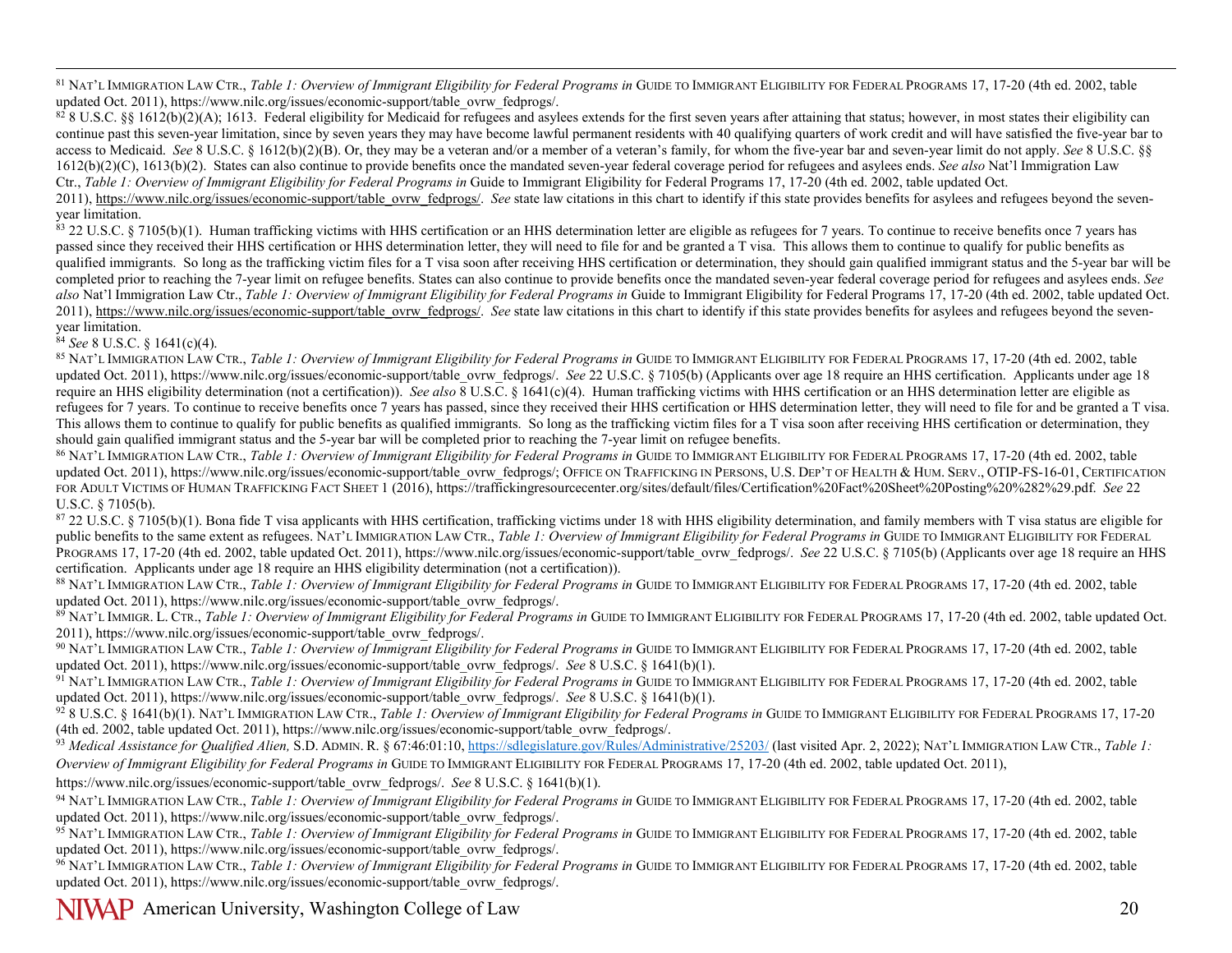<span id="page-20-13"></span><span id="page-20-12"></span><span id="page-20-11"></span><span id="page-20-10"></span><span id="page-20-9"></span><span id="page-20-8"></span><span id="page-20-7"></span><span id="page-20-6"></span><span id="page-20-5"></span><span id="page-20-4"></span><span id="page-20-3"></span><span id="page-20-2"></span><span id="page-20-1"></span><span id="page-20-0"></span><sup>97</sup> Footnotes in this section contain additional details on health care subsidies including co-pays that may be required. They contain further state by state information on health care access for immigrant survivors of domestic and sexual violence. *See* MORGAN, LEWIS & BOCKIUS, LLP *Chapter 17.1: Emergency Medicaid – Urgent Medical Services for Immigrant Crime Victims and Children,* NAT'L IMMIGRANT WOMEN'S ADVOCACY PROJECT (December 2016), http://niwaplibrary.wcl.american.edu/pubs/ch17-1-emergencymedicaid; *see id. Chapter 17.2: Coverage for Forensic Costs for Immigrant crime Victims: Medical Coverage and Services* (February 12, 2017) http://niwaplibrary.wcl.american.edu/pubs/ch17-2-forensiccoverageimmvictims; *see id*. *Chapter 17.3: Post-Assault Healthcare and Crime Victim Compensation for Immigrant Victims of Violence* (June 13, 2017) http://niwaplibrary.wcl.american.edu/pubs/ch17-3-postassault-healthcare-compensation; *see id. Chapter 17.4: Pre-Natal and Child Health Care For Immigrant Victims and Their Children* (February 17, 2017) http://niwaplibrary.wcl.american.edu/pubs/ch17-4-prenatal-care. 98 42 C.R.F. § 435.406(2)(i); 8 U.S.C. § 1641(c); NAT'L IMMIGRATION LAW CTR., *Table 1: Overview of Immigrant Eligibility for Federal Programs in* GUIDE TO IMMIGRANT ELIGIBILITY FOR FEDERAL PROGRAMS 17, 17-20 (4th ed. 2002, table updated Oct. 2011), [https://www.nilc.org/issues/economic-support/table\\_ovrw\\_fedprogs/;](https://www.nilc.org/issues/economic-support/table_ovrw_fedprogs/) *Medical Assistance for Qualified Alien*, S.D. ADMIN. R. §

67:46:01:10, https://sdlegislature.gov/Rules/Administrative/25203/ (last visited Apr. 2, 2022).<br><sup>99</sup> NAT'L IMMIGRATION LAW CTR., *Table 1: Overview of Immigrant Eligibility for Federal Programs in* GUIDE TO IMMIGRANT ELIGI updated Oct. 2011), https://www.nilc.org/issues/economic-support/table\_ovrw\_fedprogs/.

 $1008$  U.S.C. §§ 1612(b)(2)(A); 1613. Federal eligibility for Medicaid for refugees and asylees extends for the first seven years after attaining that status; however, in most states their eligibility can continue past this seven-year limitation, since by seven years they may have become lawful permanent residents with 40 qualifying quarters of work credit and will have satisfied the five-year bar to access to Medicaid. *See* 8 U.S.C. § 1612(b)(2)(B). Or, they may be a veteran and/or a member of a veteran's family, for whom the five-year bar and seven-year limit do not apply. *See* 8 U.S.C. §§ 1612(b)(2)(C), 1613(b)(2). States can also continue to provide benefits once the mandated seven-year federal coverage period for refugees and asylees ends. *See also* Nat'l Immigration Law Ctr., *Table 1: Overview of Immigrant Eligibility for Federal Programs in* Guide to Immigrant Eligibility for Federal Programs 17, 17-20 (4th ed. 2002, table updated Oct.

2011), [https://www.nilc.org/issues/economic-support/table\\_ovrw\\_fedprogs/.](https://www.nilc.org/issues/economic-support/table_ovrw_fedprogs/) *See* state law citations in this chart to identify if this state provides benefits for asylees and refugees beyond the sevenyear limitation.

<sup>101</sup> 22 U.S.C. § 7105(b)(1). Human trafficking victims with HHS certification or an HHS determination letter are eligible as refugees for 7 years. To continue to receive benefits once 7 years has passed since they received their HHS certification or HHS determination letter, they will need to file for and be granted a T visa. This allows them to continue to qualify for public benefits as qualified immigrants. So long as the trafficking victim files for a T visa soon after receiving HHS certification or determination, they should gain qualified immigrant status and the 5-year bar will be completed prior to reaching the 7-year limit on refugee benefits. States can also continue to provide benefits once the mandated seven-year federal coverage period for refugees and asylees ends. *See also* Nat'l Immigration Law Ctr., *Table 1: Overview of Immigrant Eligibility for Federal Programs in* Guide to Immigrant Eligibility for Federal Programs 17, 17-20 (4th ed. 2002, table updated Oct. 2011), [https://www.nilc.org/issues/economic-support/table\\_ovrw\\_fedprogs/.](https://www.nilc.org/issues/economic-support/table_ovrw_fedprogs/) *See* state law citations in this chart to identify if this state provides benefits for asylees and refugees beyond the sevenyear limitation.<br> $102 \text{ See } 8 \text{ U.S.C. } 8 \text{ 1641(c)(4)}.$ 

<sup>103</sup> NAT'L IMMIGRATION LAW CTR., Table 1: Overview of Immigrant Eligibility for Federal Programs in GUIDE TO IMMIGRANT ELIGIBILITY FOR FEDERAL PROGRAMS 17, 17-20 (4th ed. 2002, table updated Oct. 2011), https://www.nilc.org/issues/economic-support/table\_ovrw\_fedprogs/. *See* 22 U.S.C. § 7105(b) (Applicants over age 18 require an HHS certification. Applicants under age 18 require an HHS eligibility determination (not a certification)).

<sup>104</sup> NAT'L IMMIGRATION LAW CTR., *Table 1: Overview of Immigrant Eligibility for Federal Programs in* GUIDE TO IMMIGRANT ELIGIBILITY FOR FEDERAL PROGRAMS 17, 17-20 (4th ed. 2002, table updated Oct. 2011), https://www.nilc.org/issues/economic-support/table\_ovrw\_fedprogs/; OFFICE ON TRAFFICKING IN PERSONS, U.S. DEP'T OF HEALTH & HUM. SERV., OTIP-FS-16-01, CERTIFICATION FOR ADULT VICTIMS OF HUMAN TRAFFICKING FACT SHEET 1 (2016)[, https://traffickingresourcecenter.org/sites/default/files/Certification%20Fact%20Sheet%20Posting%20%282%29.pdf](https://traffickingresourcecenter.org/sites/default/files/Certification%20Fact%20Sheet%20Posting%20%282%29.pdf)*. See* 22 U.S.C. § 7105(b).

 $105$  22 U.S.C. § 7105(b)(1). Bona fide T visa applicants with HHS certification, trafficking victims under 18 with HHS eligibility determination, and family members with T visa status are eligible for public benefits to the same extent as refugees. NAT'L IMMIGRATION LAW CTR., *Table 1: Overview of Immigrant Eligibility for Federal Programs in* GUIDE TO IMMIGRANT ELIGIBILITY FOR FEDERAL PROGRAMS 17, 17-20 (4th ed. 2002, table updated Oct. 2011), https://www.nilc.org/issues/economic-support/table\_ovrw\_fedprogs/. *See* 22 U.S.C. § 7105(b) (Applicants over age 18 require an HHS certification. Applicants under age 18 require an HHS eligibility determination (not a certification)).

<sup>106</sup> NAT'L IMMIGRATION LAW CTR., *Table 1: Overview of Immigrant Eligibility for Federal Programs in* GUIDE TO IMMIGRANT ELIGIBILITY FOR FEDERAL PROGRAMS 17, 17-20 (4th ed. 2002, table updated Oct. 2011), https://www.nilc.org/issues/economic-support/table\_ovrw\_fedprogs/; OFFICE ON TRAFFICKING IN PERSONS, U.S. DEP'T OF HEALTH & HUM. SERV., OTIP-FS-16-01, CERTIFICATION FOR ADULT VICTIMS OF HUMAN TRAFFICKING FACT SHEET 1 (2016)[, https://traffickingresourcecenter.org/sites/default/files/Certification%20Fact%20Sheet%20Posting%20%282%29.pdf](https://traffickingresourcecenter.org/sites/default/files/Certification%20Fact%20Sheet%20Posting%20%282%29.pdf)*. See* 22 U.S.C. § 7105(b).

<sup>107</sup> NAT'L IMMIGRATION LAW CTR., *Table 1: Overview of Immigrant Eligibility for Federal Programs in* GUIDE TO IMMIGRANT ELIGIBILITY FOR FEDERAL PROGRAMS 17, 17-20 (4th ed. 2002, table updated Oct. 2011), https://www.nilc.org/issues/economic-support/table\_ovrw\_fedprogs/.

<sup>108</sup> NAT'L IMMIGRATION LAW CTR., *Table 1: Overview of Immigrant Eligibility for Federal Programs in* GUIDE TO IMMIGRANT ELIGIBILITY FOR FEDERAL PROGRAMS 17, 17-20 (4th ed. 2002, table updated Oct. 2011), https://www.nilc.org/issues/economic-support/table\_ovrw\_fedprogs/.

<sup>109</sup> NAT'L IMMIGRATION LAW CTR., *Table 1: Overview of Immigrant Eligibility for Federal Programs in* GUIDE TO IMMIGRANT ELIGIBILITY FOR FEDERAL PROGRAMS 17, 17-20 (4th ed. 2002, table updated Oct. 2011), https://www.nilc.org/issues/economic-support/table\_ovrw\_fedprogs/.

<sup>110</sup> *Medical Assistance for Qualified Alien,* S.D. ADMIN. R. § 67:46:01:10,<https://sdlegislature.gov/Rules/Administrative/25203/> (last visited Apr. 2, 2022); NAT'L IMMIGRATION LAW CTR., *Table 1: Overview of Immigrant Eligibility for Federal Programs in* GUIDE TO IMMIGRANT ELIGIBILITY FOR FEDERAL PROGRAMS 17, 17-20 (4th ed. 2002, table updated Oct. 2011), https://www.nilc.org/issues/economic-support/table\_ovrw\_fedprogs/. *See* 8 U.S.C. § 1641(b)(1).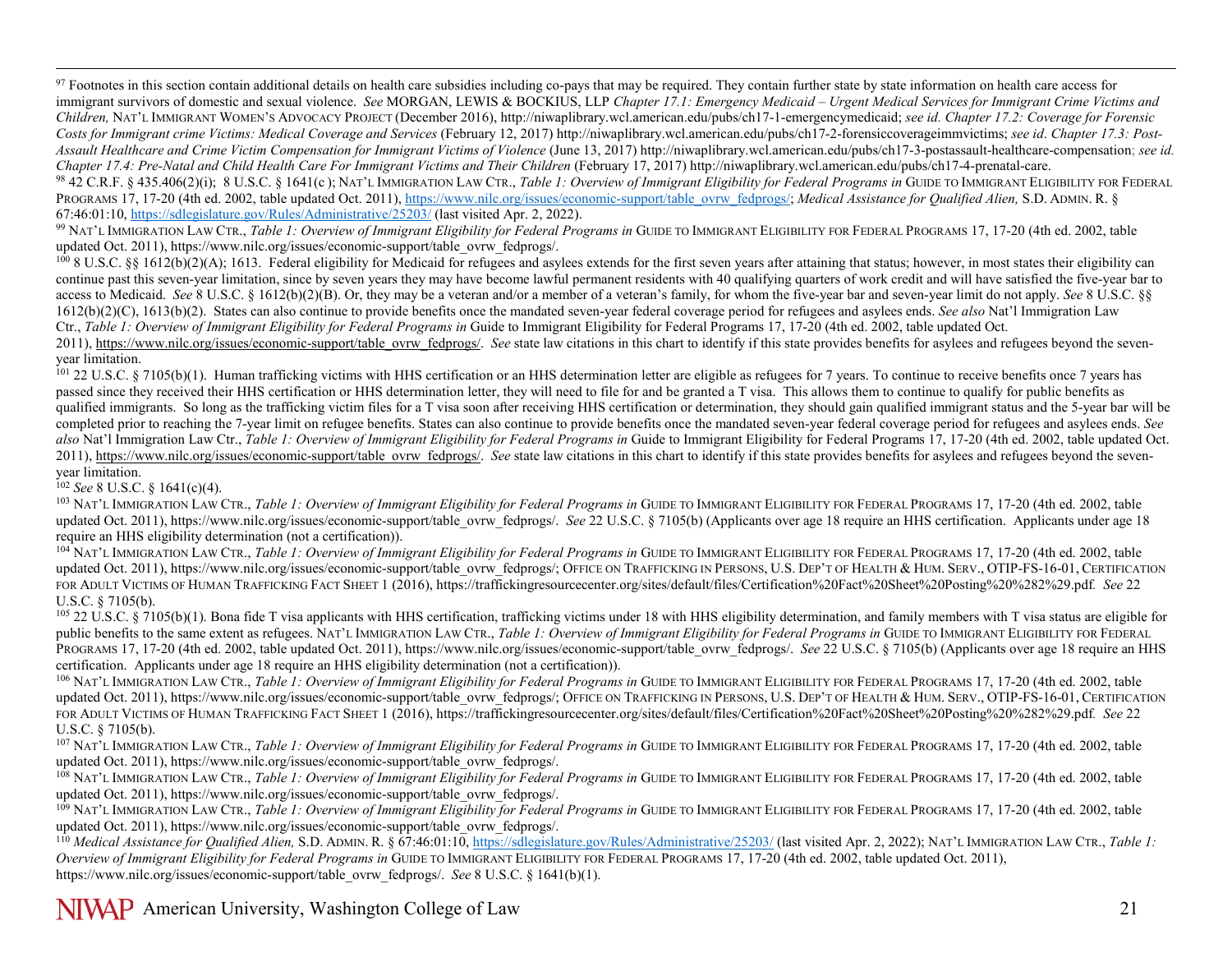<span id="page-21-18"></span><span id="page-21-17"></span><span id="page-21-16"></span><span id="page-21-15"></span><span id="page-21-14"></span><span id="page-21-13"></span><span id="page-21-12"></span><span id="page-21-11"></span><span id="page-21-10"></span><span id="page-21-9"></span><span id="page-21-8"></span><span id="page-21-7"></span><span id="page-21-6"></span><span id="page-21-5"></span><span id="page-21-4"></span><span id="page-21-3"></span><span id="page-21-2"></span><span id="page-21-1"></span><span id="page-21-0"></span><sup>111</sup> NAT'L IMMIGRATION LAW CTR., *Table 1: Overview of Immigrant Eligibility for Federal Programs in* GUIDE TO IMMIGRANT ELIGIBILITY FOR FEDERAL PROGRAMS 17, 17-20 (4th ed. 2002, table updated Oct. 2011), https://www.nilc.org/issues/economic-support/table\_ovrw\_fedprogs/.

<sup>112</sup> NAT'L IMMIGRATION LAW CTR., *Table 1: Overview of Immigrant Eligibility for Federal Programs in* GUIDE TO IMMIGRANT ELIGIBILITY FOR FEDERAL PROGRAMS 17, 17-20, footnote 7 (4th ed. 2002, table updated Oct. 2011), http

<sup>113</sup>Medical Assistance for Qualified Alien, S.D. ADMIN. R. § 67:46:01:10[, https://sdlegislature.gov/Rules/Administrative/25203/](https://sdlegislature.gov/Rules/Administrative/25203/) (last visited Apr. 2, 2022); NAT'L IMMIGRATION LAW CTR., Table 1: *Overview of Immigrant Eligibility for Federal Programs in* GUIDE TO IMMIGRANT ELIGIBILITY FOR FEDERAL PROGRAMS 17, 17-20 (4th ed. 2002, table updated Oct. 2011), https://www.nilc.org/issues/economic-support/table\_ovrw\_fedprogs/. *See* 8 U.S.C. § 1641(b)(1).

<sup>114</sup> NAT'L IMMIGRATION LAW CTR., *Table 1: Overview of Immigrant Eligibility for Federal Programs in* GUIDE TO IMMIGRANT ELIGIBILITY FOR FEDERAL PROGRAMS 17, 17-20 (4th ed. 2002, table updated Oct. 2011), https://www.nilc.org/issues/economic-support/table\_ovrw\_fedprogs/.

<sup>115</sup> NAT'L IMMIGRATION LAW CTR., *Table 1: Overview of Immigrant Eligibility for Federal Programs in* GUIDE TO IMMIGRANT ELIGIBILITY FOR FEDERAL PROGRAMS 17, 17-20 (4th ed. 2002, table updated Oct. 2011), https://www.nilc.org/issues/economic-support/table\_ovrw\_fedprogs/.

<sup>116</sup> *See generally* OFFICE OF FED. STUDENT AID, U.S. DEP'T OF EDUC., FEDERAL STUDENT AID HANDBOOK 2016-2017 (2016),

<https://ifap.ed.gov/fsahandbook/attachments/1617FSAHbkActiveIndexMaster.pdf> (The information in this section applies to all student financial aid including grants and loans.).

<sup>117</sup> OFFICE OF FED. STUDENT AID, U.S. DEP'T OF EDUC., MANY NON-U.S. CITIZENS QUALIFY FOR FEDERAL STUDENT AID (last visited Mar. 5, 2018), [https://studentaid.ed.gov/sa/eligibility/non-us](https://studentaid.ed.gov/sa/eligibility/non-us-citizens)[citizens;](https://studentaid.ed.gov/sa/eligibility/non-us-citizens) Daniel T. Madzelan, OFFICE. OF POST-SECONDARY EDUC., U.S. DEP'T OF EDUC., ELIGIBILITY FOR TITLE IV AID FOR "BATTERED IMMIGRANTS-QUALIFIED ALIENS" AS PROVIDED FOR IN THE VIOLENCE AGAINST WOMEN ACT (2007)[, http://niwaplibrary.wcl.american.edu/pubs/pb-gov-memovawapetitionsgrantsloans-6-4-10/.](http://niwaplibrary.wcl.american.edu/pubs/pb-gov-memovawapetitionsgrantsloans-6-4-10/) *See* 8 U.S.C. § 1641(c); OFFICE OF FED. STUDENT AID, U.S.<br>DEP'T OF EDUC., FEDERAL STUDENT AID HANDB

<sup>118</sup> OFFICE OF FED. STUDENT AID, U.S. DEP'T OF EDUC., MANY NON-U.S. CITIZENS QUALIFY FOR FEDERAL STUDENT AID (last visited Mar. 5, 2018), [https://studentaid.ed.gov/sa/eligibility/non-us](https://studentaid.ed.gov/sa/eligibility/non-us-citizens)[citizens.](https://studentaid.ed.gov/sa/eligibility/non-us-citizens) *See* 8 U.S.C. §§ 1641(b)(2)-(3), (c)(4); OFFICE OF FED. STUDENT AID, U.S. DEP'T OF EDUC., FEDERAL STUDENT AID HANDBOOK 2016-2017 1-29 (2016), https://ifap.ed.gov/fsahandbook/attachments/1617FSAHbkActiveIndexMast

<sup>119</sup> OFFICE OF FED. STUDENT AID, U.S. DEP'T OF EDUC., MANY NON-U.S. CITIZENS QUALIFY FOR FEDERAL STUDENT AID (last visited Mar. 5, 2018), [https://studentaid.ed.gov/sa/eligibility/non-us](https://studentaid.ed.gov/sa/eligibility/non-us-citizens)[citizens.](https://studentaid.ed.gov/sa/eligibility/non-us-citizens) *See* 22 U.S.C. § 7105(b); OFFICE OF FED. STUDENT AID, U.S. DEP'T OF EDUC., FEDERAL STUDENT AID HANDBOOK 2016-2017 1-33 (2016),

https://ifap.ed.gov/fsahandbook/attachments/1617FSAHbkActiveIndexMaster.pdf.<br><sup>120</sup> OFFICE OF FED. STUDENT AID, U.S. DEP'T OF EDUC., MANY NON-U.S. CITIZENS QUALIFY FOR FEDERAL STUDENT AID (last visited Mar. 5, 2018), https: citizens.<br><sup>121</sup> OFFICE OF FED. STUDENT AID, U.S. DEP'T OF EDUC., MANY NON-U.S. CITIZENS QUALIFY FOR FEDERAL STUDENT AID (last visited Mar. 5, 2018), [https://studentaid.ed.gov/sa/eligibility/non-us-](https://studentaid.ed.gov/sa/eligibility/non-us-citizens)

[citizens.](https://studentaid.ed.gov/sa/eligibility/non-us-citizens) *See* 8 U.S.C. § 1641(b)(1).

<sup>122</sup> OFFICE OF FED. STUDENT AID, U.S. DEP'T OF EDUC., MANY NON-U.S. CITIZENS QUALIFY FOR FEDERAL STUDENT AID (last visited Mar. 5, 2018), [https://studentaid.ed.gov/sa/eligibility/non-us](https://studentaid.ed.gov/sa/eligibility/non-us-citizens)[citizens.](https://studentaid.ed.gov/sa/eligibility/non-us-citizens) *See* 8 U.S.C. § 1641(b)(1).

<sup>123</sup> Plyler v. Doe 457 U.S. 202 (1982); U.S. DEPARTMENT OF EDUCATION, STUDENTS, IMMIGRATION STATUS, AND THE RIGHT TO PUBLIC EDUCATION (JUNE 20, 2021) https://blog.ed.gov/2021/07/students-immigration-status-and-the-right-t

<sup>124</sup> U.S. Immigration and Customs Enforcement, Memo: Undocumented Students Authorized to Enroll in Post-Secondary Educational Institutions (July 24, 2008)

[https://niwaplibrary.wcl.american.edu/pubs/pb-gov-dhsundocstudentpost2ndeduaccess-7-24-08.](https://niwaplibrary.wcl.american.edu/pubs/pb-gov-dhsundocstudentpost2ndeduaccess-7-24-08) This law applies to all states except those that have implemented state laws or policies that limit or deny enrollment in public colleges or universities which are Alabama, Georgia and South Carolina. (Current as of July 2021). *See, NAT'L IMMIGRATION LAW CTR., Current State Laws and Policies on Access to Higher Education for Immigrants (July 2021)* 

*[https://www.nilc.org/issues/education/eduaccesstoolkit/eduaccesstoolkit2/#maps.](https://www.nilc.org/issues/education/eduaccesstoolkit/eduaccesstoolkit2/#maps)* 

<sup>125</sup> U.S. Immigration and Customs Enforcement, Memo: Undocumented Students Authorized to Enroll in Post-Secondary Educational Institutions (July 24, 2008)

[https://niwaplibrary.wcl.american.edu/pubs/pb-gov-dhsundocstudentpost2ndeduaccess-7-24-08.](https://niwaplibrary.wcl.american.edu/pubs/pb-gov-dhsundocstudentpost2ndeduaccess-7-24-08) This law applies to all states except those that have implemented state laws or policies that limit or deny enrollment in public colleges or universities which are Alabama, Georgia and South Carolina. (Current as of July 2021). *See, NAT'L IMMIGRATION LAW CTR., Current State Laws and Policies on Access to Higher Education for Immigrants (July 2021[\) https://www.nilc.org/issues/education/eduaccesstoolkit/eduaccesstoolkit2/#maps.](https://www.nilc.org/issues/education/eduaccesstoolkit/eduaccesstoolkit2/#maps)* 

<sup>126</sup> NAT'L IMMIGRATION LAW CTR., *Current State Laws and Policies on Access to Higher Education for Immigrants* (July 2021)<br>https://www.nilc.org/issues/education/eduaccesstoolkit/eduaccesstoolkit2/#maps; NAT'L IMMIGRATION

<sup>127</sup> Soc. SECURITY ADMIN., UNDERSTANDING SUPPLEMENTAL SECURITY INCOME SSI ELIGIBILITY REQUIREMENTS - 2017 EDITION (2017), [https://www.ssa.gov/ssi/text-eligibility-ussi.htm \(](https://www.ssa.gov/ssi/text-eligibility-ussi.htm)While the chart shows eligibility to apply for SSI benefits by immigration status, those with qualified immigration statuses must also meet all other eligibility requirements. To obtain SSI benefits individuals must be aged 65 or over, blind, or disabled; and have limited income, limited resources, be a resident of one of the 50 states, DC, or Northern Mariana Islands, and not be absent from the country for a full calendar month, in addition to other requirements.).

<sup>128</sup> NAT'L IMMIGRATION LAW CTR., *Table 1: Overview of Immigrant Eligibility for Federal Programs in* GUIDE TO IMMIGRANT ELIGIBILITY FOR FEDERAL PROGRAMS 17, 17-20 (4th ed. 2002, table updated Oct. 2011), https://www.nilc.org/issues/economic-support/table\_ovrw\_fedprogs/; Soc. SECURITY ADMIN., SPOTLIGHT ON SSI BENEFITS FOR ALIENS (2017), [https://www.ssa.gov/ssi/spotlights/spot-non-citizens.htm.](https://www.ssa.gov/ssi/spotlights/spot-non-citizens.htm) *See* 8 U.S.C. §§ 1612(a)(2)(E) (prior SSI), 1612(a)(2)(F) (current disability), 1641(c) (battered immigrant). <sup>129</sup> *See* 8 U.S.C. § 1612(a)(2)(H).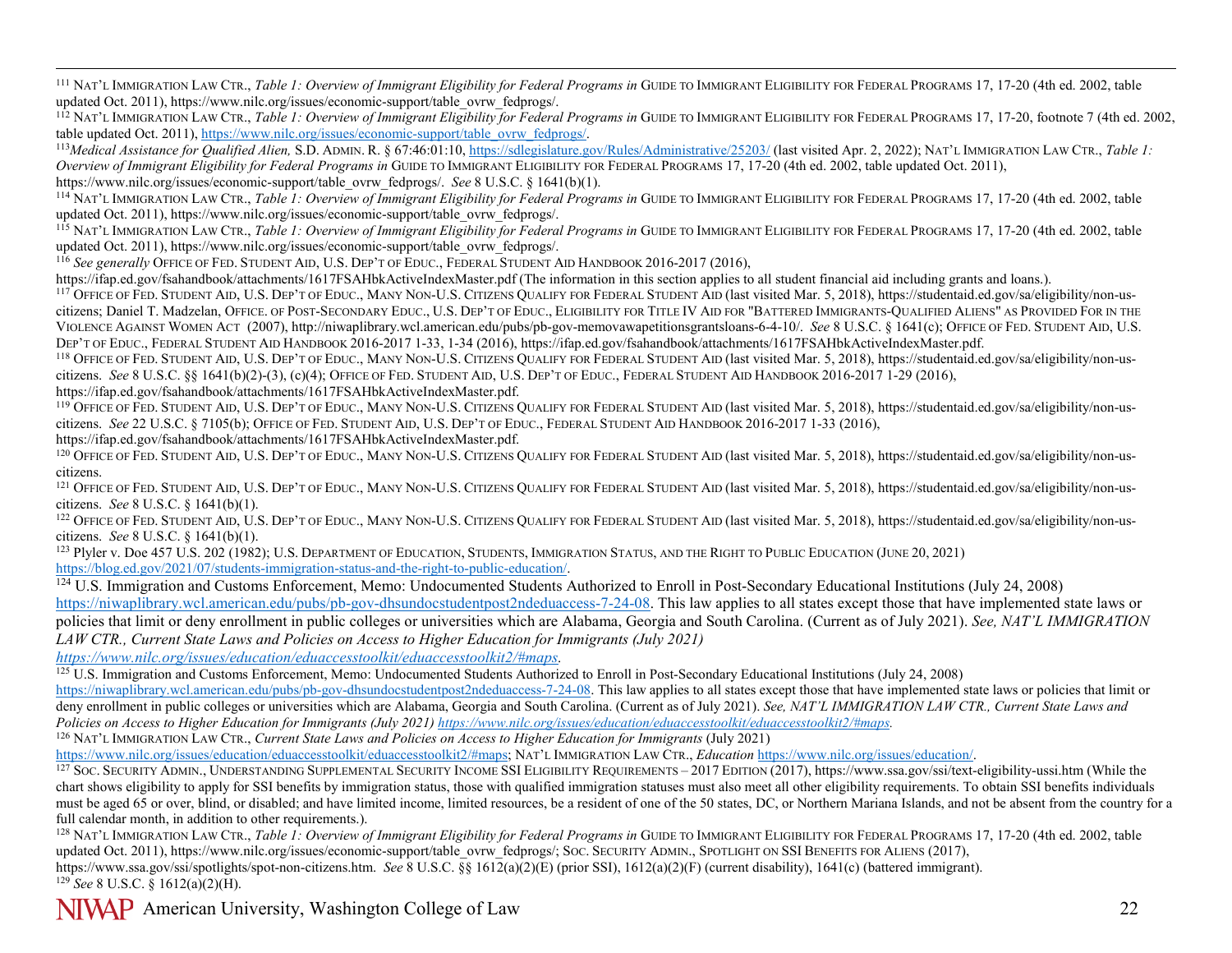<span id="page-22-18"></span><span id="page-22-17"></span><span id="page-22-16"></span><span id="page-22-15"></span><span id="page-22-14"></span><span id="page-22-13"></span><span id="page-22-12"></span><span id="page-22-11"></span><span id="page-22-10"></span><span id="page-22-9"></span><span id="page-22-8"></span><span id="page-22-7"></span><span id="page-22-6"></span><span id="page-22-5"></span><span id="page-22-4"></span><span id="page-22-3"></span><span id="page-22-2"></span><span id="page-22-1"></span><span id="page-22-0"></span><sup>130</sup> *Noncitizen Eligibility for Federal Public Assistance: Policy Overview*, CONGRESSIONAL RESEARCH SERVICE, Alison Siskin, Specialist in Immigration Policy (Dec. 12, 2016) (p. 10, note a), https://fas.org/sgp/crs/misc/R

<sup>131</sup> NAT'L IMMIGRATION LAW CTR., *Table 1: Overview of Immigrant Eligibility for Federal Programs in* GUIDE TO IMMIGRANT ELIGIBILITY FOR FEDERAL PROGRAMS 17, 17-20 (4th ed. 2002, table updated Oct. 2011), https://www.nilc.org/issues/economic-support/table\_ovrw\_fedprogs/; Soc. SECURITY ADMIN., SPOTLIGHT ON SSI BENEFITS FOR ALIENS (2017), [https://www.ssa.gov/ssi/spotlights/spot-non-citizens.htm.](https://www.ssa.gov/ssi/spotlights/spot-non-citizens.htm) *See* 8 U.S.C. § 1641(b)(1) (Due to the work requirement, few SIJS children will qualify, although work done by the applicant, parent or spouse counts toward the 40 quarters of work.).

<sup>132</sup> NAT'L IMMIGRATION LAW CTR., *Table 1: Overview of Immigrant Eligibility for Federal Programs in* GUIDE TO IMMIGRANT ELIGIBILITY FOR FEDERAL PROGRAMS 17, 17-20 (4th ed. 2002, table updated Oct. 2011), https://www.nilc.org/issues/economic-support/table\_ovrw\_fedprogs/; Soc. SECURITY ADMIN., SPOTLIGHT ON SSI BENEFITS FOR ALIENS (2017),

[https://www.ssa.gov/ssi/spotlights/spot-non-citizens.htm.](https://www.ssa.gov/ssi/spotlights/spot-non-citizens.htm) *See* 8 U.S.C.§ 1641(b)(2)-(3). For some Federal programs such as SSI, a general bar applies where qualified immigrants are ineligible, unless they have attained LPR status with 40 qualifying quarters and satisfy the five-year bar, have a specified military connection, or fall within other limited exceptions. See 8 U.S.C. 1612(a)(2). For refugees and asylees, this bar does not apply until seven years after the date that they are admitted to refugee or asylee status; however,  $\S$  1612(b)(2) lists exceptions that independently lift the bar after seven years.

<sup>133</sup> *See* 22 U.S.C. § 7105(b).

<sup>134</sup>22 U.S.C. § 7105(b)(1). T visa holders, bona fide T visa applicants with HHS certification, trafficking victims under 18 with HHS eligibility determination, and family members with T visa status are eligible for public benefits to the same extent as refugees*. See* 8 U.S.C. §§ 1612(a)(1)-(2); 1613. Federal eligibility for refugees and asylees extends for the first seven years after attaining that status. However, § 1612(b)(2) lists exceptions that independently lift the seven year limit; including, if they have attained LPR status with 40 qualifying quarters, are a veteran, and/or a member of a veteran's family. *See* § 1641(b)(2)-(3). States can also continue to provide benefits once the mandated seven year federal coverage period for refugees and asylees ends. *See* state law citations in this chart to identify if this state provides benefits for asylees and refugees beyond the seven year limitation. NAT'L IMMIGRATION LAW CTR., *Table 1: Overview of Immigrant Eligibility for Federal Programs in* GUIDE TO IMMIGRANT ELIGIBILITY FOR FEDERAL PROGRAMS 17, 17-20 (4th ed. 2002, table updated Oct. 2011), https://www.nilc.org/issues/economic-support/table\_ovrw\_fedprogs/; SOC. SECURITY ADMIN., SPOTLIGHT ON SSI BENEFITS FOR ALIENS (2017), https://www.ssa.gov/ssi/spotlights/spot-non-citizens.htm.<br><sup>135</sup> NAT'L IMMIGRATION LAW CTR., *Table 1: Overview of Immigrant Eligibility for Federal Programs in* 

updated Oct. 2011), https://www.nilc.org/issues/economic-support/table\_ovrw\_fedprogs/; Soc. SECURITY ADMIN., SPOTLIGHT ON SSI BENEFITS FOR ALIENS (2017),

[https://www.ssa.gov/ssi/spotlights/spot-non-citizens.htm.](https://www.ssa.gov/ssi/spotlights/spot-non-citizens.htm) *See* 8 U.S.C.§§ 1612(a)(2)(E) (prior SSI), 1612(a)(2)(F) (current disability), 1641(c)(4) (trafficking victims).

<sup>136</sup> *See* 8 U.S.C. § 1612(a)(2)(H).<br><sup>137</sup> See 8 U.S.C. § 1641(c)(4).

<sup>138</sup> 22 U.S.C. § 7105(b); See NAT'L IMMIGRATION LAW CTR., *Table 1: Overview of Immigrant Eligibility for Federal Programs in* GUIDE TO IMMIGRANT ELIGIBILITY FOR FEDERAL PROGRAMS 17, 17-20 (4th ed. 2002, table updated Oct. 2011), https://www.nilc.org/issues/economic-support/table\_ovrw\_fedprogs/; Soc. SECURITY ADMIN., SPOTLIGHT ON SSI BENEFITS FOR ALIENS (2017), https://www.ssa.gov/ssi/spotlights/spot-non-cit

<sup>139</sup> Noncitizen Eligibility for Federal Public Assistance: Policy Overview, CONGRESSIONAL RESEARCH SERVICE, Alison Siskin, Specialist in Immigration Policy (Dec. 12, 2016) (p. 10, note a), https://fas.org/sgp/crs/misc/RL3

140 NAT'L IMMIGRATION LAW CTR., Table 1: Overview of Immigrant Eligibility for Federal Programs in GUIDE TO IMMIGRANT ELIGIBILITY FOR FEDERAL PROGRAMS 17, 17-20 (4th ed. 2002, table updated Oct. 2011), https://www.nilc.org/issues/economic-support/table\_ovrw\_fedprogs/; Soc. SECURITY ADMIN., SPOTLIGHT ON SSI BENEFITS FOR ALIENS (2017),

[https://www.ssa.gov/ssi/spotlights/spot-non-citizens.htm.](https://www.ssa.gov/ssi/spotlights/spot-non-citizens.htm) *See* 8 U.S.C. § 1641(b)(1) (Due to the work requirement, few SIJS children will qualify, although work done by the applicant, parent or spouse counts toward the 40 quarters of work.).

<sup>141</sup> *Noncitizen Eligibility for Federal Public Assistance: Policy Overview*, CONGRESSIONAL RESEARCH SERVICE, Alison Siskin, Specialist in Immigration Policy (Dec. 12, 2016) (p. 10, note a), https://fas.org/sgp/crs/misc/R

<sup>142</sup> NAT'L IMMIGRATION LAW CTR., *Table 1: Overview of Immigrant Eligibility for Federal Programs in* GUIDE TO IMMIGRANT ELIGIBILITY FOR FEDERAL PROGRAMS 17, 17-20 (4th ed. 2002, table updated Oct. 2011), https://www.nilc.org/issues/economic-support/table\_ovrw\_fedprogs/; SOC. SECURITY ADMIN., SPOTLIGHT ON SSI BENEFITS FOR ALIENS (2017),

[https://www.ssa.gov/ssi/spotlights/spot-non-citizens.htm.](https://www.ssa.gov/ssi/spotlights/spot-non-citizens.htm) *See* 8 U.S.C. §§ 1612(a)(2)(B) (LPR eligibility for SSI), 1612(a)(2)(E) (prior SSI), 1612(a)(2)(F) (current disability), 1641(b)(1) (LPR qualified immigrant status).

<sup>143</sup> *See* 8 U.S.C. § 1612(a)(2)(H).

<sup>144</sup> *Noncitizen Eligibility for Federal Public Assistance: Policy Overview*, CONGRESSIONAL RESEARCH SERVICE, Alison Siskin, Specialist in Immigration Policy (Dec. 12, 2016) (p. 10, note a), https://fas.org/sgp/crs/misc/R

<sup>145</sup> Noncitizen Eligibility for Federal Public Assistance: Policy Overview, CONGRESSIONAL RESEARCH SERVICE, Alison Siskin, Specialist in Immigration Policy (Dec. 12, 2016) (p. 10, note a), https://fas.org/sgp/crs/misc/RL

<sup>146</sup> NAT'L IMMIGRANT WOMEN'S ADVOCACY PROJECT, ACCEPTABLE FORMS OF DOCUMENTATION AND IDENTIFICATION FOR STATE DRIVER'S LICENSE/IDENTIFICATION CARD (SEPTEMBER 5, 2014) 1 (2014), http://library.niwap.org/wp-content/uploads/2015/Drivers-License-Access.pdf.

<sup>147</sup> REAL ID Act of 2005, 49 U.S.C. § 30301 Note (2005). *See also* 6 C.F.R. § 37.11 (g) (2012); Joan Friedland, *Updates on REAL ID and Increased Information Sharing by Departments of Motor Vehicles,* NAT'L IMMIGRATION LAW CTR., (Jan. 8, 2018), [https://www.nilc.org/news/the-torch/1-04-18/.](https://www.nilc.org/news/the-torch/1-04-18/)

<sup>148</sup> *See* 6 C.F.R. § 37.11(g)(1) (2012).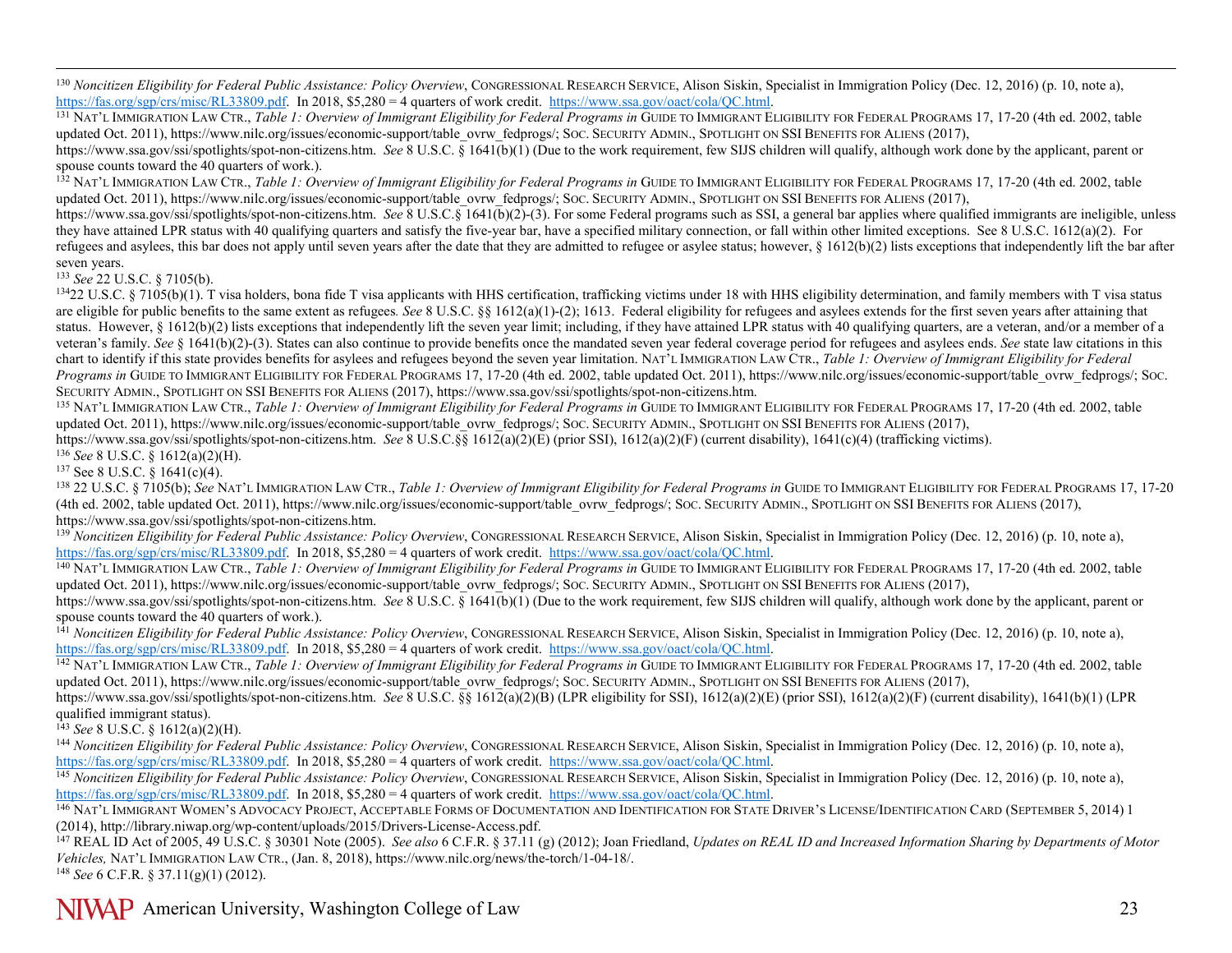<span id="page-23-14"></span><span id="page-23-13"></span><span id="page-23-12"></span><span id="page-23-11"></span><span id="page-23-10"></span><span id="page-23-9"></span><span id="page-23-8"></span><span id="page-23-7"></span><span id="page-23-6"></span><span id="page-23-5"></span><span id="page-23-4"></span><span id="page-23-3"></span><span id="page-23-2"></span><span id="page-23-1"></span><span id="page-23-0"></span><sup>149</sup> See SAVE CaseCheck, U.S. CITIZENSHIP & IMMGR. SERVS., https://www.uscis.gov/save/casecheck (last visited July 9, 2018). For special rules and step-by-step instructions for SAVE verification in cases of VAWA self-petitioners, *see* PIH NOTICE 2017-02 (HA), VIOLENCE AGAINST WOMEN ACT (VAWA) SELF-PETITIONER VERIFICATION PROCEDURES (2017),

http://niwaplibrary.wcl.american.edu/pubs/hud-vawa-self-petitioner-verification-procedures/ and Benish Anver, Alexandra Brown and Leslye E. Orloff, HOW TO ADVOCATE FOR PUBLIC AND ASSISTED HOUSING FOR YOUR BATTERED IMMIGRANT OR TRAFFICKING SURVIVOR CLIENT (2017) [http://niwaplibrary.wcl.american.edu/pubs/pub-asst-housing-advocacy.](http://niwaplibrary.wcl.american.edu/pubs/pub-asst-housing-advocacy)<br><sup>150</sup> See 6 C.F.R. § 37.11(g)(2) (2012); Cindy Mann, CTR. FOR MEDICARE & MEDICA

CHILDREN AND PREGNANT WOMEN 2 (2010)[, http://niwaplibrary.wcl.american.edu/pubs/pb-gov-hhslawfullyresidingmedicaid-07-01-10-also-in-qualified-immigrants/](http://niwaplibrary.wcl.american.edu/pubs/pb-gov-hhslawfullyresidingmedicaid-07-01-10-also-in-qualified-immigrants/) (For example, the U.S. Department of Health and Human Services has identified categories of lawfully present immigrants for purposes of Medicaid and CHIP eligibility. These individuals should be able to access full Real ID compliant driver's licenses without waiting for work authorization. This may be an area for advocacy in individual cases).

<sup>151</sup> See 6 C.F.R. § 37.11(h) (2012); NAT'L IMMIGRATION LAW CTR., THE REAL ID ACT: QUESTIONS AND ANSWERS 8-9 (2016), https://www.nilc.org/wp-content/uploads/2015/11/REAL-ID-Act-Q-and-A.pdf.

<sup>152</sup> *Required Driver's Licensing & ID Card Documents*, S.D. DEP'T OF PUB. SAFETY, https://dps.sd.gov/driver-licensing/required-documents (last visited June 26, 2018).

153 NAT'L IMMIGRANT WOMEN'S ADVOCACY PROJECT, ACCEPTABLE FORMS OF DOCUMENTATION AND IDENTIFICATION FOR STATE DRIVER'S LICENSE/IDENTIFICATION CARD (SEPTEMBER 5, 2014) 1 (2014), http://library.niwap.org/wp-content/uploads/2015/Drivers-License-Access.pdf.

<sup>154</sup> VAWA self-petitioners receive employment authorization once their case has been approved. Trafficking victims receive legal work authorization based on HHS certification for victims with continued presence and for T visa applicants with bona fide determinations. U visa applicants will receive work authorization after their case has been wait-list approved based on deferred action. Asylum applicants become eligible for work authorization approximately 6 months after filing for asylum. DACA recipients receive work authorization based on deferred action and SIJS children receive work authorization once they are granted lawful permanent residency. Once an immigrant receives legal work authorization from DHS they can apply for an receive a Social Security Number. <sup>155</sup> *Required Driver's Licensing & ID Card Documents*, S.D. DEP'T OF PUB. SAFETY, https://dps.sd.gov/driver-licensing/required-documents (last visited June 26, 2018).

<sup>156</sup> U.S. Dep't of Justice, Dep't of Health & Human Servs. & Dep't of Hous. & Human Dev., Joint Letter on Immigrant Access to Shelter and Transitional Housing (Aug. 5, 2016), http://niwaplibrary.wcl.american.edu/pubs/joint-letter-hud-hhs-ad-doj-immigrant-access-shelter-transitional-housing-aug-2016/ (stating that services must be in-kind, available regardless of income, and provided at the community level). *See* 8 U.S.C. § 1611(b)(1)(D).

<sup>157</sup> CATHERINE LONGVILLE & LESLYE E. ORLOFF, PROGRAMS OPEN TO IMMIGRANT VICTIMS AND TO ALL IMMIGRANTS WITHOUT REGARD TO IMMIGRATION STATUS 1 (2014), http://niwaplibrary.wcl.american.edu/pubs/programs-open-to-all-immigrants/; *Three Federal Agencies Issue Joint Letter on Shelters and Transitional Housing*, NAT'L IMMIGRANT WOMEN'S ADVOCACY PROJECT (Aug. 12, 2016), http://niwaplibrary.wcl.american.edu/joint-agency-letter-shelters-transitional-housing/.<br><sup>158</sup> Social Programs, S.D. HOUS. DEV. AUTH., *Emergency Solutions Grant Program*, http://www.sdhda

<sup>159</sup> *See generally NHLP, Chart on Federally Assisted Housing and Immigrant Eligibility (Feb. 2017)*, *reprinted in* LIST OF SUPPORTING DOCUMENTS FOR THE WEBINAR: "IMMIGRANT ACCESS TO FEDERALLY ASSISTED HOUSING" (FEB. 22, 2017) at Attachment A (2017), www.niwaplibrary.wcl.american.edu/pubs/info-packet-webinar-immigrant-access-and-housing/ (contains lists of housing programs that are unrestricted and lists of housing programs that various forms of immigration restrictions).

<sup>160</sup> For detailed information about Low Income Housing Tax Credit (LIHTC) funding housing eligibility and how to find LIHTC funded units in communities across the country *see*, VAWA Home:<br>Rights for Survivors in LIHTC ht

<sup>161</sup> HUD public and assisted housing refers to HUD assisted housing covered by Section 214 of the Housing and Community Development Act of 1980, 42 U.S.C. § 1436a. See Housing Act. Section *2.14*, **NAT'L IMMIGRANT WOMEN'S ADVOCACY PROJECT**, http://niwaplibrary.wcl.american.edu/pubs/housing-act-sec 214/ (last visited Mar. 9, 2018); DEP'T OF HOUS. & URBAN DEV., PIH NOTICE 2017-02 (HA), VIOLENCE AGAINST WOMEN ACT (VAWA) SELF-PETITIONER VERIFICATION PROCEDURES (2017), http://niwaplibrary.wcl.american.edu/pubs/hud-vawa-self-petitioner-verificationprocedures/; TONYA ROBINSON, ACTING GENERAL COUNSEL, C., U.S. DEP'T OF HOUS. & URBAN DEV., MEMORANDUM FOR SECRETARY JULIAN CASTRO ON ELIGIBILITY OF BATTERED NONCITIZEN SELF-PETITIONERS FOR FINANCIAL ASSISTANCE UNDER SECTION 214 OF THE HOUSING AND COMMUNITY DEVELOPMENT ACT OF 1980 (2016), http://library.niwap.org/wp-content/uploads/Eligibility-of-VAWA-Self-Petitioners-2016-12-14.pdf; U.S. DEP'T OF HOUS. & URBAN DEV., HUD HANDBOOK 4350.3: OCCUPANCY REQUIREMENTS OF SUBSIDIZED MULTIFAMILY HOUSING PROGRAMS at Appendix 2-B (2013), https://www.hud.gov/sites/documents/43503HSGH.PDF (instructions for verifying battered immigrant eligibility for multi-family programs) (referring to the *Interim Guidance on Verification of Citizenship, Qualified Alien Status, and Eligibility* Under Title IV of the Personal Responsibility and Work Opportunity Reconciliation Act of 1996, 62 FR 61344 at Exhibit B to Attachment 5 (Nov. 17, 1997)). See also 8 U.S.C. § 1641(c).<br><sup>162</sup> USDA RURAL HOUSING SERVICE, Interim Rule, *Reinvention of the Sections 514, 515, 516 and 521 Multi-Family Housing Programs*, 69 Fed. Reg. 69032 (Nov. 26, 20

pt. 1806, 1822, 1902, 1925 ("Appendix 2 to the HUD Handbook 4350.3 is incorporated into internal Agency procedures."); USDA RURAL HOUSING SERVICE, Interim Final Rule, *Reinvention of the Sections 514, 515, 516 and 521 Multi-Family Housing Programs*, 70 Fed. Reg. 8503 (Feb. 22, 2005) (to be codified at 7 C.F.R. 3560) (deciding "to delay implementation of the sections listed below in order to harmonize its procedures with HUD under 42 U.S.C. 1436a"); DEP'T OF HOUS. & URBAN DEV., HUD HANDBOOK 4350.3: OCCUPANCY REQUIREMENTS OF SUBSIDIZED MULTIFAMILY HOUSING PROGRAMS at Appendix 2-B (2013), https://www.hud.gov/sites/documents/43503HSGH.PDF (instructions on verifying battered immigrant eligibility for HUD multi-family programs) (referring to the *Interim Guidance on Verification of Citizenship, Qualified Alien Status, and Eligibility* Under Title IV of the Personal Responsibility and Work Opportunity Reconciliation Act of 1996, 62 FR 61344 at Exhibit B to Attachment 5) (Nov. 17, 1997); DEP'T OF HOUS. & URBAN DEV., PIH NOTICE 2017-02 (HA), VIOLENCE AGAINST WOMEN ACT (VAWA) SELF-PETITIONER VERIFICATION PROCEDURES (2017), http://niwaplibrary.wcl.american.edu/pubs/hud-vawa-self-petitioner-verification-procedures/; MEMORANDUM FOR SECRETARY JULIAN CASTRO ON ELIGIBILITY OF BATTERED NONCITIZEN SELF-PETITIONERS FOR FINANCIAL ASSISTANCE UNDER SECTION 214 OF THE HOUSING AND COMMUNITY DEVELOPMENT ACT OF 1980 (2016), http://library.niwap.org/wpcontent/uploads/Eligibility-of-VAWA-Self-Petitioners-2016-12-14.pdf. *See also* 8 U.S.C. § 1641(c). <sup>163</sup> *See* 42 U.S.C. § 1485.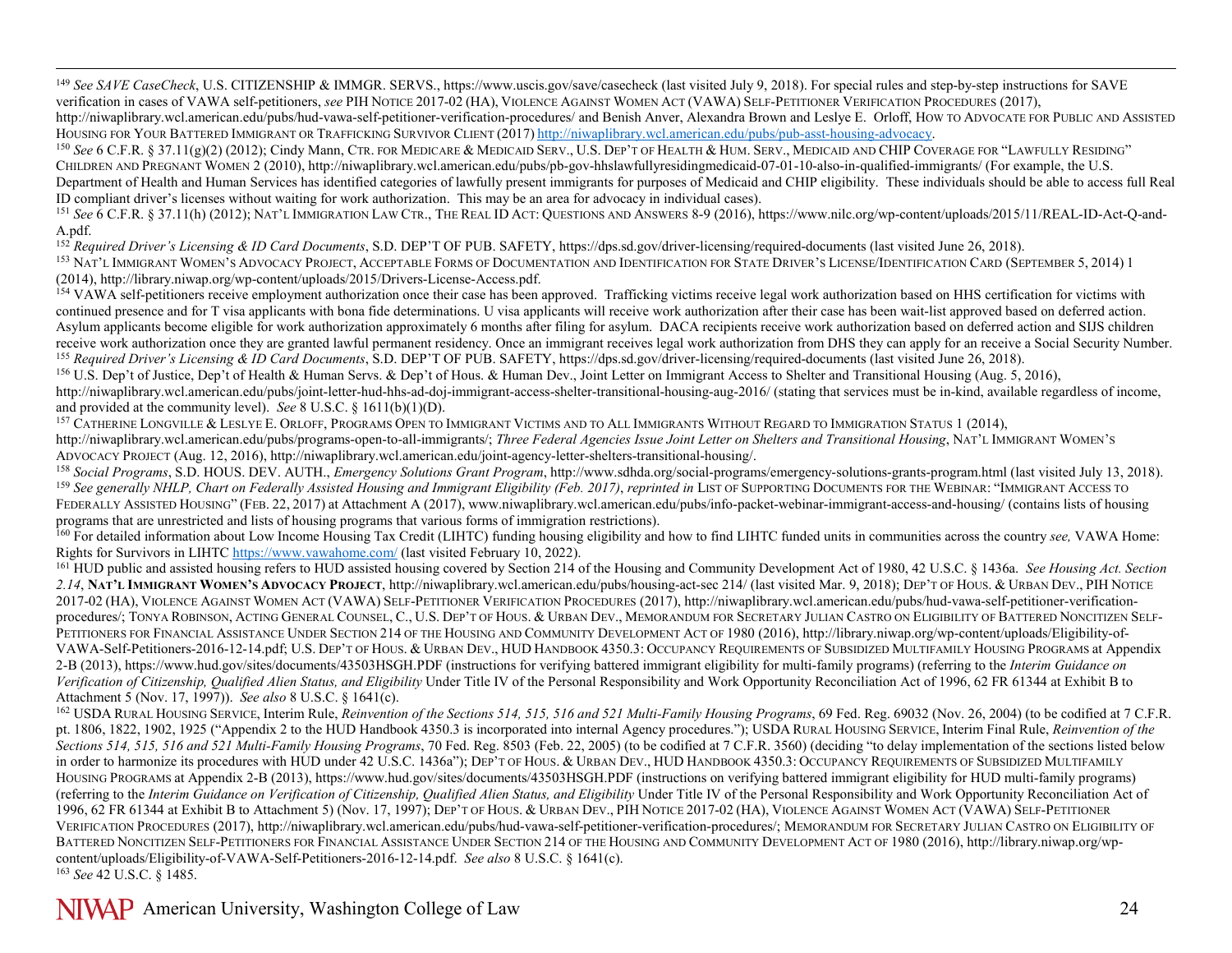<span id="page-24-17"></span><span id="page-24-16"></span><span id="page-24-15"></span><span id="page-24-14"></span><span id="page-24-13"></span><span id="page-24-12"></span><span id="page-24-11"></span><span id="page-24-10"></span><span id="page-24-9"></span><span id="page-24-8"></span><span id="page-24-7"></span><span id="page-24-6"></span><span id="page-24-5"></span><span id="page-24-4"></span><span id="page-24-3"></span><span id="page-24-2"></span><span id="page-24-1"></span><span id="page-24-0"></span><sup>164</sup> NHLP, Chart on Federally Assisted Housing and Immigrant Eligibility (Feb. 2017), reprinted in LIST OF SUPPORTING DOCUMENTS FOR THE WEBINAR: "IMMIGRANT ACCESS TO FEDERALLY ASSISTED HOUSING" (FEB. 22, 2017) at Attachment A (2017), www.niwaplibrary.wcl.american.edu/pubs/info-packet-webinar-immigrant-access-and-housing/ (stating that Section 514/516: Lessee (but not household) must be U.S. Citizen or lawful permanent resident). See 7 C.F.R. § 3560.11 (including immediate family member).<br><sup>165</sup> See 7 C.F.R. § 3560.158(d); USDA MFH AssET MANAGEMENT HANDBOOK HB 2-3650, § 6.30(D) (stating

the legal capacity to sign the lease, and is a U.S. citizen or qualified immigrant, may remain in the housing after the original tenant has departed); *NHLP, Chart on Federally Assisted Housing and Immigrant Eligibility (Feb. 2017), reprinted in* LIST OF SUPPORTING DOCUMENTS FOR THE WEBINAR: "IMMIGRANT ACCESS TO FEDERALLY ASSISTED HOUSING" (FEB. 22, 2017) at Attachment A (2017), www.niwaplibrary.wcl.american.edu/pubs/info-packet-webinar-immigrant-access-and-housing/; *see also* 8 U.S.C. §§ 1641(c).

<sup>166</sup> *See* 42 U.S.C. § 1484(f)(3)(A), 1486(g)(4) (Sections 514 and 516 Farm Labor Housing); *NHLP, Chart on Federally Assisted Housing and Immigrant Eligibility (Feb. 2017)*, *reprinted in* LIST OF SUPPORTING DOCUMENTS FOR THE WEBINAR: "IMMIGRANT ACCESS TO FEDERALLY ASSISTED HOUSING" (FEB. 22, 2017) at Attachment A (2017), www.niwaplibrary.wcl.american.edu/pubs/info-packet-<br>webinar-immigrant-access-and-housing/ ("Sec

167 See 42 U.S.C. § 1490(a); NHLP, Chart on Federally Assisted Housing and Immigrant Eligibility (Feb. 2017), reprinted in LIST OF SUPPORTING DOCUMENTS FOR THE WEBINAR: "IMMIGRANT ACCESS TO FEDERALLY ASSISTED HOUSING" (FEB. 22, 2017) at Attachment A (2017), www.niwaplibrary.wcl.american.edu/pubs/info-packet-webinar-immigrant-access-and-housing/.168 *See Housing Tax Credits*, S.D. HOUS. DEV. AUTH., http://www.sdhda.org/housing-development/housing-tax-credits.html (last visited June 26, 2018). The South Dakota Housing Authority allocates the Low Income Housing Tax Credits (LIHTC). The LIHTC program does not impose immigrant restrictions. However, when housing units use these federally funded tax credits or other federally funded subsidies, the housing units with this combination of funding would only be available to immigrants, including VAWA self-petitioners, who could meet the eligibility requirements of the federal subsidies involved. See, DEP'T OF HOUS. & URBAN DEV., PIH NOTICE 2017-02 (HA), VIOLENCE AGAINST WOMEN ACT (VAWA) SELF-PETITIONER VERIFICATION PROCEDURES (2017), http://niwaplibrary.wcl.american.edu/pubs/hud-vawa-self-petitioner-veri

<sup>169</sup> NAT'L IMMIGR, L. CTR., *Table 1: Overview of Immigrant Eligibility for Federal Programs in GUIDE TO IMMIGRANT ELIGIBILITY FOR FEDERAL PROGRAMS 17, 17-20 (4th ed. 2002, table updated Oct.* 2011), https://www.nilc.org/issues/economic-support/table\_ovrw\_fedprogs/. See 8 U.S.C. §§ 1641(b)(2)-(3), (c)(4).<br><sup>170</sup> See 42 U.S.C. § 1485.<br><sup>171</sup> See 42 U.S.C. § 1490(a); see also 8 U.S.C. §§ 1641(b)(2)-(3), (c)(4); *NHL* 

DOCUMENTS FOR THE WEBINAR: "IMMIGRANT ACCESS TO FEDERALLY ASSISTED HOUSING" (FEB. 22, 2017) at Attachment A (2017), www.niwaplibrary.wcl.american.edu/pubs/info-packet-webinarimmigrant-access-and-housing/.<br><sup>172</sup> NHLP, Chart on Federally Assisted Housing and Immigrant Eligibility (Feb. 2017), reprinted in LIST OF SUPPORTING DOCUMENTS FOR THE WEBINAR: "IMMIGRANT ACCESS TO FEDERALLY ASSISTED

HOUSING" (FEB. 22, 2017) at Attachment A (2017), www.niwaplibrary.wcl.american.edu/pubs/info-packet-webinar-immigrant-access-and-housing/ (stating that Section 514/516: Lessee (but not household) must be U.S. Citizen or la

<sup>173</sup> See 7 C.F.R. § 3560.158(d); USDA MFH Asset MANAGEMENT HANDBOOK HB 2-3650, § 6.30(D) (stating that a remaining family member who is a co-tenant or member of the household, who has the legal capacity to sign the lease, and is a U.S. citizen or qualified immigrant, may remain in the housing after the original tenant has departed); *NHLP, Chart on Federally Assisted Housing and Immigrant Eligibility (Feb. 2017), reprinted in* LIST OF SUPPORTING DOCUMENTS FOR THE WEBINAR: "IMMIGRANT ACCESS TO FEDERALLY ASSISTED HOUSING" (FEB. 22, 2017) at Attachment A (2017), www.niwaplibrary.wcl.american.edu/pubs/info-packet-webinar-immigrant-access-and-housing/; *see also* 8 U.S.C. §§ 1641(b)(2)-(3), (c)(4).<br><sup>174</sup> See 42 U.S.C. § 1484(f)(3)(A), 1486(g)(4) (Sections 514 and 516 Farm Labor Hous

<sup>175</sup> See Housing Tax Credits, S.D. HOUS. DEV. AUTH., http://www.sdhda.org/housing-development/housing-tax-credits.html (last visited June 26, 2018). The South Dakota Housing Authority allocates the Low Income Housing Tax Credits (LIHTC). The LIHTC program does not impose immigrant restrictions. However, when housing units use these federally funded tax credits or other federally funded subsidies, the housing units with this combination of funding would only be available to immigrants who could meet the eligibility requirements of the federal subsidies involved.<br><sup>176</sup> See 22 U.S.C. § 7105

<sup>177</sup> NAT'L IMMIGR. L. CTR., *Table 1: Overview of Immigrant Eligibility for Federal Programs in* GUIDE TO IMMIGRANT ELIGIBILITY FOR FEDERAL PROGRAMS 17, 17-20 (4th ed. 2002, table updated Oct. 2011), https://www.nilc.org/issues/economic-support/table\_ovrw\_fedprogs/. *See also* [22 U.S.C. 7105\(b\);](http://uscode.house.gov/quicksearch/get.plx?title=22§ion=7105) OFFICE ON TRAFFICKING IN PERSONS, U.S. DEP'T OF HEALTH & HUM. SERV., OTIP-FS-16-01, CERTIFICATION FOR ADULT VICTIMS OF HUMAN TRAFFICKING FACT SHEET 1 (2016),<br>https://traffickingresourcecenter.org/sites/default/files/Certification%20Fact%20Sheet%20Posting%20%282%29.pdf.

<sup>178</sup> See Office on Trafficking in Persons, U.S. Dep't of Health & Hum. Serv., OTIP-FS-16-01, Certification for Adult Victims of Human Trafficking Fact Sheet 1 (2016), [https://traffickingresourcecenter.org/sites/default/files/Certification%20Fact%20Sheet%20Posting%20%282%29.pdf;](https://traffickingresourcecenter.org/sites/default/files/Certification%20Fact%20Sheet%20Posting%20%282%29.pdf) 22 U.S.C. § 7105(b)(1)(B) (requirement to expand benefits and services); *see also* [22 U.S.C. 7105\(b\);](http://uscode.house.gov/quicksearch/get.plx?title=22§ion=7105) 42 U.S.C. § 1485 (Section 515 Rural Housing); 42 U.S.C. § 1490(a) (Section 521 housing assistance); 42 U.S.C. § 1484(f)(3)(A), 1486(g)(4) (Sections 514 and 516 Farm Labor Housing). *NHLP, Chart on Federally Assisted Housing and Immigrant Eligibility (Feb. 2017)*, *reprinted in* LIST OF SUPPORTING DOCUMENTS FOR THE WEBINAR: "IMMIGRANT ACCESS TO FEDERALLY ASSISTED HOUSING" (FEB. 22, 2017) at Attachment A (2017), www.niwaplibrary.wcl.american.edu/pubs/info-packet-webinar-immigrant-access-and-housing/.

<sup>179</sup> See Housing Tax Credits, S.D. HOUS. DEV. AUTH., http://www.sdhda.org/housing-development/housing-tax-credits.html (last visited June 26, 2018). The South Dakota Housing Authority allocates the Low Income Housing Tax Credits (LIHTC). The LIHTC program does not impose immigrant restrictions. However, when housing units use these federally funded tax credits or other federally funded subsidies, the housing units with this combination of funding would only be available to immigrants who could meet the eligibility requirements of the federal subsidies involved.<br><sup>180</sup> See 42 U.S.C. § 1485 ACCESS TO FEDERALLY ASSISTED HOUSING" (FEB. 22, 2017) at Attachment A (2017), www.niwaplibrary.wcl.american.edu/pubs/info-packet-webinar-immigrant-access-and-housing/.<br><sup>181</sup> May also be eligible for proration in HUD or USD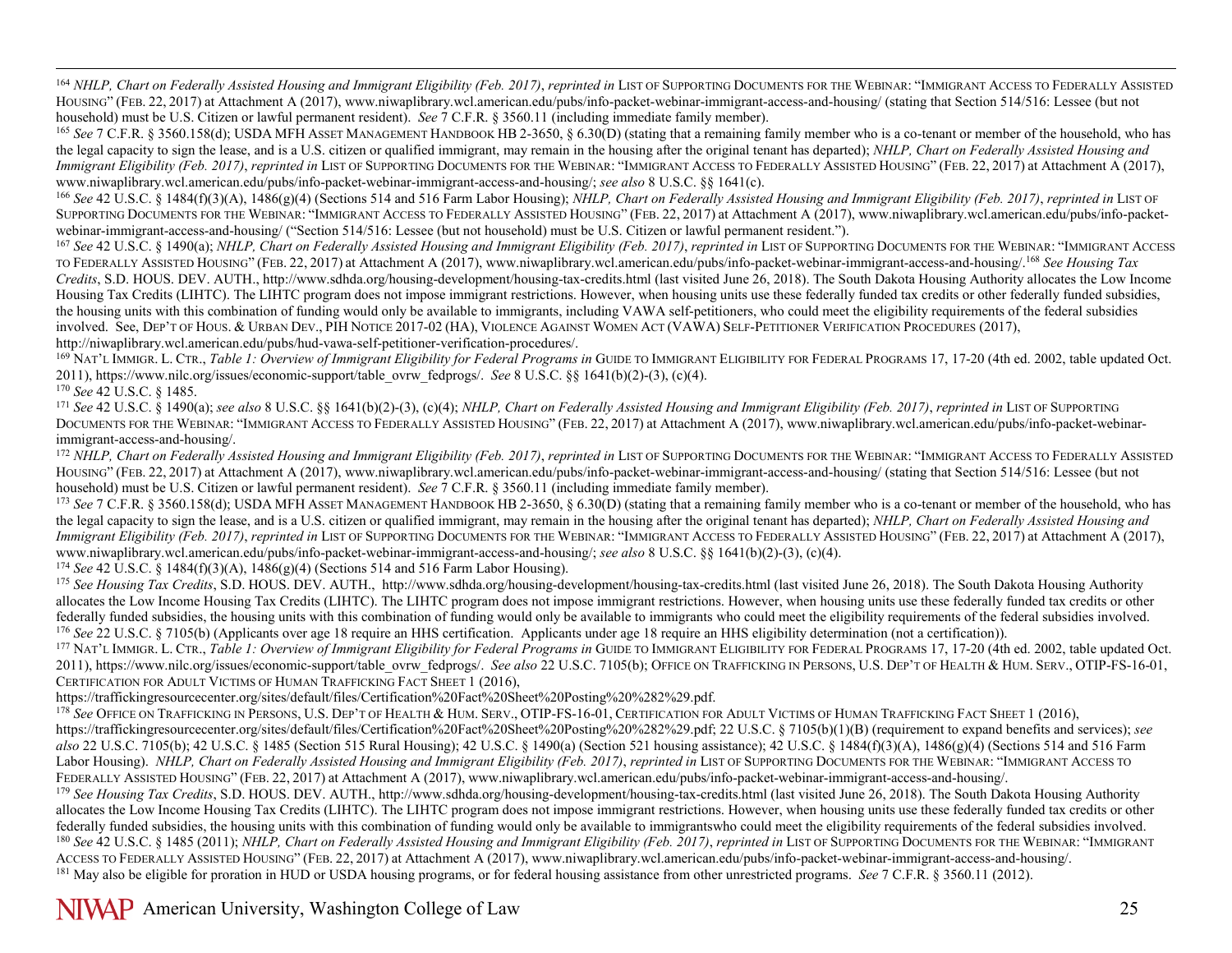<span id="page-25-24"></span><span id="page-25-23"></span><span id="page-25-22"></span><span id="page-25-21"></span><span id="page-25-20"></span><span id="page-25-19"></span><span id="page-25-18"></span><span id="page-25-17"></span><span id="page-25-16"></span><span id="page-25-15"></span><span id="page-25-14"></span><span id="page-25-13"></span><span id="page-25-12"></span><span id="page-25-11"></span><span id="page-25-10"></span><span id="page-25-9"></span><span id="page-25-8"></span><span id="page-25-7"></span><span id="page-25-6"></span><span id="page-25-5"></span><span id="page-25-4"></span><span id="page-25-3"></span><span id="page-25-2"></span><span id="page-25-1"></span><span id="page-25-0"></span><sup>182</sup> See Housing Tax Credits, S.D. HOUS. DEV. AUTH., http://www.sdhda.org/housing-development/housing-tax-credits.html (last visited June 26, 2018). The South Dakota Housing Authority allocates the Low Income Housing Tax Credits (LIHTC). The LIHTC program does not impose immigrant restrictions. However, when housing units use these federally funded tax credits or other federally funded subsidies, the housing units with this combination of funding would only be available to immigrants who could meet the eligibility requirements of the federal subsidies involved.<br>DACA applicants will only

<sup>183</sup> See 42 U.S.C. § 1485 (2011); *NHLP, Chart on Federally Assisted Housing and Immigrant Eligibility (Feb. 2017), reprinted in LIST OF SUPPORTING DOCUMENTS FOR THE WEBINAR: "IMMIGRANT<br>ACCESS TO FEDERALLY ASSISTED HOUSIN* 

<sup>184</sup> May also be eligible for proration in HUD or USDA housing programs, or for federal housing assistance from unrestricted programs. See 7 C.F.R. § 3560.11 (2012).<br><sup>185</sup> See 8 U.S.C. § 1641(b)(1).

<sup>186</sup> NAT'L IMMIGR. L. CTR., *Table 1: Overview of Immigrant Eligibility for Federal Programs in* GUIDE TO IMMIGRANT ELIGIBILITY FOR FEDERAL PROGRAMS 17, 17-20 (4th ed. 2002, table updated Oct.<br>2011), https://www.nilc.org/

<sup>187</sup> See 42 U.S.C. § 1490(a) (2011) (Section 521 rental assistance); 42 U.S.C. §§ 1484(f)(3)(A), 1486(g)(4) (2010) (Sections 514 and 516 Farm Labor Housing); 42 U.S.C. § 1485 (2011) (Section 515 Rural Rental Housing).

<sup>188</sup> *See* 8 U.S.C. § 1641(b)(1) (2012).

<sup>189</sup> See Housing Tax Credits, S.D. HOUS. DEV. AUTH., http://www.sdhda.org/housing-development/housing-tax-credits.html (last visited June 26, 2018). The South Dakota Housing Authority allocates the Low Income Housing Tax Credits (LIHTC). The LIHTC program does not impose immigrant restrictions. However, when housing units that use these South Dakota based funds also receive federally funded tax credits or other federally funded subsidies, the housing units with this combination of funding would only be available to immigrants, including SIJS applicants upon receipt of lawful permanent residency, who could meet the eligibility requirements of the federal subsidies involved. SIJS applicants and recipients prior to receipt of lawful permanent residency will only qualify if the housing is LIHTC only or LIHTC is combined with one of the USDA programs listed above.<br><sup>190</sup> See 42 U.S.C. § 1485 (2011); *NHLP, Chart on Federally Assisted Housing and Immigrant Eligibility (Feb. 2017)* 

ACCESS TO FEDERALLY ASSISTED HOUSING" (FEB. 22, 2017) at Attachment A (2017), www.niwaplibrary.wcl.american.edu/pubs/info-packet-webinar-immigrant-access-and-housing/. <sup>191</sup> May also be eligible for proration in HUD or USDA housing programs, or for federal housing assistance from unrestricted programs. *See* 7 C.F.R. § 3560.11 (2012). 192 *See* 8 U.S.C. § 1641(b)(1).

<sup>193</sup> NAT'L IMMIGR. L. CTR., *Table 1: Overview of Immigrant Eligibility for Federal Programs in* GUIDE TO IMMIGRANT ELIGIBILITY FOR FEDERAL PROGRAMS 17, 17-20 (4th ed. 2002, table updated Oct.<br>2011), https://www.nilc.org/

<sup>194</sup> See 42 U.S.C. § 1490(a) (2011) (Section 521 rental assistance); 42 U.S.C. § 1484(f)(3)(A), 1486(g)(4) (2010) (Sections 514 and 516 Farm Labor Housing); 42 U.S.C. § 1485 (2011) (Section 515 Rural Rental Housing).

<sup>195</sup> *See* 8 U.S.C. § 1641(b)(1) (2012).

<sup>196</sup> See Housing Tax Credits, S.D. HOUS. DEV. AUTH., http://www.sdhda.org/housing-development/housing-tax-credits.html (last visited June 26, 2018). The South Dakota Housing Authority allocates the Low Income Housing Tax Credits (LIHTC). The LIHTC program does not impose immigrant restrictions. However, when housing units that use these state based funds also receive federally funded tax credits or other federally funded subsidies, the housing units with this combination of funding would only be available to immigrants who could meet the eligibility requirements of the federal subsidies involved. Prior to receipt of lawful permanent residency applicants approved for the U visa wait list will only qualify if the housing is LIHTC only or LIHTC is combined with one of the USDA programs listed above.<br><sup>197</sup> See 42 U.S.C. § 1485 (2011); *NHLP, Chart on Federally Assisted Housing and Immigrant Eligibility (Feb. 2017), reprinted in LIST OF SUPPORTING DOCUMENTS FOR THE WEBINAR: "IMMIGR* 

ACCESS TO FEDERALLY ASSISTED HOUSING" (FEB. 22, 2017) at Attachment A (2017), www.niwaplibrary.wcl.american.edu/pubs/info-packet-webinar-immigrant-access-and-housing/.<br><sup>198</sup> May also be eligible for proration in HUD or USD

allocates the Low Income Housing Tax Credits (LIHTC). The LIHTC program does not impose immigrant restrictions. However, when housing units use these federally funded tax credits or other federally funded subsidies, the housing units with this combination of funding would only be available to immigrants including U visa applicants upon receipt of lawful permanent residency, who could meet the eligibility requirements of the federal subsidies involved. Prior to receipt of lawful permanent residency U visa applicants approved will only qualify if the housing is LIHTC only or LIHTC is combined with one of the USDA programs listed above.

<sup>200</sup> See 42 U.S.C. § 1485 (2011); *NHLP, Chart on Federally Assisted Housing and Immigrant Eligibility (Feb. 2017), reprinted in LIST OF SUPPORTING DOCUMENTS FOR THE WEBINAR: "IMMIGRANT<br>ACCESS TO FEDERALLY ASSISTED HOUSIN* 

<sup>201</sup> May also be eligible for proration in HUD or USDA housing programs, or for federal housing assistance from unrestricted programs. See 7 C.F.R. § 3560.11 (2012).<br><sup>202</sup> See Housing Tax Credits, S.D. HOUS. DEV. AUTH., h

allocates the Low Income Housing Tax Credits (LIHTC). The LIHTC program does not impose immigrant restrictions. However, when housing units that use these state based funds also receive federally funded tax credits or other federally funded subsidies, the housing units with this combination of funding would only be available to immigrants who could meet the eligibility requirements of the federal subsidies involved. Undocumented immigrants will only qualify if the housing is LIHTC only or LIHTC is combined with one of the USDA programs listed above.<br><sup>203</sup> 26 U.S.C. § 24: U.S. DEP'T OF TREASURY, I.R.S

<sup>204</sup> 26 U.S.C. § 24(f); U.S. DEP'T OF TREASURY, I.R.S., PUB. 972, CHILD TAX CREDIT, at 2 (2017).<br><sup>205</sup> See https://www.irs.gov/individuals/individual-taxpayer-identification-number (IRS ITIN Information Page).

<sup>206</sup> 26 U.S.C.A § 21(b); U.S. DEP'T OF TREASURY, I.R.S., PUB. 503, CHILD AND DEPENDENT CARE EXPENSES, at 1, 3 (2017).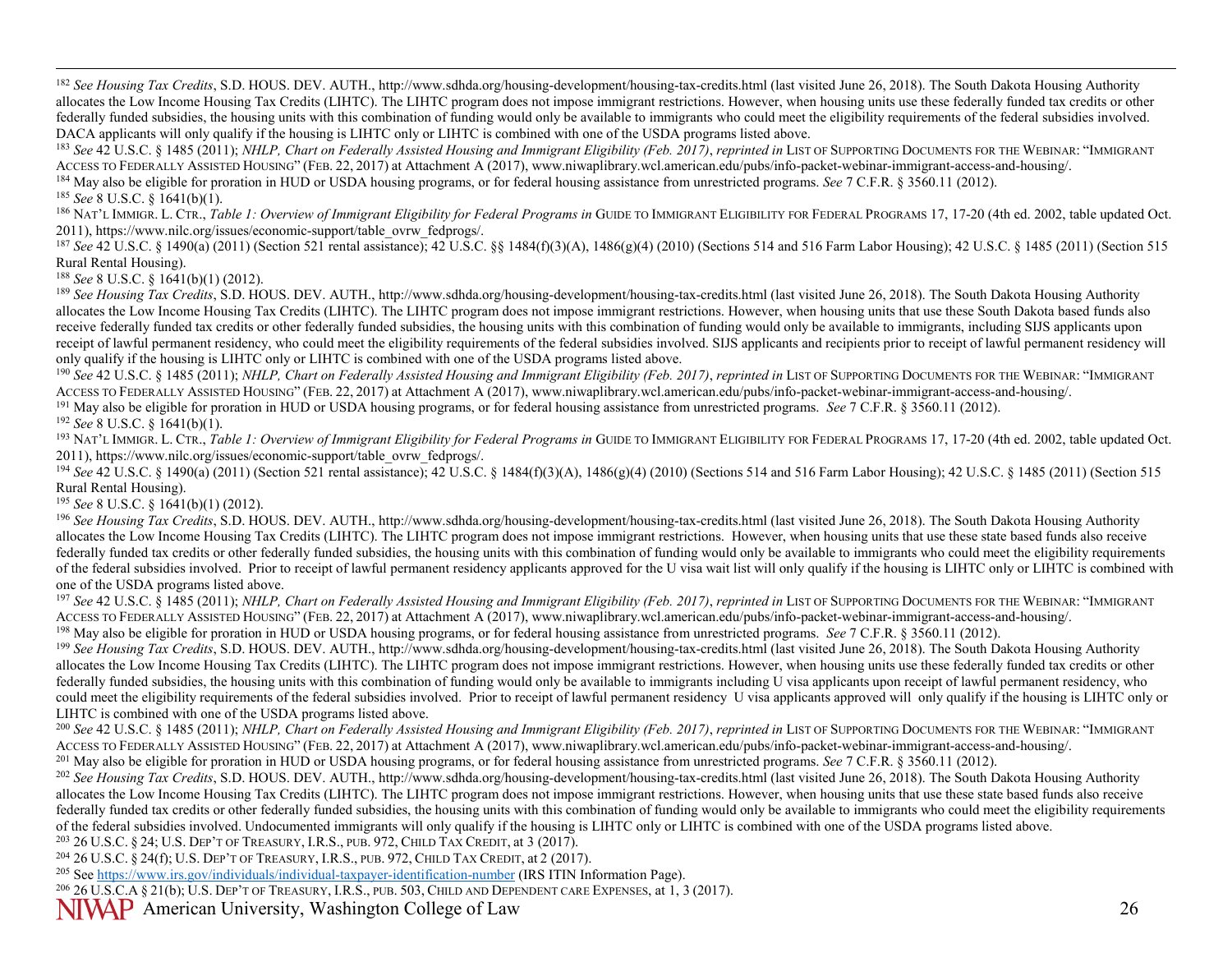<span id="page-26-27"></span><span id="page-26-26"></span><span id="page-26-25"></span><span id="page-26-24"></span><span id="page-26-23"></span><span id="page-26-22"></span><span id="page-26-21"></span><span id="page-26-20"></span><span id="page-26-19"></span><span id="page-26-18"></span><span id="page-26-17"></span><span id="page-26-16"></span><span id="page-26-15"></span><span id="page-26-14"></span><span id="page-26-13"></span><span id="page-26-12"></span><span id="page-26-11"></span><span id="page-26-10"></span><span id="page-26-9"></span><span id="page-26-8"></span><span id="page-26-7"></span><span id="page-26-6"></span><span id="page-26-5"></span><span id="page-26-4"></span><span id="page-26-3"></span><span id="page-26-2"></span><span id="page-26-1"></span><span id="page-26-0"></span><sup>207</sup> U.S. DEP'T OF TREASURY, I.R.S., PUB. 503, CHILD AND DEPENDENT CARE EXPENSES, at 3 (2017).

<sup>208</sup> U.S. DEP'T OF TREASURY, I.R.S., PUB. 503, CHILD AND DEPENDENT CARE EXPENSES, at 2 (2017).

<sup>209</sup> 26 U.S.C. § 32(c)(1)(D);*see also* 26 U.S.C. § 6013(g); U.S. DEP'T OF TREASURY, I.R.S., PUB. 596, EARNED INCOME CREDIT (EIC), at 5, 18 (2017); *see also* U.S. DEP'T OF TREASURY, I.R.S., PUB. 519, U.S. TAX GUIDE FOR ALIENS, at 4 (2017).

<sup>210</sup> U.S. DEP'T OF TREASURY, I.R.S., PUB. 596, EARNED INCOME CREDIT (EIC), at 4 (2017); U.S. DEP'T OF TREASURY, I.R.S., PUB. 519, U.S. TAX GUIDE FOR ALIENS, at 31 (2017).

<sup>211</sup> U.S. DEP'T OF TREASURY, I.R.S., PUB. 519, U.S. TAX GUIDE FOR ALIENS, at  $31-32(2017)$ ; U.S. DEP'T OF TREASURY, I.R.S., PUB. 596, EARNED INCOME CREDIT (EIC), at 7 (2017).

<sup>212</sup> U.S. DEP'T OF TREASURY, I.R.S., PUB. 519, U.S. TAX GUIDE FOR ALIENS, at 1, 31-32 (2018).

<sup>213</sup> 26 U.S.C. § 32(c)(1)(D);*see also* 26 U.S.C. § 6013(g); U.S. DEP'T OF TREASURY, I.R.S., PUB. 596, EARNED INCOME CREDIT (EIC), at 5, 18 (2017); *see also* U.S. DEP'T OF TREASURY, I.R.S., PUB. 519, U.S. TAX GUIDE FOR ALIENS, at 4 (2017).

<sup>214</sup> U.S. DEP'T OF TREASURY, I.R.S., PUB. 596, EARNED INCOME CREDIT (EIC), at 4 (2017); U.S. DEP'T OF TREASURY, I.R.S., PUB. 519, U.S. TAX GUIDE FOR ALIENS, at 31 (2017).

<sup>215</sup> U.S. DEP'T OF TREASURY, I.R.S., PUB. 519, U.S. TAX GUIDE FOR ALIENS, at 31-32 (2017); U.S. DEP'T OF TREASURY, I.R.S., PUB. 596, EARNED INCOME CREDIT (EIC), at 7 (2017). <sup>216</sup> U.S. DEP'T OF TREASURY, I.R.S., PUB. 519, U.S. TAX GUIDE FOR ALIENS, at 1, 31-32 (2018).

<sup>217</sup> 26 U.S.C. § 32(c)(1)(D);*see also* 26 U.S.C. § 6013(g); U.S. DEP'T OF TREASURY, I.R.S., PUB. 596, EARNED INCOME CREDIT (EIC), at 5, 18 (2017); *see also* U.S. DEP'T OF TREASURY, I.R.S., PUB. 519, U.S. TAX GUIDE FOR ALIENS, at 4 (2017).

<sup>218</sup> U.S. DEP'T OF TREASURY, I.R.S., PUB. 596, EARNED INCOME CREDIT (EIC), at 4 (2017); U.S. DEP'T OF TREASURY, I.R.S., PUB. 519, U.S. TAX GUIDE FOR ALIENS, at 31 (2017).

 $^{219}$  U.S. Dep't of Treasury, I.R.S., pub. 519, U.S. Tax Guide for Aliens, at 31-32 (2017); U.S. Dep't of Treasury, I.R.S., pub. 596, Earned Income Credit (EIC), at 7 (2017). <sup>220</sup> U.S. DEP'T OF TREASURY, I.R.S., PUB. 519, U.S. TAX GUIDE FOR ALIENS, at 1, 31-32 (2018).

<sup>221</sup> 26 U.S.C. § 32(c)(1)(D);*see also* 26 U.S.C. § 6013(g); U.S. DEP'T OF TREASURY, I.R.S., PUB. 596, EARNED INCOME CREDIT (EIC), at 5, 18 (2017); *see also* U.S. DEP'T OF TREASURY, I.R.S., PUB. 519, U.S. TAX GUIDE FOR ALIENS, at 4 (2017).

<sup>222</sup> U.S. DEP'T OF TREASURY, I.R.S., PUB. 596, EARNED INCOME CREDIT (EIC), at 4 (2017); U.S. DEP'T OF TREASURY, I.R.S., PUB. 519, U.S. TAX GUIDE FOR ALIENS, at 31 (2017).

 $^{223}$  U.S. Dep't of Treasury, I.R.S., pub. 519, U.S. Tax Guide for Aliens, at 31-32 (2017); U.S. Dep't of Treasury, I.R.S., pub. 596, Earned Income Credit (EIC), at 7 (2017).

<sup>224</sup> U.S. DEP'T OF TREASURY, I.R.S., PUB. 519, U.S. TAX GUIDE FOR ALIENS, at 1, 31-32 (2018).

<sup>225</sup> 26 U.S.C. § 32(c)(1)(D);*see also* 26 U.S.C. § 6013(g); U.S. DEP'T OF TREASURY, I.R.S., PUB. 596, EARNED INCOME CREDIT (EIC), at 5, 18 (2017); *see also* U.S. DEP'T OF TREASURY, I.R.S., PUB. 519, U.S. TAX GUIDE FOR ALIENS, at 4 (2017).

<sup>226</sup> U.S. DEP'T OF TREASURY, I.R.S., PUB. 596, EARNED INCOME CREDIT (EIC), at 4 (2017); U.S. DEP'T OF TREASURY, I.R.S., PUB. 519, U.S. TAX GUIDE FOR ALIENS, at 31 (2017).

 $^{227}$  U.S. Dep't of Treasury, I.R.S., pub. 519, U.S. Tax Guide for Aliens, at 31-32 (2017); U.S. Dep't of Treasury, I.R.S., pub. 596, Earned Income Credit (EIC), at 7 (2017).

<sup>228</sup> U.S. DEP'T OF TREASURY, I.R.S., PUB. 519, U.S. TAX GUIDE FOR ALIENS, at 1, 31-32 (2018).

<sup>229</sup> *See* Benish Anver, Henrissa Bassey & Leslye E. Orloff, *Legal Services Access for All: Implementing the Violence Against Women Act of 2005,* NAT'L LEGAL AID & DEFENDER ASS'N CORNERSTONE Jan.-Apr. 2015, at 20, http://niwaplibrary.wcl.american.edu/pubs/anti-abuse-lsc-reg-articles-cornerstone\_jan-apr-2015/ (describing Legal Services Corporation funded legal services available to immigrant victims of violence and their families).

<sup>230</sup> Battered or subjected to extreme cruelty includes, but is not limited to, being the victim of any act or threatened act of violence, including any forceful detention, which results or threatens to result in physical or mental injury. Psychological or sexual abuse or exploitation, including rape, molestation, incest (if the victim is a minor), or forced prostitution may be considered acts of violence. Other abusive actions may also be acts of violence under certain circumstances, including acts that, in and of themselves, may not initially appear violent but that are a part of an overall pattern of violence. 45 C.F.R. § 1626.2(b) (1996). The definition of battering or extreme cruelty is identical to that in the immigration regulations. *See* 45 C.F.R. §§ 1626.4(a)(1)(i) (1996) (victim); 45 C.F.R. §§ 1626.4(a)(1)(ii) (1996) (parent of victim); Leslye E. Orloff, Brittnay Roberts & Stefanie Gitler, *Battering and Extreme Cruelty: Drawing Examples from Civil Protection Order and Family Law Cases*, NAT'L IMMIGRANT WOMEN'S ADVOCACY PROJECT (Sept. 12, 2015), http://niwaplibrary.wcl.american.edu/pubs/extreme-cruelty-examples-protection-order/. *Compare* 45 C.F.R. § 1626.2(b) (1997) *and* 8 C.F.R. § 204.2(c)(1)(vi) (2012).

<sup>231</sup> The abuse may have occurred either inside or outside of the U.S. *See* RONALD S. FLAGG, GENERAL COUNSEL & VICE PRESIDENT FOR LEGAL AFFAIRS, LEGAL SERVICES CORPORATION, PROGRAM LETTER 14-3: ASSESSING ELIGIBILITY OF ALIENS UNDER 45 C.F.R. § 1626.4(C)(1*)* (2014) (interpreting 45 C.F.R. § 1626.4(c)).

 $^{232}$  45 C.F.R. 1626.4 (b) ("Related legal assistance means legal assistance directly related" "to the prevention of, or obtaining relief from, the battery [or] cruelty" and "includes representation in matters that will assist a person eligible for assistance under this part to escape from the abusive situation, ameliorate the current effects of the abuse, or protect against future abuse, so long as the recipient can show the necessary connection of the representation to the abuse. Such representation may include immigration law matters and domestic or poverty law matters (such as obtaining civil protective orders, divorce, paternity, child custody, child and spousal support, housing, public benefits, employment, abuse and neglect, juvenile proceedings and contempt actions)."). *See also* Benish Anver, Henrissa Bassey & Leslye E. Orloff, *Legal Services Access for All: Implementing the Violence Against Women Act of 2005,* NAT'L LEGAL AID & DEFENDER ASS'N CORNERSTONE Jan.-Apr. 2015, at 20, http://niwaplibrary.wcl.american.edu/pubs/anti-abuse-lsc-reg-articles-cornerstone\_jan-apr-2015/; Benish Anver, Henrissa Bassey, & Leslye E. Orloff, *And Legal Services Access for All: Implementing the Violence Against Women Act of 2005's New Path to Legal Services Corporation Funded Representation for Immigrant Survivors of Domestic Violence, Sexual Assault, Human Trafficking, and Other Crimes,* NAT'L IMMIGRANT WOMEN'S ADVOCACY PROJECT (NIWAP), (Nov. 3, 2014), http://niwaplibrary.wcl.american.edu/pubs/and-legal-services-for-all/; Catherine Longville, Henrissa Bassey & Leslye E. Orloff, *Guide: Access to Publicly Funded Legal Services for Immigrant Survivors*, NAT'L IMMIGRANT WOMEN'S ADVOCACY PROJECT (NIWAP), (Oct. 1, 2014)*,*  http://niwaplibrary.wcl.american.edu/pubs/lsc-tool-accesspubliclyfundedls/.

 $233$  45 C.F.R. § 1626.5(a).

 $234$  45 C.F.R. § 1626.5(b).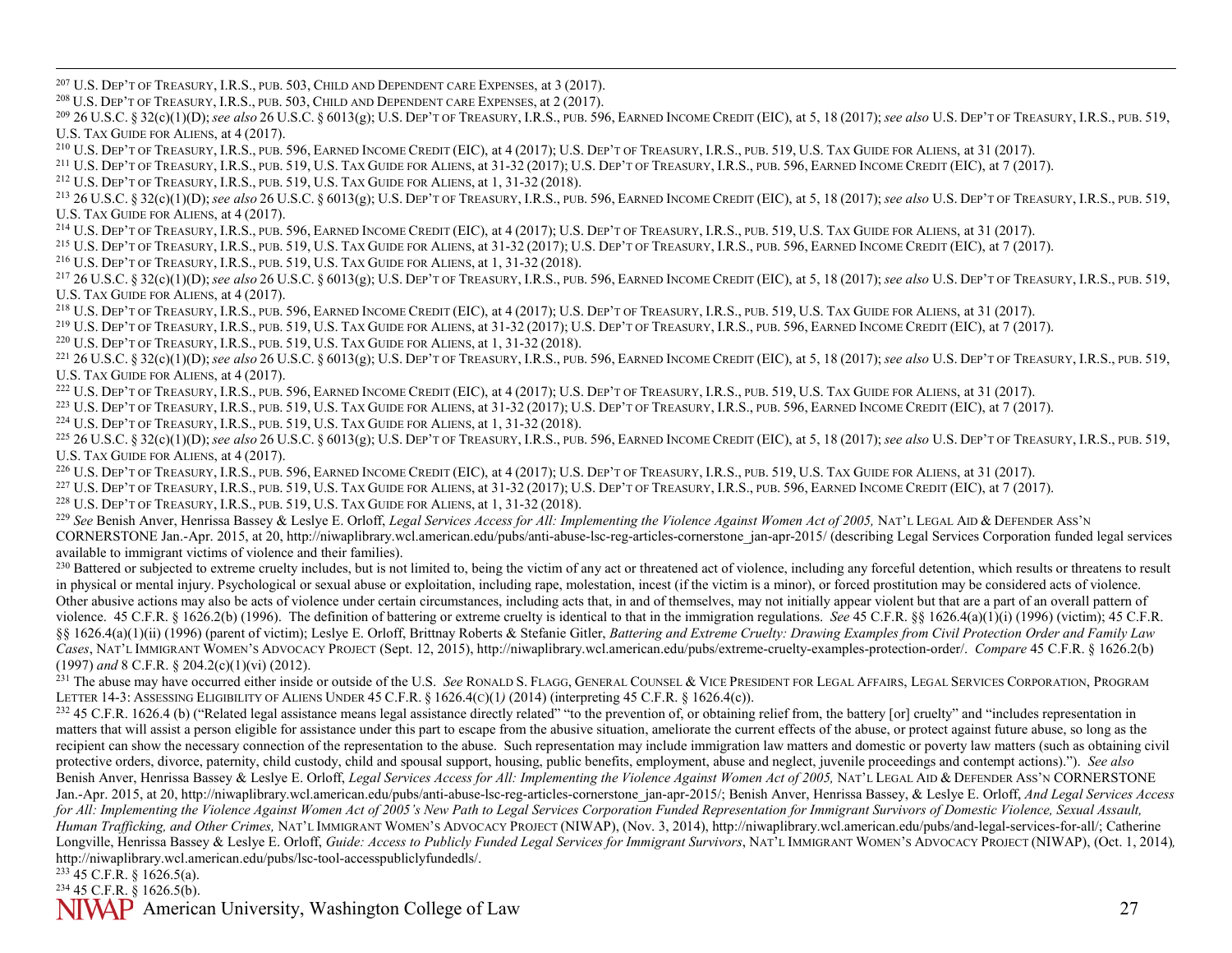<sup>235</sup> Upon applying for 45 C.F.R. § 1626.5(b) or receiving lawful permanent residency 45 C.F.R. § 1626.5(a) victim switch eligibility tracks from anti-abuse (which includes a restriction that the legal assistance be related to the abuse 45 C.F.R. § 1626.4 to immigration related eligibility under for 45 C.F.R. § 1626.5 under which applicants are eligible of any legal assistance offered by the LSC funded agency. See Benish Anver, Henrissa Bassey & Leslye E. Orloff, *Legal Services Access for All: Implementing the Violence Against Women Act of 2005*, NAT'L LEGAL AID & DEFENDER Ass'n CORNERSTONE Jan.-Apr. 2015, at 20, http://niwaplibrary.wcl.american.edu/pubs/anti-abuse-lsc-reg-articles-cornerstone\_jan-apr-2015/; Benish Anver, Henrissa Bassey, & Leslye E. Orloff, *And Legal Services Access for All: Implementing the Violence Against Women Act of 2005's New Path to Legal Services Corporation Funded Representation for Immigrant Survivors of Domestic Violence, Sexual Assault, Human Trafficking, and Other Crimes,* NAT'L IMMIGRANT WOMEN'S ADVOCACY PROJECT (NIWAP), (Nov. 3, 2014), http://niwaplibrary.wcl.american.edu/pubs/and-legalservices-for-all/; Catherine Longville, Henrissa Bassey & Leslye E. Orloff, *Guide: Access to Publicly Funded Legal Services for Immigrant Survivors*, NAT'L IMMIGRANT WOMEN'S ADVOCACY PROJECT (NIWAP), (Oct. 1, 2014)*,* http://niwaplibrary.wcl.american.edu/pubs/lsc-tool-accesspubliclyfundedls/.

<sup>236</sup> OFFICE ON VIOLENCE AGAINST WOMEN, U.S. DEP'T OF JUSTICE, FY 2018 LEGAL ASSISTANCE FOR VICTIMS GRANT PROGRAM PRE-APPLICATION CONFERENCE CALL TUESDAY, DECEMBER 19, 2017, https://www.justice.gov/ovw/page/file/1020436/download ("The purpose of the LAV Program is to increase the availability of civil and criminal legal assistance needed to effectively aid adult and youth victims of sexual assault, domestic violence, dating violence, and stalking who are seeking relief in legal matters relating to or arising out of that abuse or violence, at minimum or no cost to the victims. The LAV Grant Program supports the provision of holistic legal services. For example, survivors may also need legal assistance with other legal matters relating to or arising out of the abuse or violence, includin <sup>237</sup> Violence Against Women Reauthorization Act of 2000 § 1512, 34 U.S.C. § 10441 (2017) (originally codified at 42 U.S.C. § 3796gg (2000)); Victims of Trafficking and Violence Protection Act of 2000, tit. II, § 1201(a),

<sup>238</sup> Violence Against Women and Department of Justice Reauthorization Act of 2005 § 103, Pub. L. 109-162, 119 Stat. 2960 (2006) (codified at 34 U.S.C. § 10441 (2017)) (originally codified at 42 U.S.C. § 3796gg (2000)) [hereinafter VAWA 2005], http://niwaplibrary.wcl.american.edu/pubs/senate-judicial-hearing-july-19-2005-1/.

<sup>239</sup> *See, e.g.*, OFFICE ON VIOLENCE AGAINST WOMEN, U.S. DEP'T OF JUSTICE, OVW FY 2017 LEGAL ASSISTANCE FOR VICTIMS (LAV) GRANT PROGRAM SOLICITATION (2017), https://www.justice.gov/ovw/page/file/922496/download (listing representation of child sexual assault victims under age of 11 as out-of-scope for Legal Assistance for Victims grant funded programs).

 $^{240}$  *See* 45 C.F.R. § 1626.5(c).

<span id="page-27-14"></span><span id="page-27-13"></span><span id="page-27-12"></span><span id="page-27-11"></span><span id="page-27-10"></span><span id="page-27-9"></span><span id="page-27-8"></span><span id="page-27-7"></span><span id="page-27-6"></span><span id="page-27-5"></span><span id="page-27-4"></span><span id="page-27-3"></span><span id="page-27-2"></span><span id="page-27-1"></span><span id="page-27-0"></span> $\overline{a}$ 

<sup>241</sup> See 45 C.F.R. § 1626.4(a)(1)(i) (trafficking victim); 45 C.F.R. §§ 1626.4 (a)(1)(i) (parent of trafficking victim); 45 C.F.R. § 1626.2(k)(2) (A "victim of trafficking" under the anti-abuse regulation is a victim of any conduct included in the definition of "trafficking" under law, including, but not limited to, local, state, and federal law, and T visa holders regardless of certification from the U.S. Department of Health and Human Services (HHS)); 45 C.F.R. § 1626.4(c)(2)(ii) (stating that to qualify for legal assistance by an LSC funded agency, the trafficking must have occurred in the U.S. or violate U.S. law, 45 C.F.R. § 1626.4(c)(1), and the trafficking victim must be present in the U.S. at the time of the application for legal assistance). <sup>242</sup> *See* 45 C.F.R. § 1626.4(a)(2).

<sup>243</sup> OFFICE ON VIOLENCE AGAINST WOMEN, U.S. DEP'T OF JUSTICE, FY 2018 LEGAL ASSISTANCE FOR VICTIMS GRANT PROGRAM PRE-APPLICATION CONFERENCE CALL TUESDAY, DECEMBER 19, 2017, https://www.justice.gov/ovw/page/file/1020436/download ("The purpose of the LAV Program is to increase the availability of civil and criminal legal assistance needed to effectively aid adult and youth victims of sexual assault, domestic violence, dating violence, and stalking who are seeking relief in legal matters relating to or arising out of that abuse or violence, at minimum or no cost to the victims. The LAV Grant Program supports the provision of holistic legal services. For example, survivors may also need legal assistance with other legal matters relating to or arising out of the abuse or violence, including family matters such as divorce, child custody or child support, immigration, administrative agency proceedings, housing, and assistance related to human trafficking."). <sup>244</sup> Violence Against Women Reauthorization Act of 2000 § 1512, 34 U.S.C. § 10441 (2017) (originally codified at 42 U.S.C. § 3796gg (2000)); Victims of Trafficking and Violence Protection Act of 2000, tit. II, § 1201(a), Pub. L. 106-386, 114 Stat. 1464 (2000) [hereinafter VAWA 2000], http://niwaplibrary.wcl.american.edu/pubs/vawa-gov-vawa-2000-pub-l-106-386-10-28-00/.

<sup>245</sup> Violence Against Women and Department of Justice Reauthorization Act of 2005  $\S$  103, Pub. L. 109-162, 119 Stat. 2960 (2006) (codified at 34 U.S.C.  $\S$  10441 (2017)) (originally codified at 42 U.S.C. § 3796gg (2000)) [hereinafter VAWA 2005], http://niwaplibrary.wcl.american.edu/pubs/senate-judicial-hearing-july-19-2005-1/.

<sup>246</sup> *See, e.g.*, OFFICE ON VIOLENCE AGAINST WOMEN, U.S. DEP'T OF JUSTICE, OVW FY 2017 LEGAL ASSISTANCE FOR VICTIMS (LAV) GRANT PROGRAM SOLICITATION (2017), https://www.justice.gov/ovw/page/file/922496/download (listing representation of child sexual assault victims under age of 11 as out-of-scope for Legal Assistance for Victims grant funded programs).

<sup>247</sup> See 45 C.F.R. § 1626.4(a)(2)(i)(A) (HHS certified victim); 45 C.F.R. § 1626.4(a)(2)(ii) (seeking certification); 45 C.F.R. § 1626.2(j) ("Victim of severe forms of trafficking" means any person described at 22 U.S.C. § 7105(b)(1)(C), with the inclusion of those still seeking HHS certification.); 45 C.F.R. § 1626.4(c)(1) (stating that to qualify for legal assistance by an LSC funded agency, the victim must be present in the U.S. at the time of the application for legal assistance, 45 C.F.R. § 1626.4(c)(2)(ii), and the trafficking must have occurred in the U.S. or violated U.S. law). <sup>248</sup> *See* 45 C.F.R. § 1626.4(a)(2)(i)(B) (visa holder); 45 C.F.R. § 1626.4(a)(2)(ii) (visa applicant); 45 C.F.R. § 1626.4(c) (stating that eligibility for legal assistance under these provisions does not require HHS cer

NIVAP American University, Washington College of Law 28 <sup>249</sup> OFFICE ON VIOLENCE AGAINST WOMEN, U.S. DEP'T OF JUSTICE, FY 2018 LEGAL ASSISTANCE FOR VICTIMS GRANT PROGRAM PRE-APPLICATION CONFERENCE CALL TUESDAY, DECEMBER 19, 2017, https://www.justice.gov/ovw/page/file/1020436/download ("The purpose of the LAV Program is to increase the availability of civil and criminal legal assistance needed to effectively aid adult and youth victims of sexual assault, domestic violence, dating violence, and stalking who are seeking relief in legal matters relating to or arising out of that abuse or violence, at minimum or no cost to the victims. The LAV Grant Program supports the provision of holistic legal services. For example, survivors may also need legal assistance with other legal matters relating to or arising out of the abuse or violence, including family matters such as divorce, child custody or child support, immigration, administrative agency proceedings, housing, and assistance related to human trafficking.").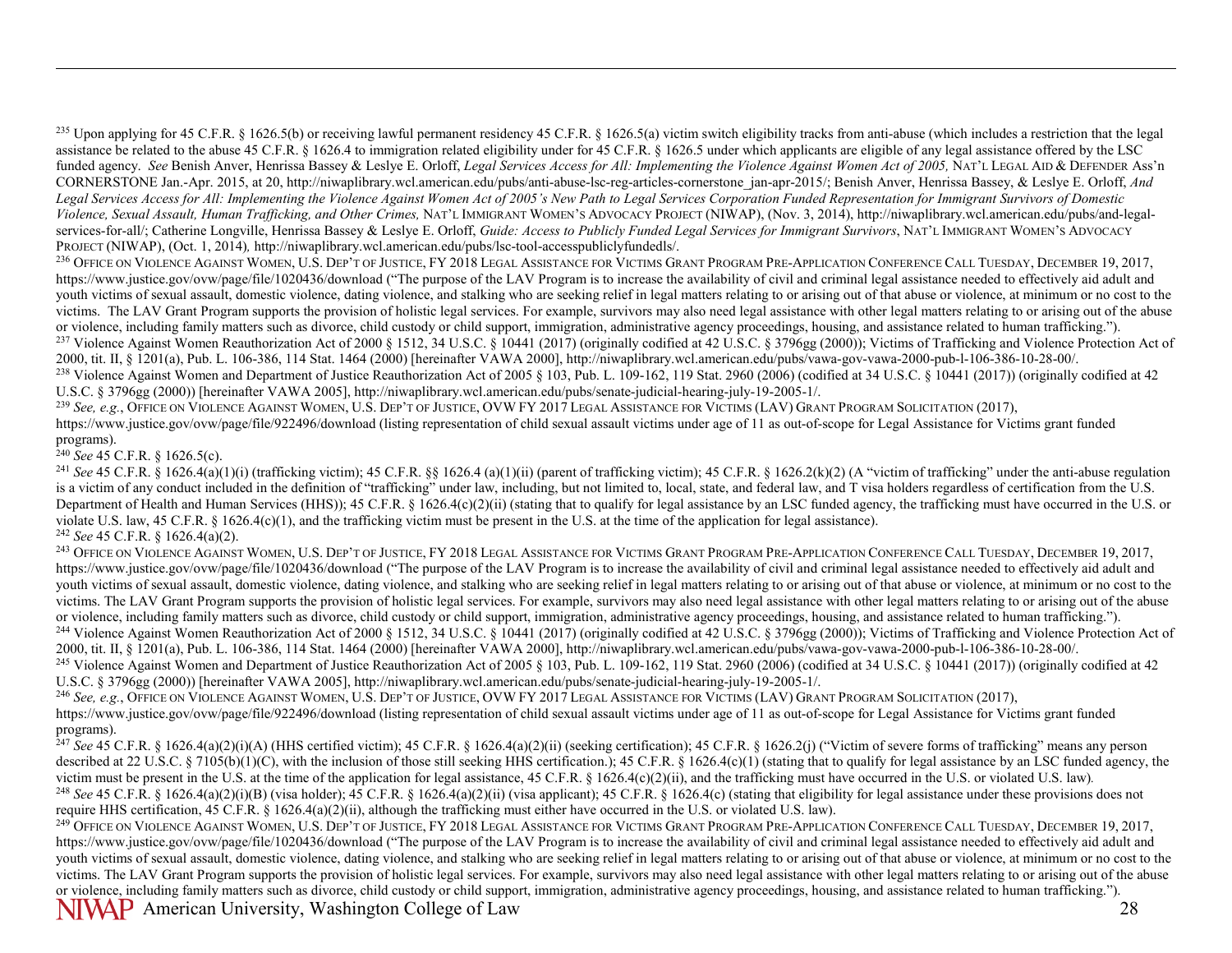<span id="page-28-12"></span><span id="page-28-11"></span><span id="page-28-10"></span><span id="page-28-9"></span><span id="page-28-8"></span><span id="page-28-7"></span><span id="page-28-6"></span><span id="page-28-5"></span><span id="page-28-4"></span><span id="page-28-3"></span><span id="page-28-2"></span><span id="page-28-1"></span><span id="page-28-0"></span><sup>250</sup> Violence Against Women Reauthorization Act of 2000 § 1512, 34 U.S.C. § 10441 (2017) (originally codified at 42 U.S.C. § 3796gg (2000)); Victims of Trafficking and Violence Protection Act of 2000, tit. II, § 1201(a),

<sup>251</sup> Violence Against Women and Department of Justice Reauthorization Act of 2005 § 103, Pub. L. 109-162, 119 Stat. 2960 (2006) (codified at 34 U.S.C. § 10441 (2017)) (originally codified at 42 U.S.C. § 10441 (2017)) (ori

<sup>252</sup> See, e.g., OFFICE ON VIOLENCE AGAINST WOMEN, U.S. DEP'T OF JUSTICE, OVW FY 2017 LEGAL ASSISTANCE FOR VICTIMS (LAV) GRANT PROGRAM SOLICITATION (2017), https://www.justice.gov/ovw/page/file/922496/download (listing representation of child sexual assault victims under age of 11 as out-of-scope for Legal Assistance for Victims grant funded programs).

<sup>253</sup> See 45 C.F.R. §§ 1626.4(a)(1)(i) (crime victim or family member eligible for U visa relief); 45 C.F.R. § 1626.4(a)(1)(ii) (parent of U visa eligible child); 45 C.F.R. § 1626.2(h) (definitions); 8 U.S.C. § 1101(a)(15)(U)(i)(I)-(a)(15)(U)(iii) (stating that to qualify for a U visa, the victim must have suffered substantial physical or mental abuse as a result of having been a victim of one or more of the following, or any similar activity in violation of Federal, State, or local criminal law: rape; torture; trafficking; incest; domestic violence; sexual assault; abusive sexual contact; prostitution; sexual exploitation; stalking; female genital mutilation; being held hostage; peonage; involuntary servitude; slave trade; kidnapping; abduction; unlawful criminal restraint; false imprisonment; blackmail; extortion; manslaughter; murder; felonious assault; witness tampering; obstruction of justice; perjury; fraud in foreign labor contracting (as defined in section 1351 of title 18); or attempt, conspiracy, or solicitation to commit any of the above mentioned crimes); Leslye E. Orloff, Brittnay Roberts & Stefanie Gitler, *Battering and Extreme Cruelty: Drawing Examples from Civil Protection Order and Family Law Cases*, NAT'L IMMIGRANT WOMEN'S ADVOCACY PROJECT (Sept. 12, 2015), http://niwaplibrary.wcl.american.edu/pubs/extreme-cruelty-examples-protection-order/<br>(suggesting the definition of batteri

 $^{254}$  45 C.F.R. 88 1626.4(a)(1)(i) (victim): 45 C.F.R. 88 1626.4(a)(1)(ii) (parent of victim): 45 C.F.R. 8 1626.2(k) ("Victim of sexual assault or trafficking" means a victim of sexual assault subjected to any conduct included in the definition of sexual assault in VAWA, 42 U.S.C. 13925(a)(29), or a victim of trafficking subjected to any conduct included in the definition of "trafficking" under law, including, but not limited to, local, state, and federal law, and T visa holders regardless of certification from the U.S. Department of Health and Human Services.).

<sup>255</sup> The abuse must either have occurred in the U.S. or violate U.S. law. *See* 45 C.F.R. § 1626.4(c).

<sup>256</sup> Related legal assistance means legal assistance directly related to the prevention of, or obtaining relief from, the battery or cruelty and includes representation in matters that will assist a person eligible for assistance under this part to escape from the abusive situation, ameliorate the current effects of the abuse, or protect against future abuse, so long as the recipient can show the necessary connection of the representation to the abuse. Such representation may include immigration law matters and domestic or poverty law matters (such as obtaining civil protective orders, divorce, paternity, child custody, child and spousal support, housing, public benefits, employment, abuse and neglect, juvenile proceedings and contempt actions). 45 C.F.R. § 1626.4 (b); *see also* Benish Anver, Henrissa Bassey & Leslye E. Orloff, *Legal Services Access for All: Implementing the Violence Against Women Act of 2005,* NAT'L LEGAL AID & DEFENDER ASS'N CORNERSTONE Jan.-Apr. 2015, at 20, http://niwaplibrary.wcl.american.edu/pubs/anti-abuse-lsc-reg-articles-cornerstone\_jan-apr-2015/ (describing Legal Services Corporation funded legal services available to immigrant victims of violence and their families); Benish Anver, Henrissa Bassey, & Leslye E. Orloff, *And Legal Services Access for All: Implementing the Violence Against Women Act of 2005's New Path to*  Legal Services Corporation Funded Representation for Immigrant Survivors of Domestic Violence, Sexual Assault, Human Trafficking, and Other Crimes, NAT'L IMMIGRANT WOMEN'S ADVOCACY PROJECT (NIWAP), (Nov. 3, 2014), http://niwaplibrary.wcl.american.edu/pubs/and-legal-services-for-all/; Catherine Longville, Henrissa Bassey & Leslye E. Orloff, *Guide: Access to Publicly Funded Legal Services for Immigrant Survivors*, NAT'L IMMIGRANT WOMEN'S ADVOCACY PROJECT (NIWAP), (Oct. 1, 2014)*,* http://niwaplibrary.wcl.american.edu/pubs/lsc-tool-accesspubliclyfundedls/. <sup>257</sup> OFFICE ON VIOLENCE AGAINST WOMEN, U.S. DEP'T OF JUSTICE, FY 2018 LEGAL ASSISTANCE FOR VICTIMS GRANT PROGRAM PRE-APPLICATION CONFERENCE CALL TUESDAY, DECEMBER 19, 2017, https://www.justice.gov/ovw/page/file/1020436/download ("The purpose of the LAV Program is to increase the availability of civil and criminal legal assistance needed to effectively aid adult and youth victims of sexual assault, domestic violence, dating violence, and stalking who are seeking relief in legal matters relating to or arising out of that abuse or violence, at minimum or no cost to the victims. The LAV Grant Program supports the provision of holistic legal services. For example, survivors may also need legal assistance with other legal matters relating to or arising out of the abuse or violence, includin <sup>258</sup> Violence Against Women Reauthorization Act of 2000 § 1512, 34 U.S.C. § 10441 (2017) (originally codified at 42 U.S.C. § 3796gg (2000)); Victims of Trafficking and Violence Protection Act of 2000, tit. II, § 1201(a), <sup>259</sup> Violence Against Women and Department of Justice Reauthorization Act of 2005 § 103, Pub. L. 109-162, 119 Stat. 2960 (2006) (codified at 34 U.S.C. § 10441 (2017)) (originally codified at 42

U.S.C. § 3796gg (2000)) [hereinafter VAWA 2005], http://niwaplibrary.wcl.american.edu/pubs/senate-judicial-hearing-july-19-2005-1/.

<sup>260</sup> See, e.g. Office on Violence Against Women, U.S. Dep't of Justice, OVW FY 2017 Legal Assistance for Victims (LAV) Grant Program Solicitation (2017),

https://www.justice.gov/ovw/page/file/922496/download (listing representation of child sexual assault victims under age of 11 as out-of-scope for Legal Assistance for Victims grant funded programs).

 $^{261}$  45 C.F.R. §§ 1626.4(a)(1)(i); 45 C.F.R. § 1626.2(b) ("Battered or subjected to extreme cruelty includes, but is not limited to, being the victim of any act or threatened act of violence, including any forceful detention, which results or threatens to result in physical or mental injury. Psychological or sexual abuse or exploitation, including rape, molestation, incest (if the victim is a minor), or forced prostitution may be considered acts of violence. Other abusive actions may also be acts of violence under certain circumstances, including acts that, in and of themselves, may not initially appear violent but that are a part of an overall pattern of violence."). *See* Leslye E. Orloff, Brittnay Roberts & Stefanie Gitler, *Battering and Extreme Cruelty: Drawing Examples from Civil Protection Order*  and Family Law Cases, NAT'L IMMIGRANT WOMEN'S ADVOCACY PROJECT (Sept. 12, 2015), http://niwaplibrary.wcl.american.edu/pubs/extreme-cruelty-examples-protection-order/ (suggesting the definition of battering or extreme cruelty is identical to that in the immigration regulations). *Compare* 45 C.F.R. § 1626.2(b) *and* 8 C.F.R. § 204.2(c)(1)(vi).

 $^{262}$  45 C.F.R. § 1626.4(a)(1)(i); 45 C.F.R. § 1626.2(k) ("Victim of sexual assault or trafficking" means a victim of sexual assault subjected to any conduct included in the definition of sexual assault in VAWA, 42 U.S.C. 13925(a)(29), or a victim of trafficking subjected to any conduct included in the definition of "trafficking" under law, including, but not limited to, local, state, and federal law, and T visa holders regardless of certification from the U.S. Department of Health and Human Services.).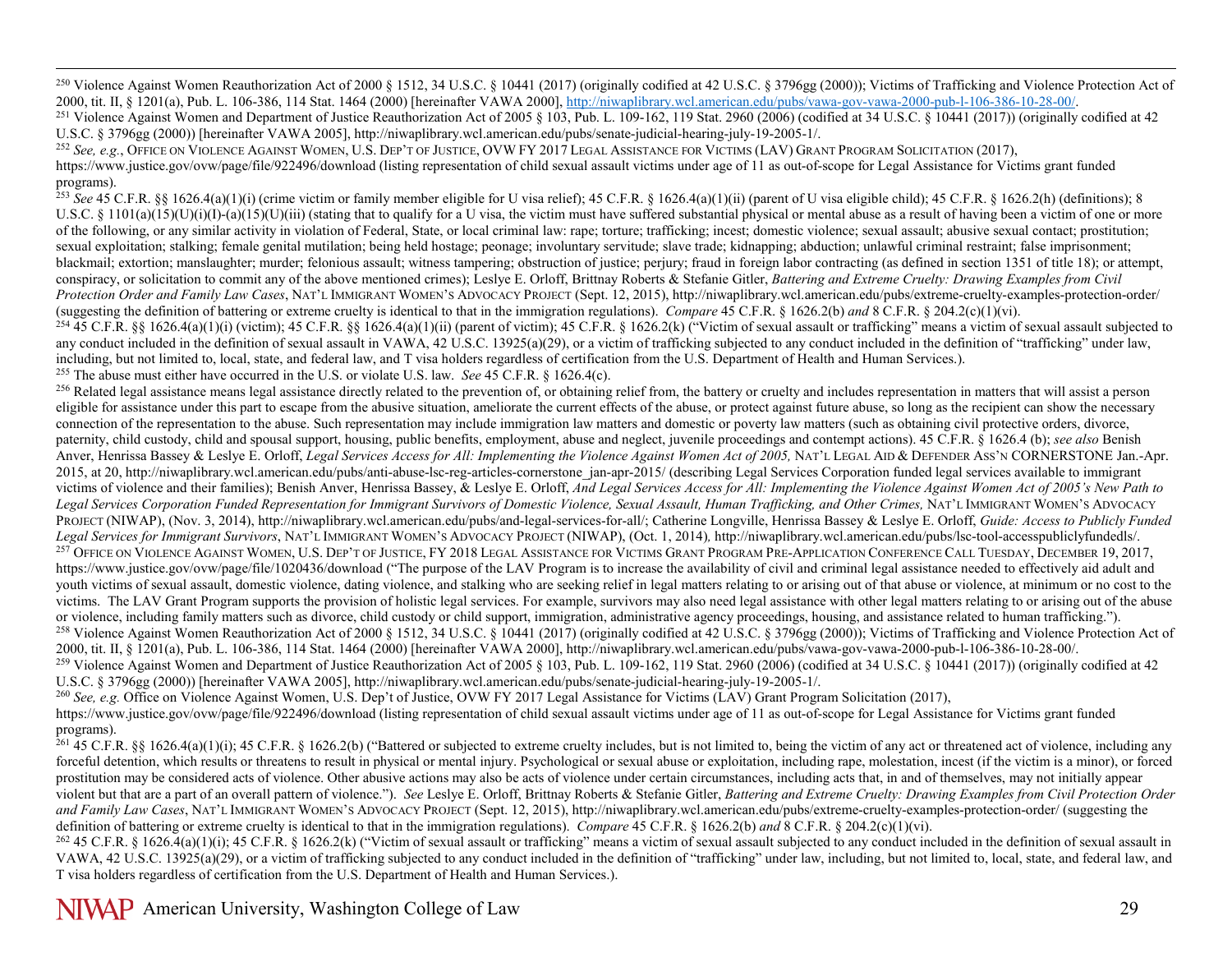<sup>263</sup> 45 C.F.R. 1626.4(b) ("Related legal assistance means legal assistance directly related" "to the prevention of, or obtaining relief from, the battery [or] cruelty" and "includes representation in matters that will assist a person eligible for assistance under this part to escape from the abusive situation, ameliorate the current effects of the abuse, or protect against future abuse, so long as the recipient can show the necessary connection of the representation to the abuse. Such representation may include immigration law matters and domestic or poverty law matters (such as obtaining civil protective orders, divorce, paternity, child custody, child and spousal support, housing, public benefits, employment, abuse and neglect, juvenile proceedings and contempt actions)."). *See also* Benish Anver, Henrissa Bassey & Leslye E. Orloff, *Legal Services Access for All: Implementing the Violence Against Women Act of 2005,* NAT'L LEGAL AID & DEFENDER ASS'N CORNERSTONE Jan.-Apr. 2015, at 20, http://niwaplibrary.wcl.american.edu/pubs/anti-abuse-lsc-reg-articles-cornerstone\_jan-apr-2015/ (describing Legal Services Corporation funded legal services available to immigrant victims of violence and their families); Benish Anver, Henrissa Bassey, & Leslye E. Orloff, *And Legal Services Access for All: Implementing the Violence Against Women Act of 2005's*  New Path to Legal Services Corporation Funded Representation for Immigrant Survivors of Domestic Violence, Sexual Assault, Human Trafficking, and Other Crimes, NAT'L IMMIGRANT WOMEN'S ADVOCACY PROJECT (NIWAP), (Nov. 3, 2014), http://niwaplibrary.wcl.american.edu/pubs/and-legal-services-for-all/; Catherine Longville, Henrissa Bassey & Leslye E. Orloff, *Guide: Access to Publicly Funded Legal Services for Immigrant Survivors*, NAT'L IMMIGRANT WOMEN'S ADVOCACY PROJECT (NIWAP), (Oct. 1, 2014)*,* http://niwaplibrary.wcl.american.edu/pubs/lsc-toolaccesspubliclyfundedls/.

## <sup>264</sup> *See* 45 C.F.R. § 1626.5(a).

<span id="page-29-10"></span><span id="page-29-9"></span><span id="page-29-8"></span><span id="page-29-7"></span><span id="page-29-6"></span><span id="page-29-5"></span><span id="page-29-4"></span><span id="page-29-3"></span><span id="page-29-2"></span><span id="page-29-1"></span><span id="page-29-0"></span> $\overline{a}$ 

<sup>265</sup> *See* 45 C.F.R. § 1626.5(b); Benish Anver, Henrissa Bassey & Leslye E. Orloff, *Legal Services Access for All: Implementing the Violence Against Women Act of 2005,* NAT'L LEGAL AID & DEFENDER ASS'N CORNERSTONE Jan.-Apr. 2015, at 20, http://niwaplibrary.wcl.american.edu/pubs/anti-abuse-lsc-reg-articles-cornerstone\_jan-apr-2015/ (describing Legal Services Corporation funded legal services available to immigrant victims of violence and their families); Benish Anver, Henrissa Bassey, & Leslye E. Orloff, *And Legal Services Access for All: Implementing the Violence Against Women Act of 2005's New Path to Legal Services Corporation Funded Representation for Immigrant Survivors of Domestic Violence, Sexual Assault, Human Trafficking, and Other Crimes,*  NAT'L IMMIGRANT WOMEN'S ADVOCACY PROJECT (NIWAP), (Nov. 3, 2014), http://niwaplibrary.wcl.american.edu/pubs/and-legal-services-for-all/; Catherine Longville, Henrissa Bassey & Leslye E. Orloff, *Guide: Access to Publicly Funded Legal Services for Immigrant Survivors*, NAT'L IMMIGRANT WOMEN'S ADVOCACY PROJECT (NIWAP), (Oct. 1, 2014)*,*  http://niwaplibrary.wcl.american.edu/pubs/lsc-tool-accesspubliclyfundedls/.

<sup>266</sup> OFFICE ON VIOLENCE AGAINST WOMEN, U.S. DEP'T OF JUSTICE, FY 2018 LEGAL ASSISTANCE FOR VICTIMS GRANT PROGRAM PRE-APPLICATION CONFERENCE CALL TUESDAY, DECEMBER 19, 2017, https://www.justice.gov/ovw/page/file/1020436/download ("The purpose of the LAV Program is to increase the availability of civil and criminal legal assistance needed to effectively aid adult and youth victims of sexual assault, domestic violence, dating violence, and stalking who are seeking relief in legal matters relating to or arising out of that abuse or violence, at minimum or no cost to the victims. The LAV Grant Program supports the provision of holistic legal services. For example, survivors may also need legal assistance with other legal matters relating to or arising out of the abuse or violence, includin  $^{267}$  Violence Against Women Reauthorization Act of 2000 8 1512, 34 U.S.C. 8 10441 (2017) (originally codified at 42 U.S.C. 8 3796gg (2000)). Victims of Trafficking and Violence Protection Act of 2000, tit. II, § 1201(a), Pub. L. 106-386, 114 Stat. 1464 (2000) [hereinafter VAWA 2000], http://niwaplibrary.wcl.american.edu/pubs/vawa-gov-vawa-2000-pub-l-106-386-10-28-00/. <sup>268</sup> Violence Against Women and Department of Justice Reauthorization Act of 2005  $\frac{103}{103}$ , Pub. L. 109-162, 119 Stat. 2960 (2006) (codified at 34 U.S.C. § 10441 (2017)) (originally codified at 42 U.S.C. § 3796gg (2000)) [hereinafter VAWA 2005], http://niwaplibrary.wcl.american.edu/pubs/senate-judicial-hearing-july-19-2005-1/.<br><sup>269</sup> See, e.g., OFFICE ON VIOLENCE AGAINST WOMEN, U.S. DEP'T OF JUSTICE, OVW FY 2017 LEGA

https://www.justice.gov/ovw/page/file/922496/download (listing representation of child sexual assault victims under age of 11 as out-of-scope for Legal Assistance for Victims grant funded programs).

 $^{270}$  45 C.F.R. §§ 1626.4(a)(1)(i) (crime victim or family member eligible for U visa relief); 45 C.F.R. § 1626.4(a)(1)(ii) (parent of U visa eligible child); 45 C.F.R. § 1626.2(h) (definitions); 8 U.S.C. §  $1101(a)(15)(U)(i)(I) - (a)(15)(U)(iii)$  (stating that to qualify for a U visa, the victim must have suffered substantial physical or mental abuse as a result of having been a victim of one or more of the following, or any similar activity in violation of Federal, State, or local criminal law: rape; torture; trafficking; incest; domestic violence; sexual assault; abusive sexual contact; prostitution; sexual exploitation; stalking; female genital mutilation; being held hostage; peonage; involuntary servitude; slave trade; kidnapping; abduction; unlawful criminal restraint; false imprisonment; blackmail; extortion; manslaughter; murder; felonious assault; witness tampering; obstruction of justice; perjury; fraud in foreign labor contracting (as defined in section 1351 of title 18); or attempt, conspiracy, or solicitation to commit any of the above mentioned crimes).

<sup>271</sup> To qualify for legal representation by an LSC funded agency, the abuse must either have occurred inside the U.S. or violated U.S. law*.* 45 C.F.R. § 1626.4(c)(1).

<sup>272</sup> "Related legal assistance means legal assistance directly related" "to the prevention of, or obtaining relief from, the battery [or] cruelty" and "includes representation in matters that will assist a person eligible for assistance under this part to escape from the abusive situation, ameliorate the current effects of the abuse, or protect against future abuse, so long as the recipient can show the necessary connection of the representation to the abuse. Such representation may include immigration law matters and domestic or poverty law matters (such as obtaining civil protective orders, divorce, paternity, child custody, child and spousal support, housing, public benefits, employment, abuse and neglect, juvenile proceedings and contempt actions)." 45 C.F.R. 1626.4 (b); *see also* Benish Anver, Henrissa Bassey & Leslye E. Orloff, *Legal Services Access for All: Implementing the Violence Against Women Act of 2005,* NAT'L LEGAL AID & DEFENDER ASS'N CORNERSTONE Jan.-Apr. 2015, at 20, http://niwaplibrary.wcl.american.edu/pubs/anti-abuse-lsc-reg-articles-cornerstone\_jan-apr-2015/; Benish Anver, Henrissa Bassey, & Leslye E. Orloff, *And Legal Services Access for All: Implementing the Violence Against Women Act of 2005's New Path to Legal Services Corporation Funded Representation for Immigrant Survivors of Domestic Violence, Sexual Assault, Human Trafficking, and Other Crimes,* NAT'L IMMIGRANT WOMEN'S ADVOCACY PROJECT (NIWAP), (Nov. 3, 2014), http://niwaplibrary.wcl.american.edu/pubs/and-legal-services-for-all/; Catherine Longville, Henrissa Bassey & Leslye E. Orloff, *Guide: Access to Publicly Funded Legal Services for Immigrant Survivors*, NAT'L IMMIGRANT WOMEN'S ADVOCACY PROJECT (NIWAP), (Oct. 1, 2014)*,*  http://niwaplibrary.wcl.american.edu/pubs/lsc-tool-accesspubliclyfundedls/. <sup>273</sup> *See* 45 C.F.R. § 1626.5(a).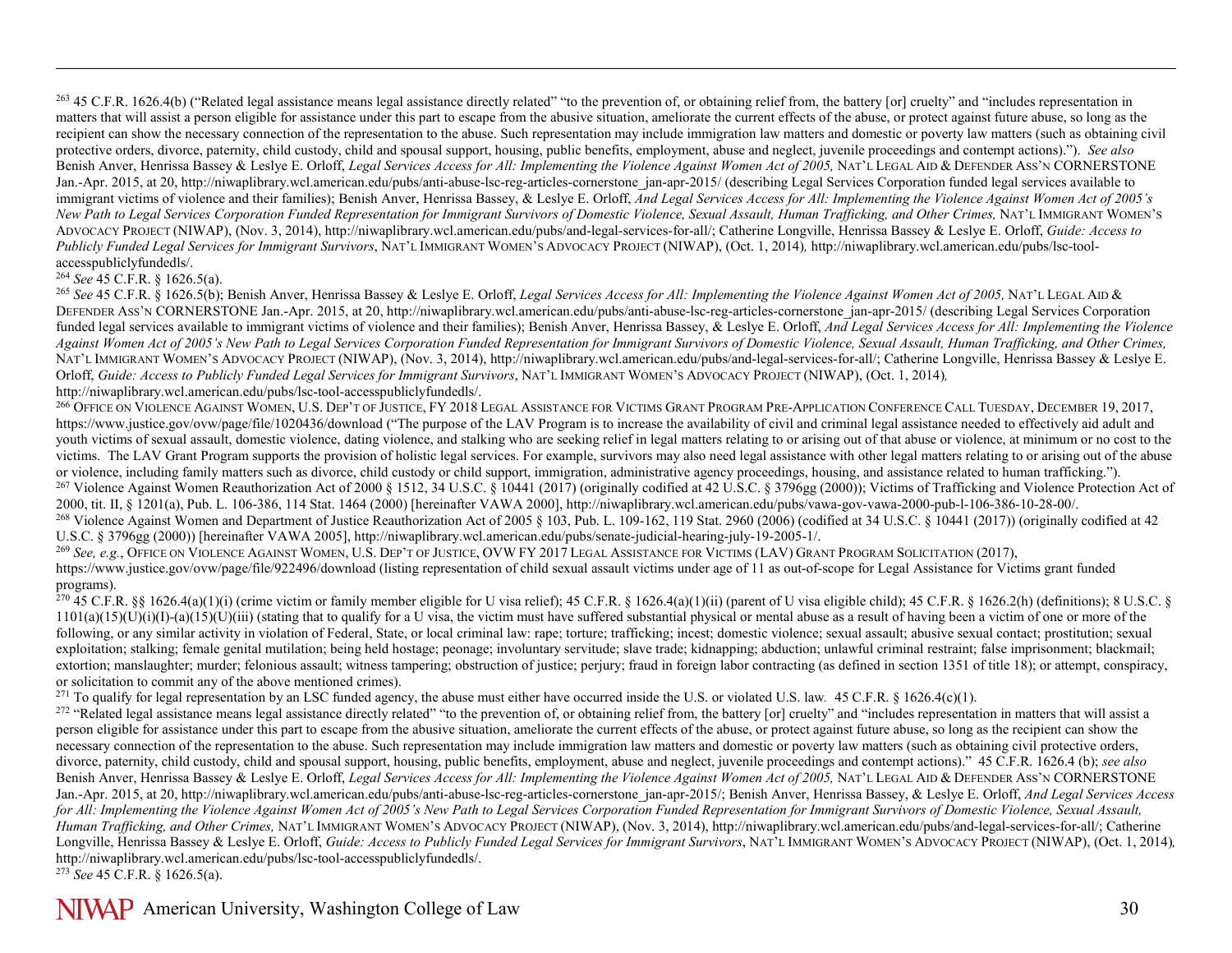<span id="page-30-11"></span><span id="page-30-10"></span><span id="page-30-9"></span><span id="page-30-8"></span><span id="page-30-7"></span><span id="page-30-6"></span><span id="page-30-5"></span><span id="page-30-4"></span><span id="page-30-3"></span><span id="page-30-2"></span><span id="page-30-1"></span><span id="page-30-0"></span> 274 *See* 45 C.F.R. § 1626.5(b); Benish Anver, Henrissa Bassey & Leslye E. Orloff, *Legal Services Access for All: Implementing the Violence Against Women Act of 2005,* NAT'L LEGAL AID & DEFENDER ASS'N CORNERSTONE Jan.-Apr. 2015, at 20, http://niwaplibrary.wcl.american.edu/pubs/anti-abuse-lsc-reg-articles-cornerstone\_jan-apr-2015/; Benish Anver, Henrissa Bassey, & Leslye E. Orloff, *And Legal Services Access for All: Implementing the Violence Against Women Act of 2005's New Path to Legal Services Corporation Funded Representation for Immigrant Survivors of Domestic Violence, Sexual Assault, Human Trafficking, and Other Crimes,* NAT'L IMMIGRANT WOMEN'S ADVOCACY PROJECT (NIWAP), (Nov. 3, 2014),

http://niwaplibrary.wcl.american.edu/pubs/and-legal-services-for-all/; Catherine Longville, Henrissa Bassey & Leslye E. Orloff, *Guide: Access to Publicly Funded Legal Services for Immigrant Survivors*, NAT'L IMMIGRANT WOMEN'S ADVOCACY PROJECT (NIWAP), (Oct. 1, 2014)*,* http://niwaplibrary.wcl.american.edu/pubs/lsc-tool-accesspubliclyfundedls/.

<sup>275</sup> OFFICE ON VIOLENCE AGAINST WOMEN, U.S. DEP'T OF JUSTICE, FY 2018 LEGAL ASSISTANCE FOR VICTIMS GRANT PROGRAM PRE-APPLICATION CONFERENCE CALL TUESDAY, DECEMBER 19, 2017, https://www.justice.gov/ovw/page/file/1020436/download ("The purpose of the LAV Program is to increase the availability of civil and criminal legal assistance needed to effectively aid adult and youth victims of sexual assault, domestic violence, dating violence, and stalking who are seeking relief in legal matters relating to or arising out of that abuse or violence, at minimum or no cost to the victims. The LAV Grant Program supports the provision of holistic legal services. For example, survivors may also need legal assistance with other legal matters relating to or arising out of the abuse or violence, including family matters such as divorce, child custody or child support, immigration, administrative agency proceedings, housing, and assistance related to human trafficking.").

<sup>276</sup> Violence Against Women Reauthorization Act of 2000 § 1512, 34 U.S.C. § 10441 (2017) (originally codified at 42 U.S.C. § 3796gg (2000)); Victims of Trafficking and Violence Protection Act of 2000, tit. II, § 1201(a), Pub. L. 106-386, 114 Stat. 1464 (2000) [hereinafter VAWA 2000], http://niwaplibrary.wcl.american.edu/pubs/vawa-gov-vawa-2000-pub-l-106-386-10-28-00/.<br><sup>277</sup> Violence Against Women and Department of

U.S.C. § 3796gg (2000)) [hereinafter VAWA 2005], http://niwaplibrary.wcl.american.edu/pubs/senate-judicial-hearing-july-19-2005-1/.<br><sup>278</sup> See, e.g., Office on Violence Against Women, U.S. Dep't of Justice, OVW FY 2017 Lega

https://www.justice.gov/ovw/page/file/922496/download (listing representation of child sexual assault victims under age of 11 as out-of-scope for Legal Assistance for Victims grant funded programs).

<sup>279</sup> See 45 C.F.R. § 1626.4(a)(1)(i) (crime victim or family member eligible for U visa relief); 45 C.F.R. § 1626.4(a)(1)(ii) (parent of U visa eligible child); 45 C.F.R. § 1626.2(h) (definitions); 8 U.S.C. § 1101(a)(15)(U)(i)(I)-(a)(15)(U)(iii) (stating that to qualify for a U visa, the victim must have suffered substantial physical or mental abuse as a result of having been a victim of one or more of the following, or any similar activity in violation of Federal, State, or local criminal law: rape; torture; trafficking; incest; domestic violence; sexual assault; abusive sexual contact; prostitution; sexual exploitation; stalking; female genital mutilation; being held hostage; peonage; involuntary servitude; slave trade; kidnapping; abduction; unlawful criminal restraint; false imprisonment; blackmail; extortion; manslaughter; murder; felonious assault; witness tampering; obstruction of justice; perjury; fraud in foreign labor contracting (as defined in section 1351 of title 18); or attempt, conspiracy, or solicitation to commit any of the above mentioned crimes).

<sup>280</sup> To qualify for legal representation by an LSC funded agency, the abuse must either have occurred inside the U.S. or violated U.S. law. <sup>45</sup> C.F.R. § 1626.4(c)(1).

 $^{281}$  45 C.F.R. 1626.4 (b) ("Related legal assistance means legal assistance directly related" "to the prevention of, or obtaining relief from, the battery [or] cruelty" and "includes representation in matters that will assist a person eligible for assistance under this part to escape from the abusive situation, ameliorate the current effects of the abuse, or protect against future abuse, so long as the recipient can show the necessary connection of the representation to the abuse. Such representation may include immigration law matters and domestic or poverty law matters (such as obtaining civil protective orders, divorce, paternity, child custody, child and spousal support, housing, public benefits, employment, abuse and neglect, juvenile proceedings and contempt actions)."). *See also* Benish Anver, Henrissa Bassey & Leslye E. Orloff, *Legal Services Access for All: Implementing the Violence Against Women Act of 2005,* NAT'L LEGAL AID & DEFENDER ASS'N CORNERSTONE Jan.-Apr. 2015, at 20, http://niwaplibrary.wcl.american.edu/pubs/anti-abuse-lsc-reg-articles-cornerstone\_jan-apr-2015/ (describing Legal Services Corporation funded legal services available to immigrant victims of violence and their families); Benish Anver, Henrissa Bassey, & Leslye E. Orloff, *And Legal Services Access for All: Implementing the Violence Against Women Act of 2005's* New Path to Legal Services Corporation Funded Representation for Immigrant Survivors of Domestic Violence, Sexual Assault, Human Trafficking, and Other Crimes, NAT'L IMMIGRANT WOMEN'S ADVOCACY PROJECT (NIWAP), (Nov. 3, 2014), http://niwaplibrary.wcl.american.edu/pubs/and-legal-services-for-all/; Catherine Longville, Henrissa Bassey & Leslye E. Orloff, *Guide: Access to Publicly Funded Legal Services for Immigrant Survivors*, NAT'L IMMIGRANT WOMEN'S ADVOCACY PROJECT (NIWAP), (Oct. 1, 2014)*,* http://niwaplibrary.wcl.american.edu/pubs/lsc-toolaccesspubliclyfundedls/.

<sup>282</sup> OFFICE ON VIOLENCE AGAINST WOMEN, U.S. DEP'T OF JUSTICE, FY 2018 LEGAL ASSISTANCE FOR VICTIMS GRANT PROGRAM PRE-APPLICATION CONFERENCE CALL TUESDAY, DECEMBER 19, 2017, https://www.justice.gov/ovw/page/file/1020436/download ("The purpose of the LAV Program is to increase the availability of civil and criminal legal assistance needed to effectively aid adult and youth victims of sexual assault, domestic violence, dating violence, and stalking who are seeking relief in legal matters relating to or arising out of that abuse or violence, at minimum or no cost to the victims. The LAV Grant Program supports the provision of holistic legal services. For example, survivors may also need legal assistance with other legal matters relating to or arising out of the abuse or violence, including family matters such as divorce, child custody or child support, immigration, administrative agency proceedings, housing, and assistance related to human trafficking."). <sup>283</sup> Violence Against Women Reauthorization Act of 2000 § 1512, 34 U.S.C. § 10441 (2017) (originally codified at 42 U.S.C. § 3796gg (2000)); Victims of Trafficking and Violence Protection Act of 2000, tit. II, § 1201(a), <sup>284</sup> Violence Against Women and Department of Justice Reauthorization Act of 2005 § 103, Pub. L. 109-162, 119 Stat. 2960 (2006) (codified at 34 U.S.C. § 10441 (2017)) (originally codified at 42 U.S.C. § 3796gg (2000)) [hereinafter VAWA 2005], http://niwaplibrary.wcl.american.edu/pubs/senate-judicial-hearing-july-19-2005-1/.

<sup>285</sup> *See, e.g.*, OFFICE ON VIOLENCE AGAINST WOMEN, U.S. DEP'T OF JUSTICE, OVW FY 2017 LEGAL ASSISTANCE FOR VICTIMS (LAV) GRANT PROGRAM SOLICITATION (2017), https://www.justice.gov/ovw/page/file/922496/download (listing representation of child sexual assault victims under age of 11 as out-of-scope for Legal Assistance for Victims grant funded programs).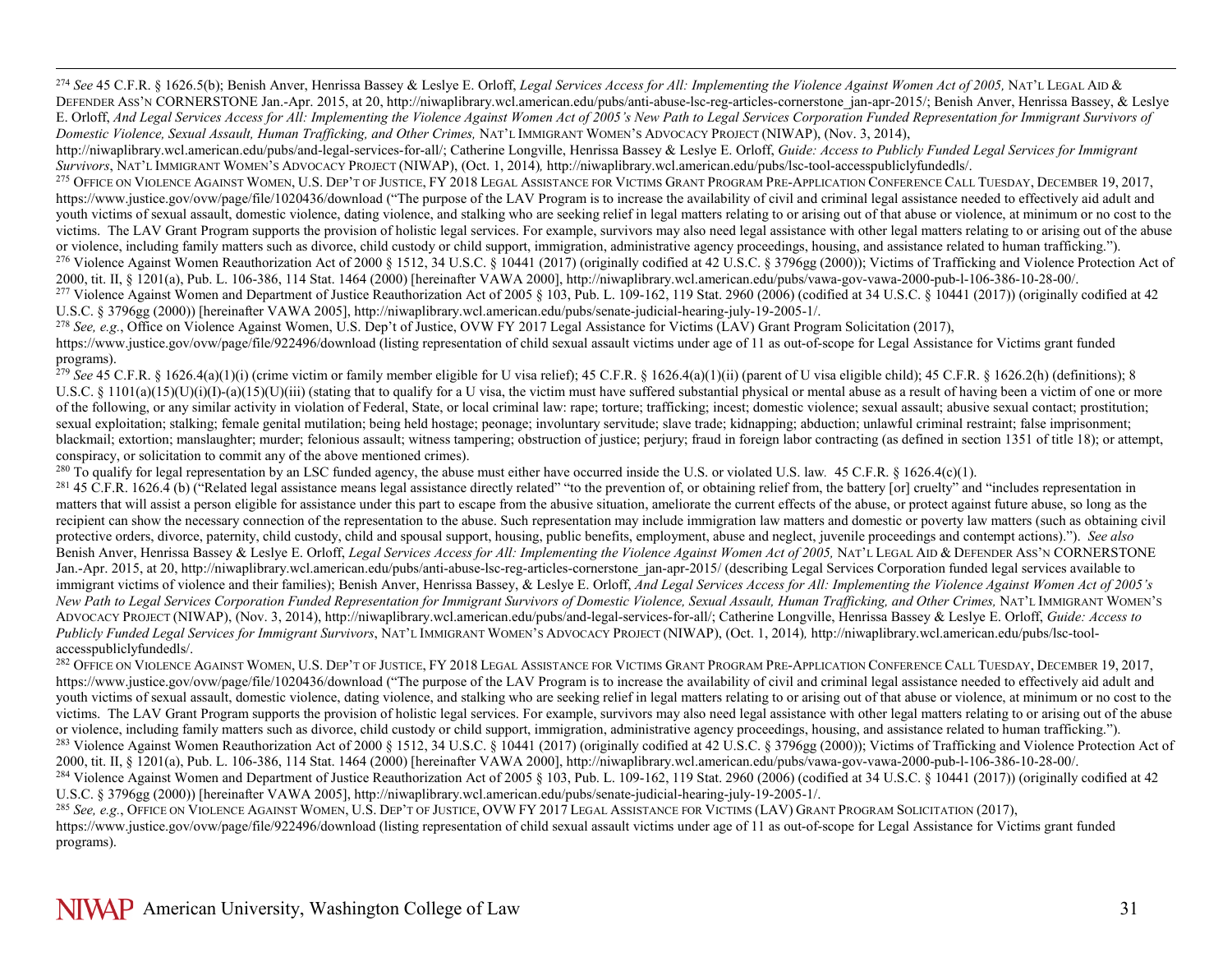<span id="page-31-13"></span><span id="page-31-12"></span><span id="page-31-11"></span><span id="page-31-10"></span><span id="page-31-9"></span><span id="page-31-8"></span><span id="page-31-7"></span><span id="page-31-6"></span><span id="page-31-5"></span><span id="page-31-4"></span><span id="page-31-3"></span><span id="page-31-2"></span><span id="page-31-1"></span><span id="page-31-0"></span> $^{286}$  45 C.F.R. §§ 1626.4(a)(1)(i) (1996) (victim); 45 C.F.R. §§ 1626.4(a)(1)(ii) (1996) (parent of victim); 45 C.F.R. § 1626.2(b) (1996) ("Battered or subjected to extreme cruelty includes, but is not limited to, being the victim of any act or threatened act of violence, including any forceful detention, which results or threatens to result in physical or mental injury. Psychological or sexual abuse or exploitation, including rape, molestation, incest (if the victim is a minor), or forced prostitution may be considered acts of violence. Other abusive actions may also be acts of violence under certain circumstances, including acts that, in and of themselves, may not initially appear violent but that are a part of an overall pattern of violence. The definition of battering or extreme cruelty is identical to that in the immigration regulations." *See* Leslye E. Orloff, Brittnay Roberts & Stefanie Gitler, *Battering and Extreme Cruelty: Drawing Examples from Civil Protection Order and Family Law Cases*, NAT'L IMMIGRANT WOMEN'S ADVOCACY PROJECT (Sept. 12, 2015), http://niwaplibrary.wcl.american.edu/pubs/extreme-cruelty-examples-protection-order/. *Compare* 45 C.F.R. § 1626.2(b) (1997) *and* 8 C.F.R. § 204.2(c)(1)(vi) (2012).

 $^{287}$  *See* 45 C.F.R. § 1626.4(a)(1)(i) (victim); 45 C.F.R. § 1626.4(a)(1)(ii) (parent of victim); 45 C.F.R. § 1626.2(k) ("Victim of sexual assault or trafficking" means a victim of sexual assault subjected to any conduct included in the definition of sexual assault in VAWA, 42 U.S.C. 13925(a)(29), or a victim of trafficking subjected to any conduct included in the definition of "trafficking" under law, including, but not limited to, local, state, and federal law, and T visa holders regardless of certification from the U.S. Department of Health and Human Services.).

<sup>288</sup> The abuse must either have occurred in the U.S. or violate U.S. law. *See* 45 C.F.R. § 1626.4(c).

<sup>289</sup> See also 45 C.F.R. 1626.4(b) ("Related legal assistance means legal assistance directly related to the prevention of, or obtaining relief from, the battery or cruelty and includes representation in matters that will assist a person eligible for assistance under this part to escape from the abusive situation, ameliorate the current effects of the abuse, or protect against future abuse, so long as the recipient can show the necessary connection of the representation to the abuse. Such representation may include immigration law matters and domestic or poverty law matters (such as obtaining civil protective orders, divorce, paternity, child custody, child and spousal support, housing, public benefits, employment, abuse and neglect, juvenile proceedings and contempt actions)."; Benish Anver, Henrissa Bassey & Leslye E. Orloff, *Legal Services Access for All: Implementing the Violence Against Women Act of 2005,* NAT'L LEGAL AID & DEFENDER ASS'N CORNERSTONE Jan.-Apr. 2015, at 20, http://niwaplibrary.wcl.american.edu/pubs/anti-abuse-lsc-reg-articles-cornerstone\_jan-apr-2015/; Benish Anver, Henrissa Bassey, & Leslye E. Orloff, *And Legal Services Access for All: Implementing the Violence Against Women Act of 2005's New Path to Legal Services Corporation Funded Representation for Immigrant Survivors of Domestic Violence, Sexual Assault, Human Trafficking, and Other Crimes,* NAT'L IMMIGRANT WOMEN'S ADVOCACY PROJECT (NIWAP), (Nov. 3, 2014), http://niwaplibrary.wcl.american.edu/pubs/and-legal-services-for-all/; Catherine Longville, Henrissa Bassey & Leslye E. Orloff, *Guide: Access to Publicly Funded Legal Services for Immigrant Survivors*, NAT'L IMMIGRANT WOMEN'S ADVOCACY PROJECT (NIWAP), (Oct. 1, 2014)*,*  http://niwaplibrary.wcl.american.edu/pubs/lsc-tool-accesspubliclyfundedls/.

<sup>290</sup> OFFICE ON VIOLENCE AGAINST WOMEN, U.S. DEP'T OF JUSTICE, FY 2018 LEGAL ASSISTANCE FOR VICTIMS GRANT PROGRAM PRE-APPLICATION CONFERENCE CALL TUESDAY, DECEMBER 19, 2017, https://www.justice.gov/ovw/page/file/1020436/download ("The purpose of the LAV Program is to increase the availability of civil and criminal legal assistance needed to effectively aid adult and youth victims of sexual assault, domestic violence, dating violence, and stalking who are seeking relief in legal matters relating to or arising out of that abuse or violence, at minimum or no cost to the victims. The LAV Grant Program supports the provision of holistic legal services. For example, survivors may also need legal assistance with other legal matters relating to or arising out of the abuse or violence, including family matters such as divorce, child custody or child support, immigration, administrative agency proceedings, housing, and assistance related to human trafficking.").

<sup>291</sup> Violence Against Women Reauthorization Act of 2000 § 1512, 34 U.S.C. § 10441 (2017) (originally codified at 42 U.S.C. § 3796gg (2000)); Victims of Trafficking and Violence Protection Act of 2000, tit. II, § 1201(a),

<sup>292</sup> Violence Against Women and Department of Justice Reauthorization Act of 2005 § 103, Pub. L. 109-162, 119 Stat. 2960 (2006) (codified at 34 U.S.C. § 10441 (2017)) (originally codified at 42 U.S.C. § 3796gg (2000)) [hereinafter VAWA 2005], http://niwaplibrary.wcl.american.edu/pubs/senate-judicial-hearing-july-19-2005-1/.

<sup>293</sup> *See, e.g.*, OFFICE ON VIOLENCE AGAINST WOMEN, U.S. DEP'T OF JUSTICE, OVW FY 2017 LEGAL ASSISTANCE FOR VICTIMS (LAV) GRANT PROGRAM SOLICITATION (2017), https://www.justice.gov/ovw/page/file/922496/download (listing representation of child sexual assault victims under age of 11 as out-of-scope for Legal Assistance for Victims grant funded programs).

<sup>294</sup> NAT'L IMMIGRATION LAW CTR., Low-Income Home Energy (LIHEAP) and Weatherization Assistance Programs (WAP) in GUIDE TO IMMIGRANT ELIGIBILITY FOR FEDERAL PROGRAMS 150, 150-51 (4th ed. 2002, rev. May 2006), https://www.nilc.org/wp-content/uploads/2016/03/liheapwap\_pp150-51\_053006.pdf; *see Weatherization Assistance*, DEP'T SOC. SERVS., https://dss.sd.gov/economicassistance/energyassistance/weatherization.aspx (last visited June 26, 2018).

<sup>295</sup> NAT'L IMMIGRATION LAW CTR., *Low-Income Home Energy (LIHEAP) and Weatherization Assistance Programs (WAP) in* GUIDE TO IMMIGRANT ELIGIBILITY FOR FEDERAL PROGRAMS 150, 150-51 (4th ed. 2002, rev. May 2006), https://www.nilc.org/wp-content/uploads/2016/03/liheapwap\_pp150-51\_053006.pdf. *See* 8 U.S.C. § 1641(c); *see Low Income Energy Assistance*, S.D. DEP'T. SOC. SERVS., https://dss.sd.gov/economicassistance/energyassistance/lowincome.aspx (last visited June 26, 2018).

<sup>296</sup> NAT'L IMMIGRATION LAW CTR., *Low-Income Home Energy (LIHEAP) and Weatherization Assistance Programs (WAP) in* GUIDE TO IMMIGRANT ELIGIBILITY FOR FEDERAL PROGRAMS 150, 150-51 (4th ed. 2002, rev. May 2006), https://www.nilc.org/wp-content/uploads/2016/03/liheapwap\_pp150-51\_053006.pdf.

<sup>297</sup> NAT'L IMMIGRATION LAW CTR., *Low-Income Home Energy (LIHEAP) and Weatherization Assistance Programs (WAP) in GUIDE TO IMMIGRANT ELIGIBILITY FOR FEDERAL PROGRAMS 150, 150-51* (4th ed. 2002, rev. May 2006), https://www.nilc.org/wp-content/uploads/2016/03/liheapwap\_pp150-51\_053006.pdf. *See* 8 U.S.C. §§ 1641(b)(2), (b)(3), (c)(4).

<sup>298</sup> NAT'L IMMIGRATION LAW CTR., *Low-Income Home Energy (LIHEAP) and Weatherization Assistance Programs (WAP) in GUIDE TO IMMIGRANT ELIGIBILITY FOR FEDERAL PROGRAMS 150, 150-51* (4th ed. 2002, rev. May 2006), https://www.nilc.org/wp-content/uploads/2016/03/liheapwap\_pp150-51\_053006.pdf.

<sup>299</sup> NAT'L IMMIGRATION LAW CTR., *Low-Income Home Energy (LIHEAP) and Weatherization Assistance Programs (WAP) in* GUIDE TO IMMIGRANT ELIGIBILITY FOR FEDERAL PROGRAMS 150, 150-51 (4th ed. 2002, rev. May 2006), https://www.nilc.org/wp-content/uploads/2016/03/liheapwap\_pp150-51\_053006.pdf; OFFICE ON TRAFFICKING IN PERSONS, U.S. DEP'T OF HEALTH & HUM. SERV., OTIP-FS-16-01, CERTIFICATION FOR ADULT VICTIMS OF HUMAN TRAFFICKING FACT SHEET 1 (2016),

[https://traffickingresourcecenter.org/sites/default/files/Certification%20Fact%20Sheet%20Posting%20%282%29.pdf.](https://traffickingresourcecenter.org/sites/default/files/Certification%20Fact%20Sheet%20Posting%20%282%29.pdf) *See* 22 U.S.C. § 7105(b) (Applicants over age 18 require an HHS certification. Applicants under age 18 require an HHS eligibility determination (not a certification)).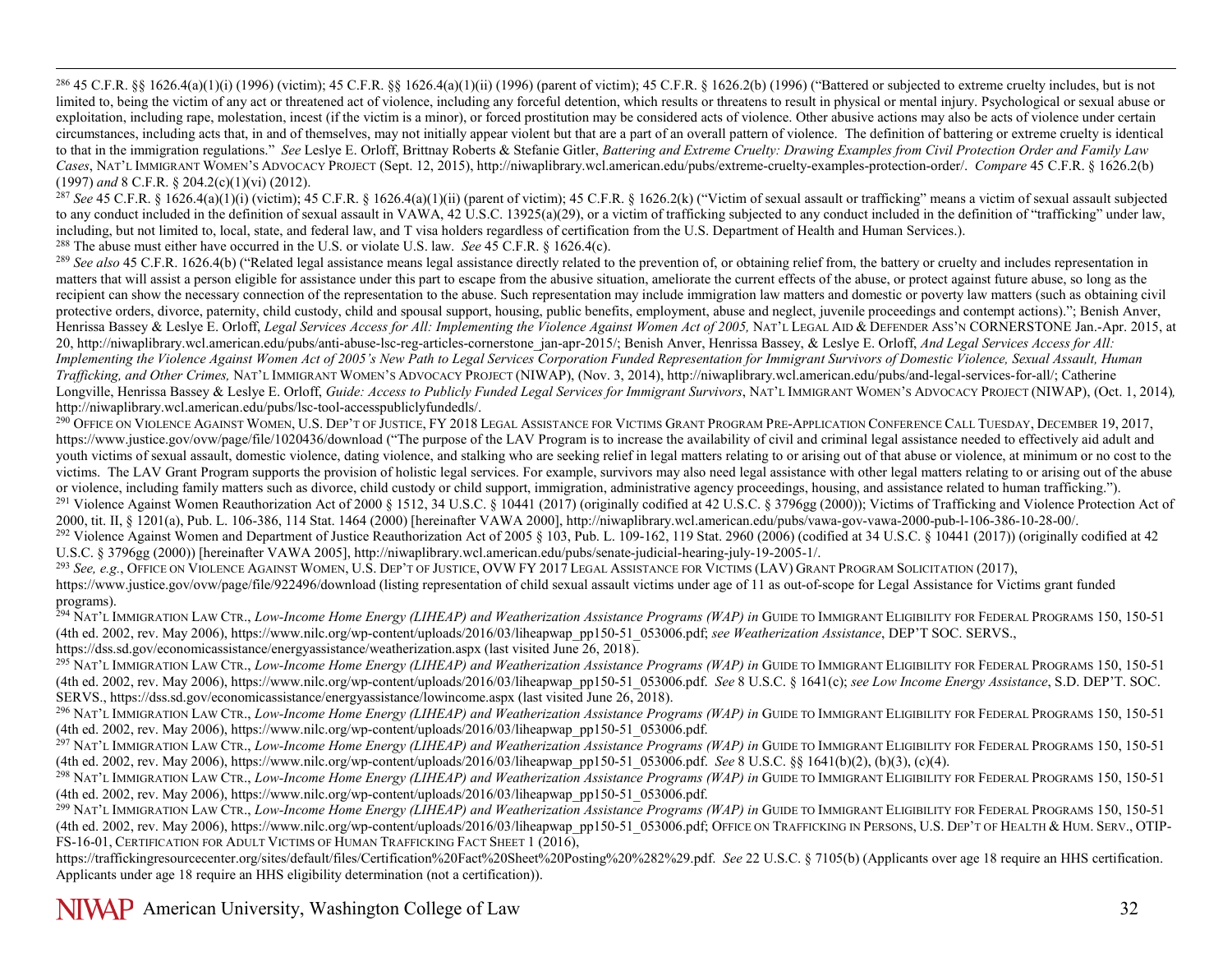<span id="page-32-17"></span><span id="page-32-16"></span><span id="page-32-15"></span><span id="page-32-14"></span><span id="page-32-13"></span><span id="page-32-12"></span><span id="page-32-11"></span><span id="page-32-10"></span><span id="page-32-9"></span><span id="page-32-8"></span><span id="page-32-7"></span><span id="page-32-6"></span><span id="page-32-5"></span><span id="page-32-4"></span><span id="page-32-3"></span><span id="page-32-2"></span><span id="page-32-1"></span><span id="page-32-0"></span><sup>300</sup> NAT'L IMMIGRATION LAW CTR., *Low-Income Home Energy (LIHEAP) and Weatherization Assistance Programs (WAP) in* GUIDE TO IMMIGRANT ELIGIBILITY FOR FEDERAL PROGRAMS 150, 150-51 (4th ed. 2002, rev. May 2006), https://www.nilc.org/wp-content/uploads/2016/03/liheapwap\_pp150-51\_053006.pdf; *see Weatherization Assistance*, DEP'T SOC. SERVS.,

https://dss.sd.gov/economicassistance/energyassistance/weatherization.aspx (last visited June 26, 2018).

<sup>301</sup> NAT'L IMMIGRATION LAW CTR., *Low-Income Home Energy (LIHEAP) and Weatherization Assistance Programs (WAP) in* GUIDE TO IMMIGRANT ELIGIBILITY FOR FEDERAL PROGRAMS 150, 150-51 (4th ed. 2002, rev. May 2006), https://www.nilc.org/wp-content/uploads/2016/03/liheapwap\_pp150-51\_053006.pdf; *see Weatherization Assistance*, DEP'T SOC. SERVS., https://dss.sd.gov/economicassistance/energyassistance/weatherization.aspx (last visited June 26, 2018).

<sup>302</sup> NAT'L IMMIGRATION LAW CTR., *Low-Income Home Energy (LIHEAP) and Weatherization Assistance Programs (WAP) in* GUIDE TO IMMIGRANT ELIGIBILITY FOR FEDERAL PROGRAMS 150, 150-51 (4th ed. 2002, rev. May 2006), https://www.nilc.org/wp-content/uploads/2016/03/liheapwap\_pp150-51\_053006.pdf. *See* 8 U.S.C. § 1641(c); *see Low Income Energy Assistance*, S.D. DEP'T. SOC. SERVS., https://dss.sd.gov/economicassistance/energyassistance/lowincome.aspx (last visited June 26, 2018).

<sup>303</sup> NAT'L IMMIGRATION LAW CTR., *Low-Income Home Energy (LIHEAP) and Weatherization Assistance Programs (WAP) in GUIDE TO IMMIGRANT ELIGIBILITY FOR FEDERAL PROGRAMS 150, 150-51* (4th ed. 2002, rev. May 2006), https://www.nilc.org/wp-content/uploads/2016/03/liheapwap\_pp150-51\_053006.pdf; *see Weatherization Assistance*, DEP'T SOC. SERVS.,

https://dss.sd.gov/economicassistance/energyassistance/weatherization.aspx (last visited June 26, 2018).

<sup>304</sup> NAT'L IMMIGRATION LAW CTR., *Low-Income Home Energy (LIHEAP) and Weatherization Assistance Programs (WAP) in GUIDE TO IMMIGRANT ELIGIBILITY FOR FEDERAL PROGRAMS 150, 150-51* (4th ed. 2002, rev. May 2006), https://www.nilc.org/wp-content/uploads/2016/03/liheapwap\_pp150-51\_053006.pdf. *See* 8 U.S.C. § 1641(c); *see Low Income Energy Assistance*, S.D. DEP'T. SOC. SERVS., https://dss.sd.gov/economicassistance/energyassistance/lowincome.aspx (last visited June 26, 2018).

<sup>305</sup> NAT'L IMMIGRATION LAW CTR., *Low-Income Home Energy (LIHEAP) and Weatherization Assistance Programs (WAP) in* GUIDE TO IMMIGRANT ELIGIBILITY FOR FEDERAL PROGRAMS 150, 150-51 (4th ed. 2002, rev. May 2006), https://www.nilc.org/wp-content/uploads/2016/03/liheapwap\_pp150-51\_053006.pdf; *see Weatherization Assistance*, DEP'T SOC. SERVS., https://dss.sd.gov/economicassistance/energyassistance/weatherization.aspx (last visited June 26, 2018).

<sup>306</sup> NAT'L IMMIGRATION LAW CTR., *Low-Income Home Energy (LIHEAP) and Weatherization Assistance Programs (WAP) in* GUIDE TO IMMIGRANT ELIGIBILITY FOR FEDERAL PROGRAMS 150, 150-51 (4th ed. 2002, rev. May 2006), https://www.nilc.org/wp-content/uploads/2016/03/liheapwap\_pp150-51\_053006.pdf; *see Weatherization Assistance*, DEP'T SOC. SERVS., https://dss.sd.gov/economicassistance/energyassistance/weatherization.aspx (last visited June 26, 2018).

<sup>307</sup> 42 U.S.C. § 5121; *See* American Red Cross and the Nat'l Council of La Raza, and NAT'L IMMIGRATION LAW CTR., *Fact Sheet: Immigrant Eligibility for Disaster Assistance* (June 2007), https://www.nilc.org/issues/economic-support/immigrant-eligibility-disaster-assistance/.

<sup>308</sup> NAT'L IMMIGRATION LAW CTR., *Disaster Assistance: Food, Shelter, Cash Payments, Loans, and Other Help for Victims of Major Disasters in GUIDE TO IMMIGRANT ELIGIBILITY FOR FEDERAL* PROGRAMS 162, 162-64 (4th ed. 2002, rev. Oct. 2017), https://www.nilc.org/issues/economic-support/disaster-help/.

<sup>309</sup> NAT'L IMMIGRATION LAW CTR., *Disaster Assistance: Food, Shelter, Cash Payments, Loans, and Other Help for Victims of Major Disasters in GUIDE TO IMMIGRANT ELIGIBILITY FOR FEDERAL* PROGRAMS 162, 162-64 (4th ed. 2002, rev. Oct. 2017), https://www.nilc.org/issues/economic-support/disaster-help/;

U.S. DEP'T AGRIC. FOOD & NUTRITION SERV., DISASTER SNAP GUIDANCE: POLICY GUIDANCE, LESSONS LEARNED, AND TOOLKITS TO OPERATE A SUCCESSFUL D-SNAP (2014), https://fnsprod.azureedge.net/sites/default/files/D-SNAP\_handbook\_0.pdf.

<sup>310</sup> *See* American Red Cross and the Nat'l Council of La Raza, and NAT'L IMMIGRATION LAW CTR., *Fact Sheet: Immigrant Eligibility for Disaster Assistance* (June 2007), https://www.nilc.org/issues/economic-support/immigra

<sup>311</sup> NAT'L IMMIGRATION LAW CTR., Disaster Assistance: Food, Shelter, Cash Payments, Loans, and Other Help for Victims of Major Disasters in GUIDE TO IMMIGRANT ELIGIBILITY FOR FEDERAL PROGRAMS 162, 162-64 (4th ed. 2002, rev. Oct. 2017), https://www.nilc.org/issues/economic-support/disaster-help/ (explaining that to receive Disaster Unemployment Assistance (DUA), "qualified" immigrants must have employment authorization). See 8 U.S.C. § 1641(c).<br><sup>312</sup> NAT'L IMMIGRATION LAW CTR., *Disaster Assistance: Food, Shelter, Cash Payments, Loans, and Other Help for Victims of Major Disasters in GUIDE TO* 

PROGRAMS 162, 162-64 (4th ed. 2002, rev. Oct. 2017), https://www.nilc.org/issues/economic-support/disaster-help/. *See* 8 U.S.C. § 1641(c).

<sup>313</sup> NAT'L IMMIGRATION LAW CTR., *Disaster Assistance: Food, Shelter, Cash Payments, Loans, and Other Help for Victims of Major Disasters in GUIDE TO IMMIGRANT ELIGIBILITY FOR FEDERAL* PROGRAMS 162, 162-64 (4th ed. 2002, rev. Oct. 2017), https://www.nilc.org/issues/economic-support/disaster-help/ (explaining that to receive Disaster Unemployment Assistance (DUA), "qualified"

immigrants must have employment authorization). See 8 U.S.C. §§ 1641(b)(2)-(b)(3), (c)(4).<br><sup>314</sup> NAT'L IMMIGRATION LAW CTR., *Disaster Assistance: Food, Shelter, Cash Payments, Loans, and Other Help for Victims of Major Di* 

<sup>315</sup> NAT'L IMMIGRATION LAW CTR., *Disaster Assistance: Food. Shelter. Cash Payments. Loans. and Other Help for Victims of Major Disasters in GUIDE TO IMMIGRANT ELIGIBILITY FOR FEDERAL* PROGRAMS 162, 162-64 (4th ed. 2002, rev. Oct. 2017), https://www.nilc.org/issues/economic-support/disaster-help/. *See* 8 U.S.C. § 1641(c)(4).

316 NAT'L IMMIGRATION LAW CTR., *Disaster Assistance: Food, Shelter, Cash Payments, Loans, and Other Help for Victims of Major Disasters in GUIDE TO IMMIGRANT ELIGIBILITY FOR FEDERAL* PROGRAMS 162, 162-64 (4th ed. 2002, rev. Oct. 2017), https://www.nilc.org/issues/economic-support/disaster-help/ (explaining that to receive Disaster Unemployment Assistance (DUA), survivors of trafficking must have employment authorization). *See* 22 U.S.C. §§ 7105(b).

317 NAT'L IMMIGRATION LAW CTR., *Disaster Assistance: Food, Shelter, Cash Payments, Loans, and Other Help for Victims of Major Disasters in GUIDE TO IMMIGRANT ELIGIBILITY FOR FEDERAL* PROGRAMS 162, 162-64 (4th ed. 2002, rev. Oct. 2017), https://www.nilc.org/issues/economic-support/disaster-help/ (explaining that to receive Disaster Unemployment Assistance (DUA), survivors of trafficking must have employment authorization). *See* 22 U.S.C. §§ 7105(b).